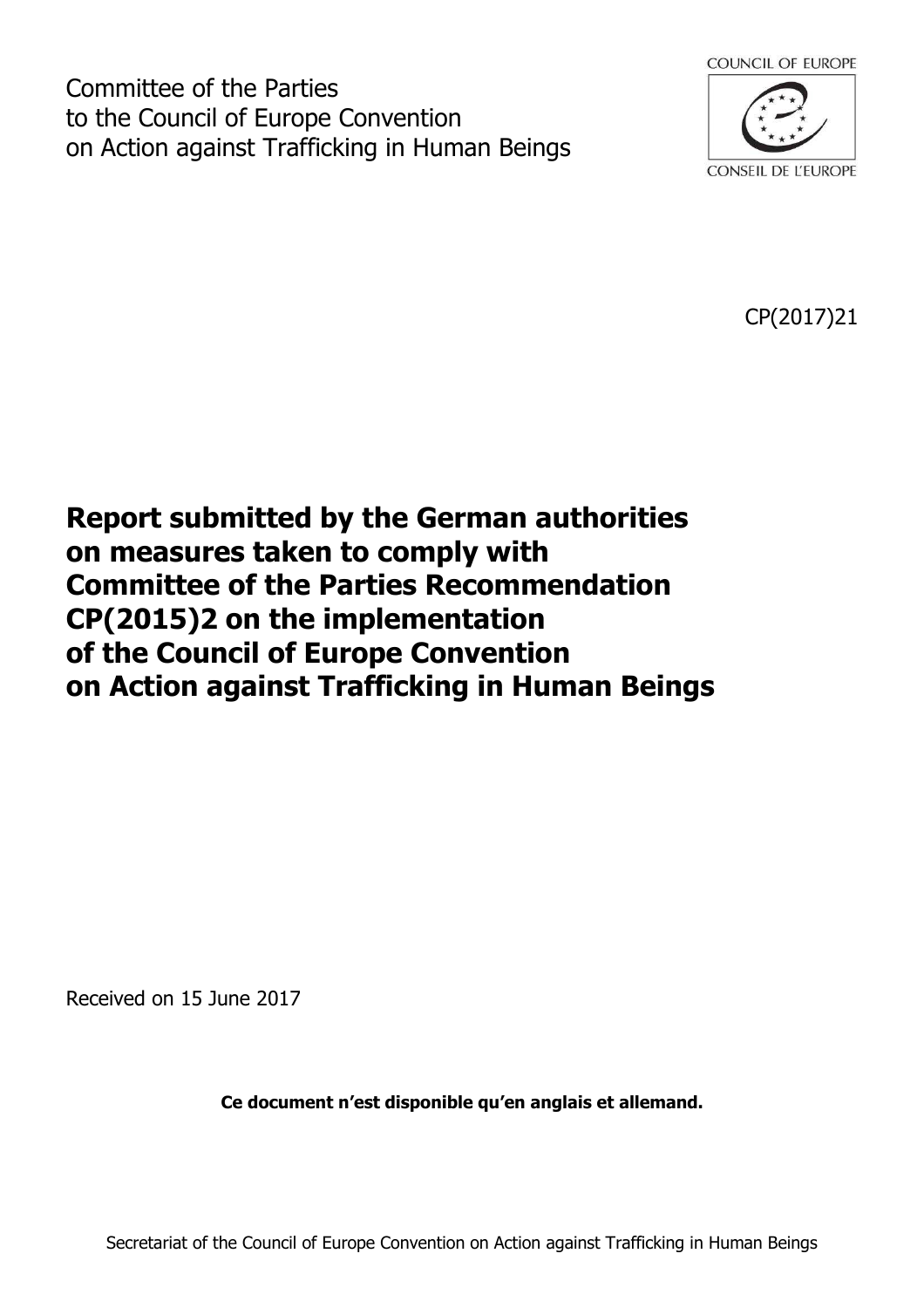## **MEASURES TAKEN IN RESPONSE TO RECOMMENDATION CP(2015)2 ON IMPLEMENTING THE COUNCIL OF EUROPE CONVENTION ON ACTION AGAINST TRAFFICKING IN HUMAN BEINGS IN GERMANY**

## **Preamble**

Since the publication of the GRETA Report on Germany (GRETA(2015)10) on 3 June 2015, efforts on the part of the Federal Government – in close consultation with the Länder and associations – have focused on improving the legal basis for action against human trafficking. On 15 October 2016, the German Act to Improve Action Against Human Trafficking (...) (Gesetz zur Verbesserung der Bekämpfung des Menschenhandels (…)) entered into force, placing legal prosecution of human trafficking on a new footing (see in particular *a. – Definition of human trafficking*). The Act Protecting Persons Working in Prostitution (Prostituiertenschutzgesetz) was approved on 27 October 2016 and will enter into force on 1 July 2017, providing for the first time a legal basis on which to regulate prostitution and protect prostitutes against exploitation and human trafficking (see in particular *h. – Social, economic and other initiatives for groups of individuals at risk of human trafficking*). The Federal Government and the Länder now face the task of implementing these new legal provisions and of putting the legal possibilities into practice. Among other things, these efforts are to be supported by a reform of existing federal-level structures to combat human trafficking (see *b. – Integrated approach and coordination*). The Länder and the specialised counselling centres also face the tremendous challenge of adapting both their structures and their expertise at all levels in line with this legislative change. This report thus comes in a phase of transition in efforts to combat trafficking in human beings in Germany. It sets out the measures taken thus far at Federal and Länder level in implementing the GRETA recommendations from 3 June 2015 until 1°June 2017.

In Germany, legal prosecution of human trafficking and the provision of protection and support for victims are performed by the Länder. The Länder undertake various efforts in this regard. Due to the multitude of anti-trafficking measures taken by all 16 Länder, the various Länder-level activities are set out in a Länder Annex (see Annex 1). This main report thus refers to the respective responsibilities and general trends in the measures taken by the Länder. The Länder Annex contains selected examples of concrete implementation activities in various Länder.

In Germany, action against human trafficking – especially to protect and support its victims – is taken in close cooperation with the specialised counselling centres (NGOs) and would not be possible without the work that they perform. The close cooperation with the counselling centres and with the German NGO network and coordination office against trafficking in human beings (KOK e.V.) is, therefore, of great importance to both the Federal Government and the Länder. This report thus contains examples of selected KOK activities as these make a significant contribution to the measures taken overall. KOK and its member organisations operate independently and are not an arm of any state authority.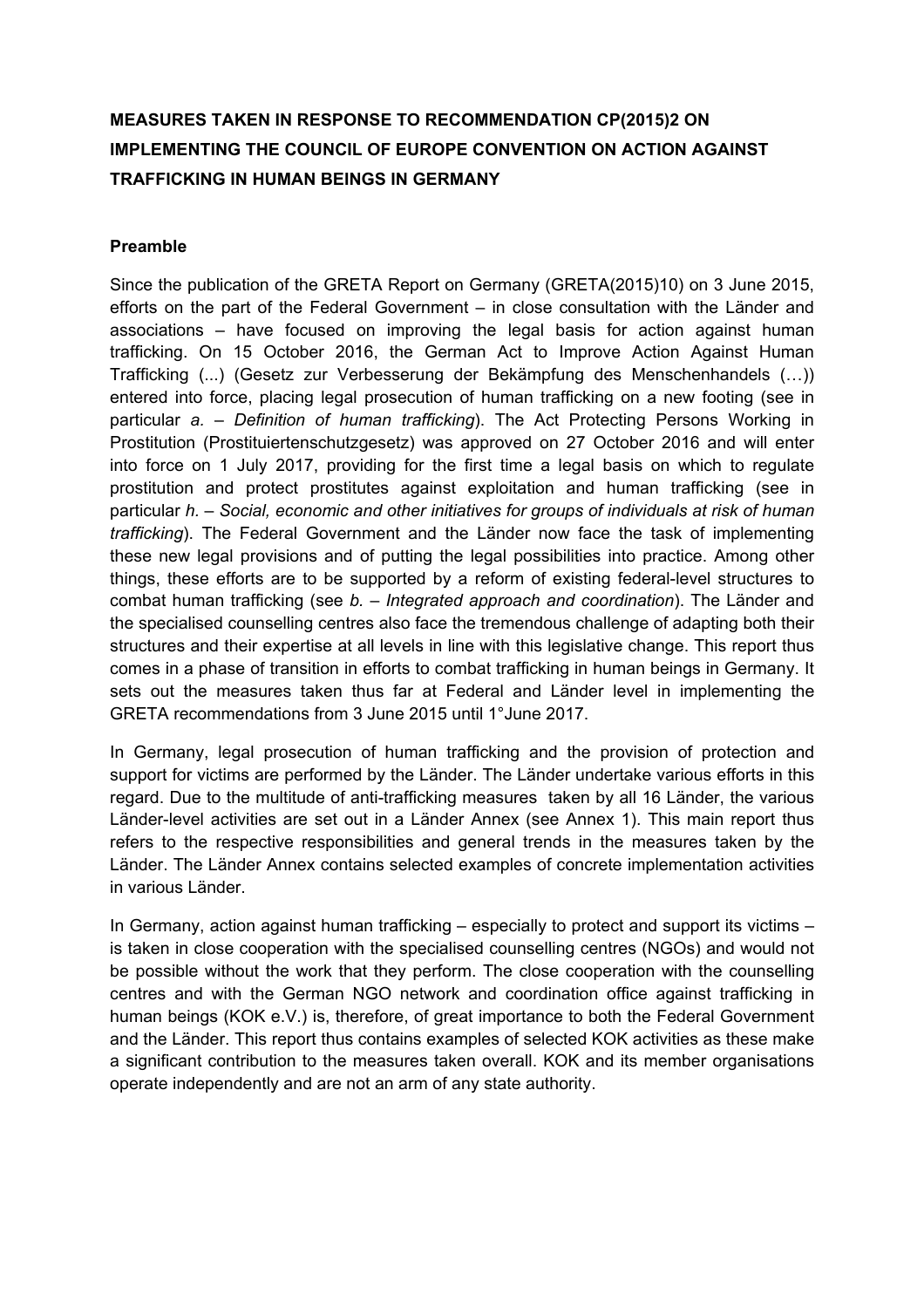## **a. Definition of "human trafficking"**

With the Act to Improve Action Against Human Trafficking and to Amend the Federal Central Criminal Register Act and Book VIII of the Social Code (Gesetz zur Verbesserung der Bekämpfung des Menschenhandels und zur Änderung des Bundeszentralregistergesetzes sowie des Achten Buches Sozialgesetzbuch), which entered into force on 15 October 2016, Germany transposed Directive 2011/36EU into national law. This applies both with regard to the definition of the term human trafficking and to the means of committing offences listed in Article 2 (1) of the Directive. The Act thus ensures that the definition of the term human trafficking is completely in line with Article 4 of the Convention on Action Against Trafficking in Human Beings (hereafter the Convention) and that adequate consideration is given to the means of committing offences it contains.

The acts of "recruitment, transportation, transfer, harbouring or reception of persons" are expressly made punishable offences under Section 232 (1) (Human Trafficking) of the German Criminal Code (StGB).

The means of committing human trafficking comprising "the abuse of power or of a position of vulnerability" as contained in the Convention is implemented by Section 232(1) of the StGB through the use of the wording "whosoever exploits another person's predicament or helplessness arising from being in a foreign country".

Human trafficking by means of "the threat or use of force or other forms of coercion, of abduction, of fraud, of deception" or "the giving or receiving of payments or benefits to achieve the consent of a person having control over another person" is a punishable offence under Section 232 (2) StGB.

In addition, exploitation by means of "exploitation of the prostitution of others or other forms of sexual exploitation, forced labour or services, including begging, slavery or practices similar to slavery, servitude or the exploitation of criminal activities, or the removal of organs" is a punishable offence under Section 232 (1) StGB (Human Trafficking). Forced prostitution is a punishable offence under Section 232a StGB, forced labour under Section 232b StGB, the exploitation of labour (work exploitation) under Section 233 StGB and exploitation by means of illegal restraint under Section 233a StGB.

The consent of a victim of human trafficking to the intended or actual form of exploitation is irrelevant when one of the means of committing an offence listed in Subsection 1 is involved. Consent (negating an offence) would be of no criminal relevance in light of its involuntary nature, which is why lack of consent by the victim can normally be assumed in the event of such exploitative relations.

Under Section 232 (1) second sentence StGB, criminal acts where the victims are under the age of 21 are expressly deemed as punishable offences even if none of the means of committing an offence (exploiting personally or financially forced circumstances, exploiting helplessness connected with being in a foreign country) are involved.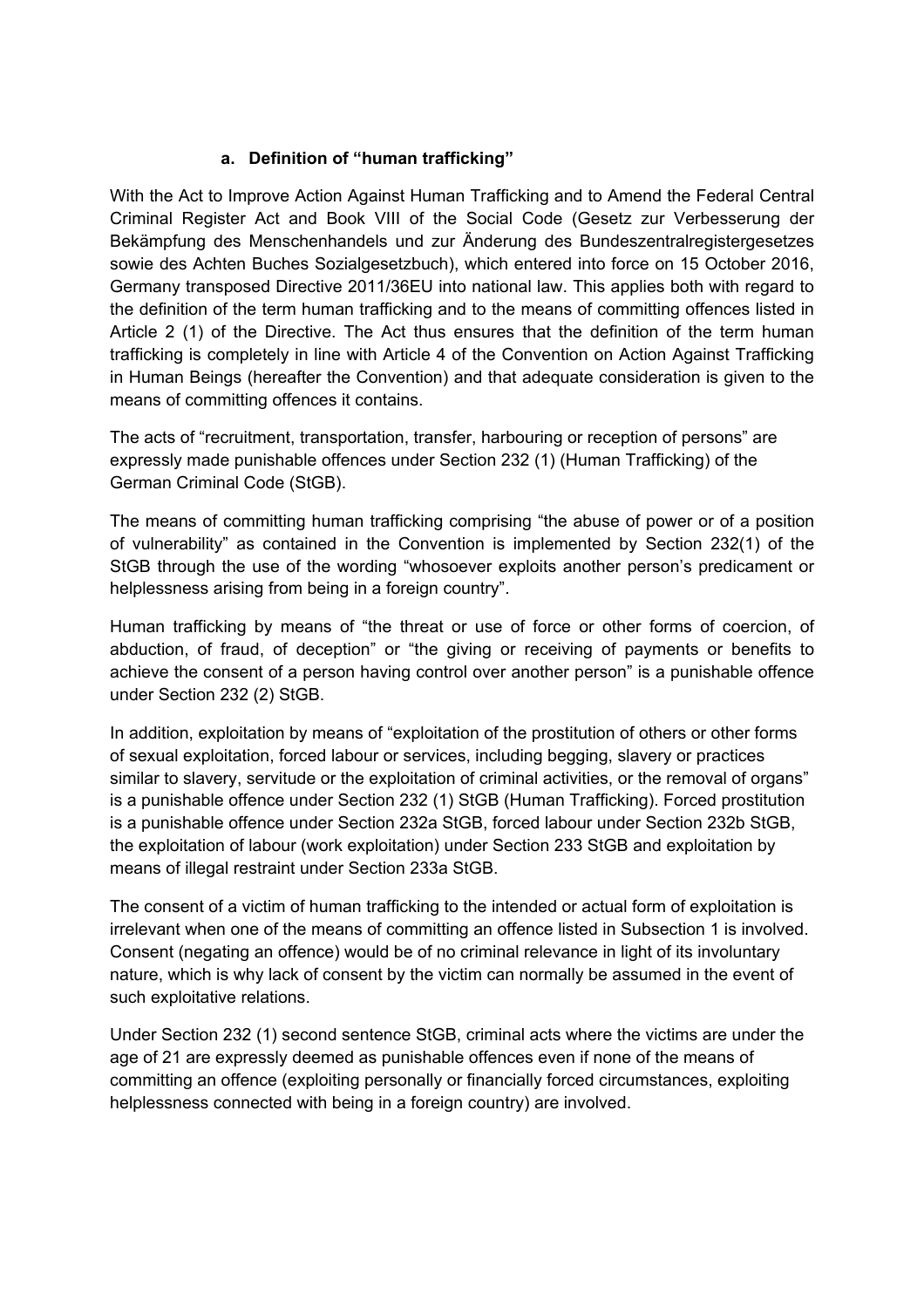## **b. Integrated approach and coordination**

Against the backdrop of the reform of punishable offences for human trafficking (see the section under *a. Definition of human trafficking*), at the initiative of the Federal Ministry for Family Affairs, Senior Citizens, Women and Youth (BMFSFJ) and on the basis of an expert report prepared by the German Institute for Human Rights (DIMR) in 2016, a joint consultation process of the federal ministries BMFSFJ, AA, BMAS, BMF, BMI and BMJV was launched to assess the creation of an independent national reporting agency (National Rapporteurs under Article 29 (4) of the Convention and Article 19 of Directive 2011/36/EU) and the possibility of creating a mechanism to improve coordination of all Federal Government strategies and measures to combat human trafficking (in accordance with Article 29 (2)). Civil society and the Länder will be included in the process via the Joint Federal Government-Länder working groups (see below). The aim is to develop a joint proposal for the coming legislative period.

Both the composition of and the work performed by the Joint Federal Government-Länder Working Group on Human Trafficking – existing since 1997 - was outlined in detail in the GRETA report. This report thus refers to the information contained in the GRETA report. In the last two years the main issues of the Joint Federal Government-Länder Working Group on Human Trafficking were the deliberation of the enacted legislative reforms and the further development of the reporting and coordinating structures. The Federal Office for Migration and Refugees (BAMF) was adopted as additional member.

In addition to the existing Federal Government-Länder Working Group on Human Trafficking, which is chaired by the BMFSFJ, a Federal Government-Länder Working Group on Combating Human Trafficking for the Purpose of Labour Exploitation (B-L-AG MH/A) was established at the BMAS in February 2015 with the aim of developing by the end of 2016 a strategy to combat human trafficking for the purpose of work exploitation. Alongside Federal and Länder ministries, representatives from the Federal Criminal Police Office, the Länder criminal police offices, public prosecutors, the Financial Monitoring Unit to Combat Illicit Employment (FKS), the social partners and non-governmental organisations – notably KOK – are all involved.

In 2016, B-L-AG MH/A focused on the following topics:

- Counselling and assistance for victims of human trafficking for the purpose of labour exploitation
- Prevention, awareness-building and public relations
- Better criminal prosecution of human trafficking for the purpose of labour exploitation

At a specialist conference held at the Friedrich Ebert Foundation (FES) on 10 October 2016, the draft strategy (based on input from the three sub-working groups) to combat human trafficking for the purpose of labour exploitation was presented. As a 'living document' or work in progress, the paper provides the basis for the future work of the Federal Government-Länder Working Group on Combating Human Trafficking for the Purpose of Labour Exploitation. An important cornerstone of the strategy is the establishment of nationwide network of service points to combat human trafficking for the purpose of labour exploitation.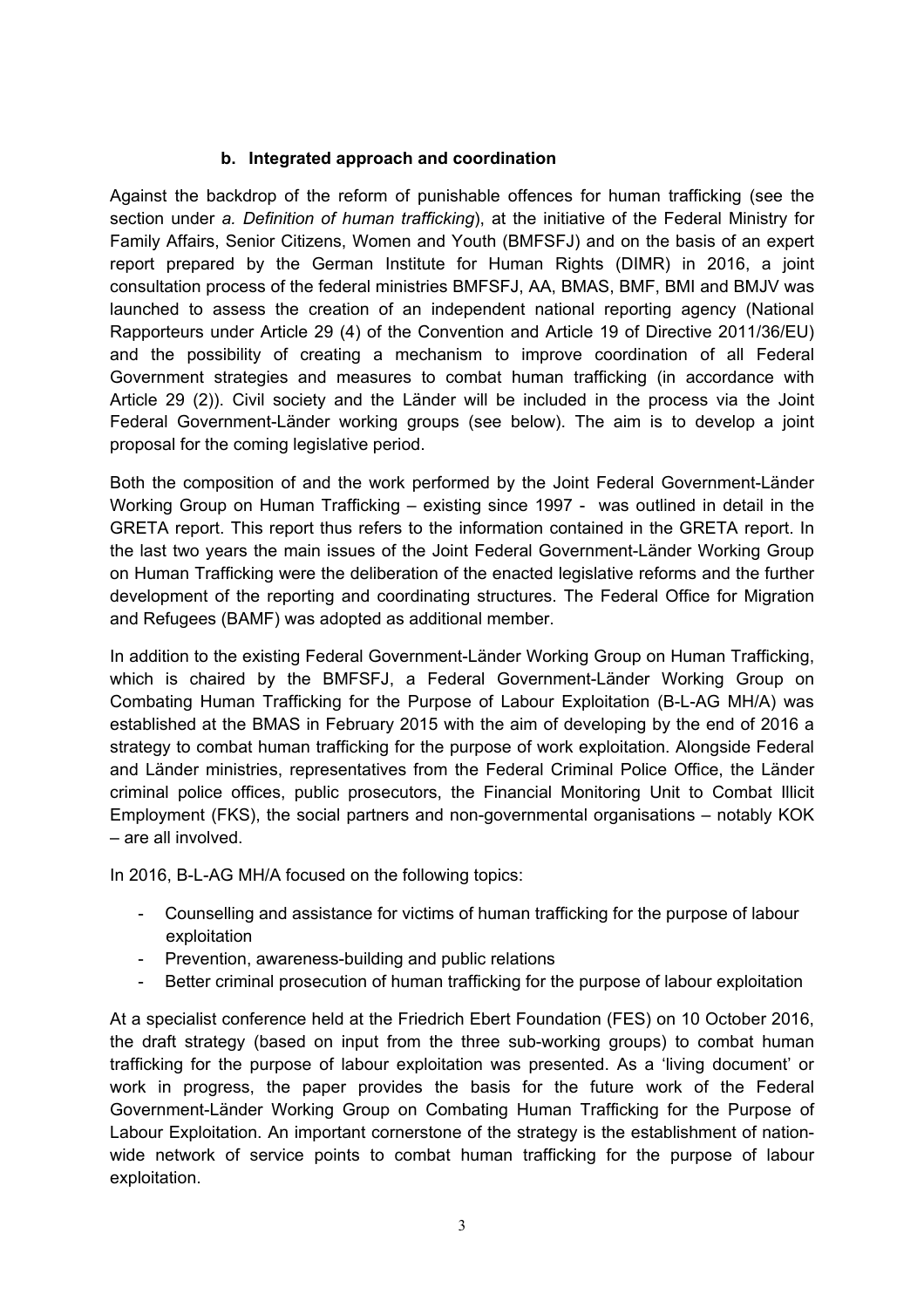KOK conducted a study on *Menschenhandel zum Zweck der Arbeitsausbeutung und schwerer Arbeitsausbeutung von Frauen in Deutschland* (Human Trafficking for the Purpose of Labour Exploitation and Serious Labour Exploitation of Women in Germany) which was published at the end of 2016. The aim of the study is to heighten public awareness to human trafficking for the purpose of labour exploitation, and especially that at the expense of women, and highlight the diverse problems involved. The results of the study were discussed in an expert meeting on 28 March 2017 attended by representatives from counselling centres, the Federal Criminal Police Office, the German Institute for Human Rights, the German Trade Union Confederation and the Federal Government.

To supplement the Federal Government-Länder Working Group on Protecting Children and Young People Against Sexual Violence and Exploitation under the responsibility of the BMFSFJ, the sub-working group Trafficking with Children/Tourism and International Cooperation recommenced its work in 2016. The sub-group comprises representatives of the Federal Government, the Länder governments and non-governmental organisations, and focuses on the topic of human trafficking in minors.

Also, in cooperation with ECPAT Deutschland e.V. (German Chapter of the ECPAT International Network to End Child Prostitution, Child Pornography & Trafficking of Children for Sexual Purposes) and KOK, the BMFSFJ has worked with experts from, among others, the Federal Criminal Police Office (BKA) to develop a draft for a nation-wide cooperation plan to protect and support victims of human trafficking with and exploitation of minors. The cooperation plan provides recommendations for cooperation between child welfare services, the police, specialised counselling centres and other actors in identifying and protection victims of trafficking in children. It will support and ensure effective, child-oriented cooperation between authorities, NGOs and other non-state organisations and institutions. The cooperation plan provides a framework on which to build a cooperation mechanism which is to be aligned with the requirements and structures in the respective Land. The draft cooperation plan is currently being finalised and approved. The finalized cooperation plan will be presented at a Federal-Länder conference in autumn 2017, when its implementation will be planned with the various Länder.

Using funding provided by the Federal Government Commissioner for Integration in 2016, KOK conducted a project on Flight and Human Trafficking – Protection and Assistance for Women and Minors Affected by or at Risk of Human Trafficking. The project, which was extended in 2017, was designed to enhance supportive structures in providing protection for women and minors affected by or at risk of human trafficking who have fled their situations. The various projects and measures initiated by the specialist counselling centres for human trafficking and flight received support through to the end of 2016 and a report was published on the topic of *Flucht & Menschenhandel* (Flight and Human Trafficking) in that same year.

Some of the German Länder have their own coordination structures and engage in strategic planning to combat human trafficking (see the various entries in the Länder Annex (Annex 1)). For example, several Länder have established round tables and similar structures involving all relevant stakeholders at Land and in some cases municipal level. Most Länder also have an established cooperation process in place in the form of cooperation agreements between the police and the specialised counselling centres. Against the backdrop of the reform of prosecution for criminal offences committed in connection with human trafficking (see *a. – Definition of human trafficking*), some Länder are currently exploring ways to further develop their existing measures and cooperation structures.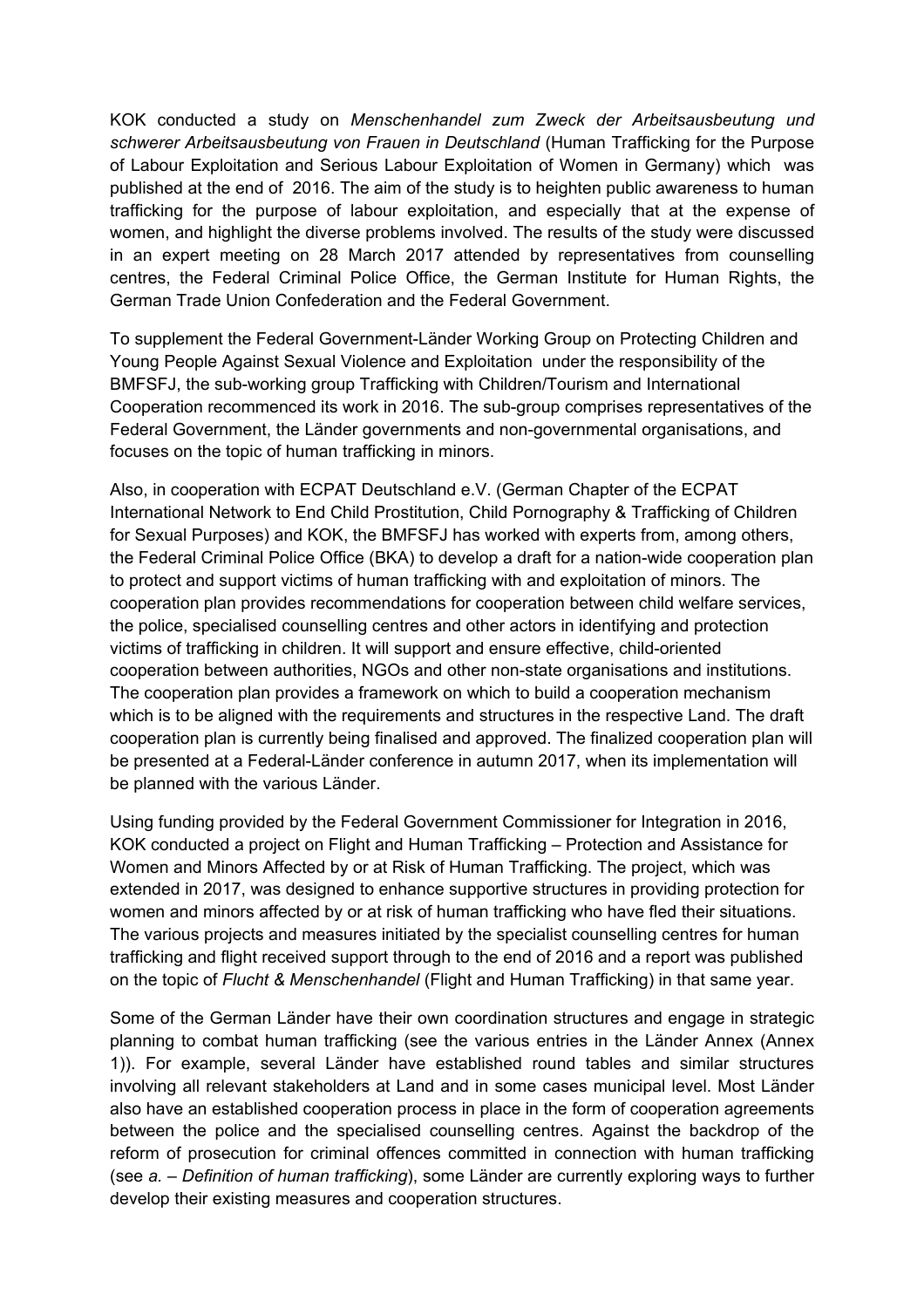## **c. Vocational and further education and training of relevant professionals**

At the Bundeskriminalamt (Federal Criminal Police Office, BKA), vocational and further education and training for police officers in the national and Länder police forces includes two to three courses per year on the topic of human trafficking. In the 2017 course on exploitation of labour, the course materials address for the first time the phenomenon of exploitation for the purposes of begging.

Every year, the BKA organises a networking meeting on human trafficking for the purpose of sexual exploitation, which is attended by approximately 100 police officers from the national and regional forces to discuss current problems as well as case studies involving human trafficking. In 2016, a specialist seminar was held on the topic of human trafficking for the purpose of labour exploitation and was attended by police officers from the national and regional forces, as well as by cooperation partners such as public prosecutors, union representatives, specialised counselling centres, the customs authorities, the Financial Monitoring Unit to Combat Illicit Employment (FKS), and the Church.

In 2015, the first-ever joint workshop for police officers and representatives of the judiciary was held on the topic of human trafficking. The main focus of the workshop was exchange between public prosecutors and the police in processing human trafficking cases. A similar workshop is planned for 2017.

The BKA has also taken measures in conjunction with the Financial Monitoring Unit to Combat Illicit Employment (FKS) to foster better exchange between the customs authorities and the police in combating trafficking in human beings. The two sides plan to attend each other's informational events and training programmes.

The German Judicial Academy – a super-regional further education and training institute jointly funded by the Federal Government and the Länder – offers regular training events which focus on matters concerning human trafficking. In 2017, for example, a course will be offered on the topic of international trafficking in human beings and smuggling of migrants. The course is aimed at judges and public prosecutors.

In 2016, KOK developed a training manual entitled *Menschenhandel in Deutschland – Sensibilisieren, Informieren, Schulen* (Human Trafficking in Germany – Sensitise, Inform, Train). The manual is primarily designed to help practitioners and staff of specialised counselling centres in conducting training for external partners on the topic of human trafficking and exploitation. And since June 2015, KOK has held regular on-demand courses on human trafficking for various targets groups.

For example, in May 2017 KOK together with the BKA hosted a workshop for employees of the criminal prosecution authorities and staff of the specialised counselling centres for victims of human trafficking. The workshop focused on the new forms of exploitation and improved cooperation.

The BMFSFJ promotes the organisation and implementation of regional networking workshops and other training formats to sensitise participants to potential victims of trafficking in children, and to improve victim identification and protection through cooperation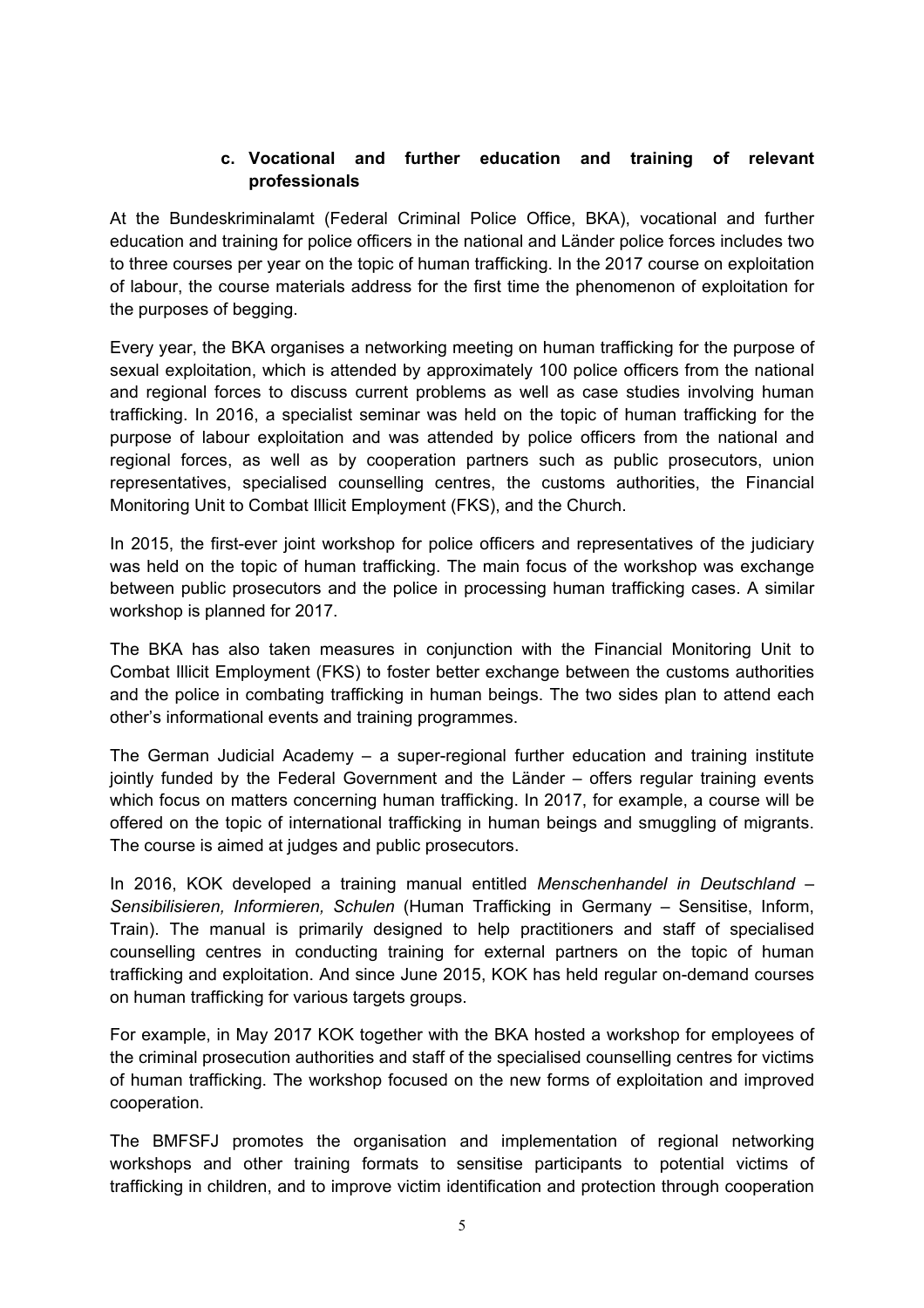with ECPAT Deutschland e.V.. The BMFSFJ also promotes the development of new training formats which take account of the expanded means of committing an offence involving human trafficking. Web-based training tools are also to be offered via ECPAT.

The subject of human trafficking – manifestations, background, management, dealing with victims – is also an integral part of further education and training offerings and in some cases of the standard training programme for most regional (Länder) police forces. In some Länder, regular seminars and courses are offered for staff of judicial authorities. Many of the counselling centres in the various Länder also establish facilitator and other professional groups whose work focuses on the manifestations of human trafficking and victim support strategies. Against the backdrop of the high number of refugees in Germany, particularly in 2015, some Länder have developed anti-violence strategies for refugee hostels. In some cases, these strategies also provide training on the subject of human trafficking for hostel staff (see the Länder Annex (Annex 1) for further details).

## **d. Data collection and research**

Apart from purely statistical data collected for police crime statistics, the BKA produces an annual status report on human trafficking in Germany (Bundeslagebild Menschenhandel). In accordance with a decision adopted at the Conference of German Interior Ministers held from 4 – 6 December 2013 (198. IMK, TOP 14.1), the scope of BKA's annual report is to be expanded to provide improved, valid data on commercial sexual exploitation of minors and reflect the new criminal offences related to human trafficking. In implementing this decision, the BKA in cooperation with the German Länder collated the vast amount of data using a simplified web-based application and is now in a position to prepare an expanded Bundeslagebild Menschenhandel report. Once the new criminal offences in relation to human trafficking enter into force, they can be taken into account for the first time when collating data for 2017.

Given the extremely low number of investigative procedures involving human trafficking for the purpose of labour exploitation, it has so far been difficult to produce sound information concerning this phenomenon. It is thus important that the mechanisms used in data collection and data exchange be improved. Cross-authority obstacles which hinder data collection and availability must be dismantled. Cross-authority dialogue must thus be initiated. The overall aim is to provide a reliable and complete illustration of the situation in the Bundeslagebild Menschenhandel report.

The joint consultation process outlined under *b. Integrated approach and coordination* of the federal ministries to further develop reporting and coordination concerning human trafficking also focuses on the possibility of establishing an independent national reporting agency (National Rapporteur) on human trafficking. The nation-wide collation, collection and analysis of data along with research on whose basis trends in human trafficking can be assessed and appropriate strategies to combat them developed are seen as core responsibilities of the reporting agency.

KOK is currently working with its member organisations on a concept for a data collection tool for use by specialised counselling centres for victims of human trafficking.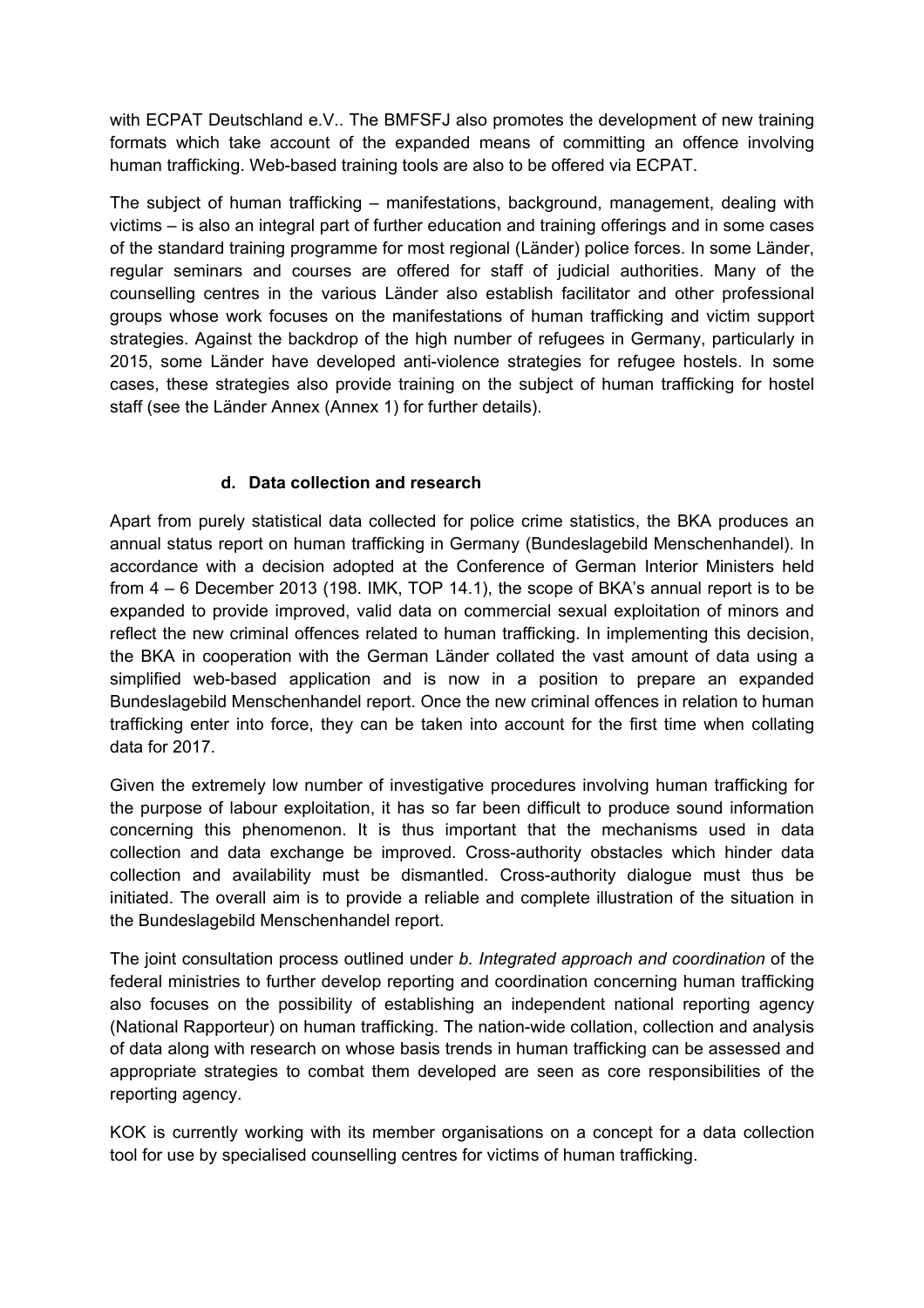The human trafficking cases handled by the Länder police forces flow, subject to data protection provisions, into the Bundeslagebild Menschenhandel report (see above). Some Länder also perform additional data collection and analysis (see the Länder Annex (Annex 1)).

## **e. International cooperation**

At multilateral level, the Federal Government continues to actively cooperate in all relevant bodies such as the European Union, the Council of Europe, the United Nations and the International Labour Organization (ILO). This also applies in lesser form, to other bodies of the OSCE and the Council of the Baltic Sea States (CBSS).

In the last two years the BMFSFJ has been in intensive exchange with the relevant bodies of the European Union and the Council of Europe. The latest event was a Round Table meeting in cooperation between the Secretariat of the Committee of Parties to the CoE-Convention on Action against Trafficking in Human Beings and BMFSFJ to discuss the measures taken by Germany to implement the GRETA-recommendations on 9 May 2017.

The Federal Government is currently preparing to ratify the Protocol to ILO Convention No. 29 on Forced Labour within this current legislative period.

Important stimulus was created last year during the German G7 presidency, when the BMAS in a joint initiative with the BMZ put the topic of *Gute Arbeit weltweit durch nachhaltige Lieferketten fördern* (Fostering Good Work Worldwide Through Sustainable Supply Chains) on the agenda, with specific measures being decided as a result. The subject also plays a role in Germany's G20 presidency in 2017.

Under Germany's OSCE chairmanship, as part of a joint initiative of the BMAS and the AA in September 2016, a conference was held at which the OSCE Special Representative launched a project on Prevention of Trafficking in Human Beings in Supply Chains through Government Practices and Measures. The aim of the project is to develop guidelines for governments to ensure the use of ethical practices in public procurement. The guidelines will set out ethical practices in public procurement to combat human trafficking in supply chains in OSCE countries and elsewhere.

In addition, the BMAS participates (also financially) in projects conducted by the Council of the Baltic Sea States (CBSS) to develop cooperation structures to prevent human trafficking for the purpose of labour exploitation (Project Adstringo). The BMAS also participates in the involvement of diplomats in identifying victims of human trafficking and in greater involvement of municipal administrations in combating human trafficking (Project Strom).

The BKA has continued its good international cooperation activities and has further intensified its activities concerning EMPACT. Germany heads the sub-project ETUTU Networking on Nigerian human trafficking and is also an active participant in the sub-projects on Chinese human trafficking and in the project on exploitation of minors, and provides support and information concerning specific issues covered by other sub-projects.

The Federal Government also supports efforts to combat human trafficking through the provision of funds for projects conducted in partner regions. In 2016 and 2017, it funded awareness-raising and capacity-building projects in the MENA region, projects to assist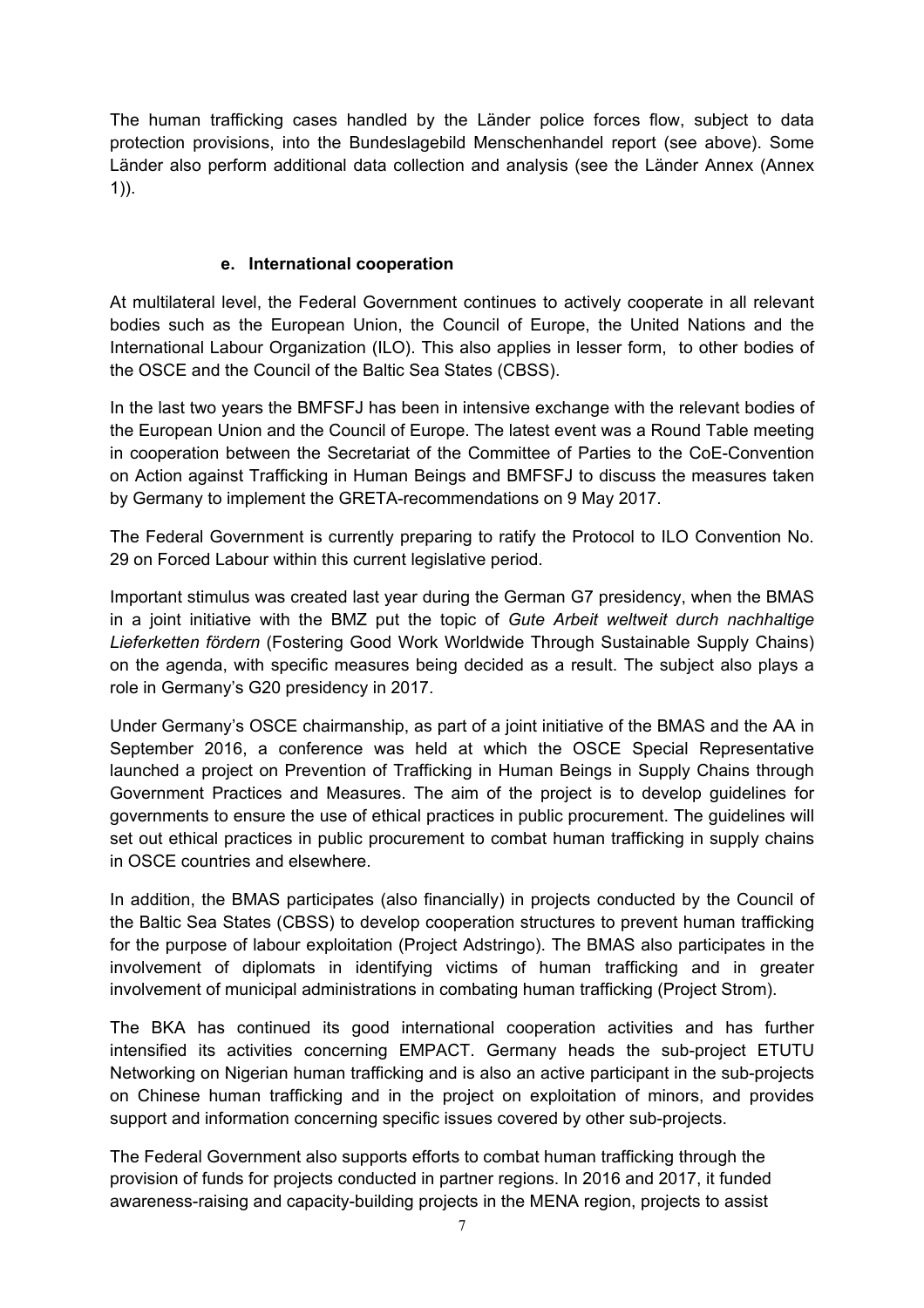investigation authorities and strengthen border controls in Sub-Saharan Africa, and a project to protect girls and boys against trafficking in and exploitation of minors in Burkina Faso.

## **f. Measures to raise awareness**

Germany participates in the international awareness-building campaign Don't Look Away (Nicht Wegsehen!) to prevent sexual exploitation of children in travel and tourism. In the participating countries, the campaign brings together governments, public prosecutors, nongovernmental organisations and representatives from the tourism industry to initiate coordinated, cross-border measures to prevent child sex tourism. The Federal Government works in a cross-departmental approach and in close cooperation with ECPAT Deutschland e.V. and representatives from the tourism sector. These efforts focus both on an online reporting system and raising awareness among travellers and tourists.

Since 1 January 2017, the BKA has been working on a research project on the exploitation of minors in Germany, Romania and Bulgaria. The focus of their study is the phenomenological processing and analysis of trends in forms of exploitation of minors in forced prostitution, forced labour and services, including begging, slavery, the exploitation of criminal activities and organ trafficking. The aim is to develop new preventive approaches and create awareness to the exploitation of minors. The project is co-financed by the European Commission via the EU's Internal Security Fund (ISF).

KOK has a wide range of measures in place to raise awareness among authorities and the general public to the topic of human trafficking and the plight of its victims. These include a dedicated website with a legal database (relaunched on 16 October 2016), a travelling exhibition on the current situation, rights and provision of support concerning human trafficking in Germany (Menschenhandel – Situation, Rechte und Unterstützung in Deutschland), the KOK information service, statements on relevant legislative measures and specialist events.

The national Violence against women support Hotline (Hilfetelefon Gewalt gegen Frauen) plays a significant role in keeping the subject of violence against women in the public eye, informing and educating people about the subject, and provides assistance to women and young girls who are affected by violence. The helpline also provides advice to women and girls who are victims of human trafficking and, with their consent, refers them to an appropriate counselling centre. As the availability of the helpline in 16 different languages has enjoyed increasing take-up – especially among women with a migration background (see also *h. Social, economic and other initiatives for groups of individuals at risk of human trafficking*) – the service was expanded to include Albanian and Kurdish at the start of 2017, increasing the total number of languages available to 18. The barrier-free hotline is available free of charge 24 hours a day, seven days a week.

The German Länder have their own measures in place to raise awareness among relevant professional groups, provide targeted information for victims of human trafficking and inform the general public about this subject. In some Länder, the first-ever further education and training measures have been introduced or will be introduced in the near future on the new criminal offences concerning human trafficking (human trafficking for the purposes of exploiting forced begging, exploitation of criminal activities and organ removal) which entered into force in October 2016 (see the Länder Annex (Annex 1)).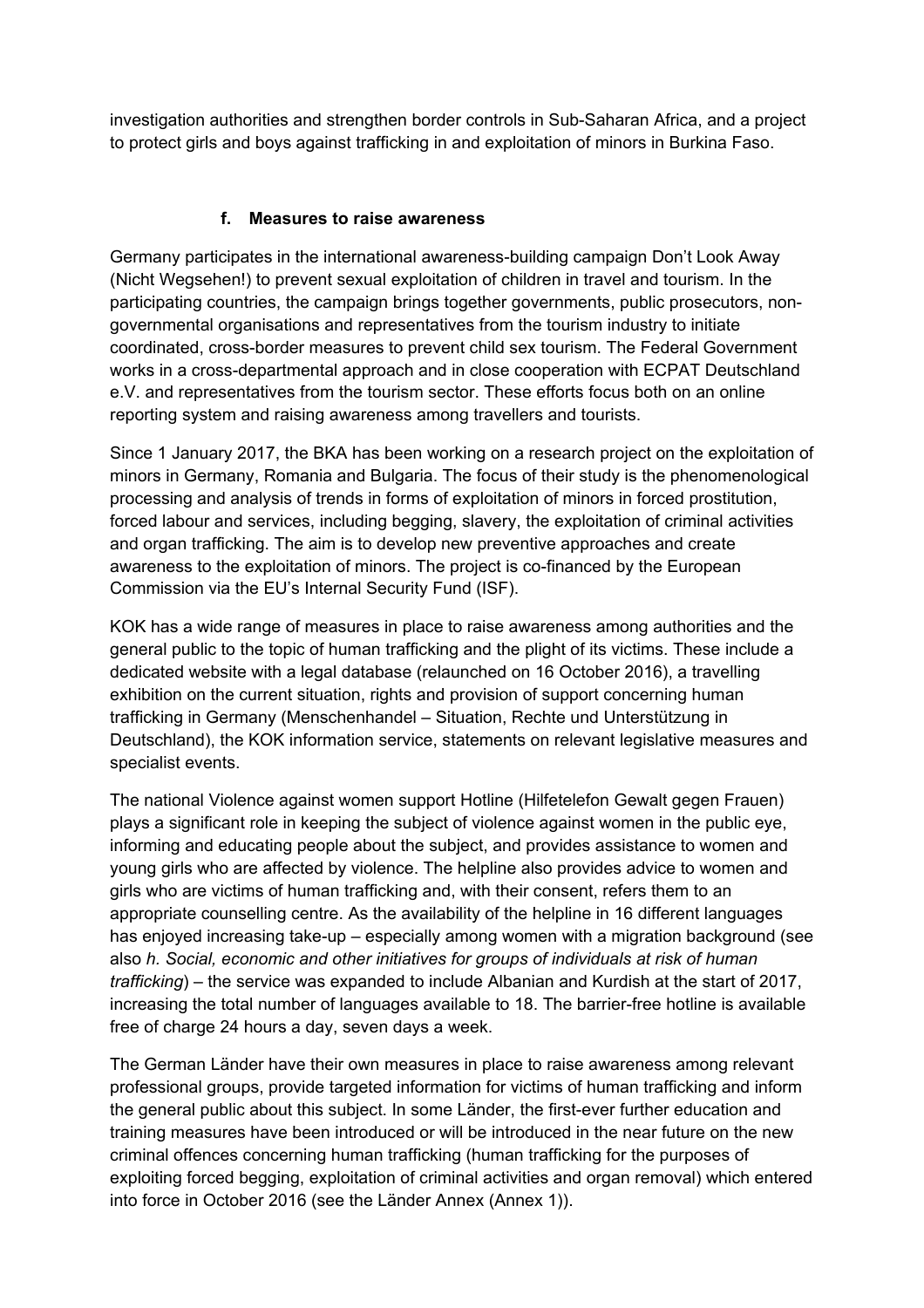## **g. Measures to counter demand**

The Act to Improve Action Against Human Trafficking and to Amend the Federal Central Criminal Register Act and Book VIII of the Social Code (see *a. Definition of human trafficking)* contains a provision on the prosecution of "clients" of sexual services performed by victims of human trafficking where the exploitation of a victim's predicament for sex is a criminal offence. In cases where the prosecutable "client" voluntarily reports a case of human trafficking or of forced prostitution to the responsible authorities or voluntarily facilitates such a report, the provision provides for personal exemption from prosecution (Section 232a (6) 6 StGB).

The aim of a conference on Preventing Trafficking in Human Beings for Labour Exploitation in Supply Chains held under Germany's OSCE chairmanship from 7 – 8 September 2016 (see *e. International cooperation*) was to obtain close cooperation between governments, industry and civil society in the fight against human trafficking in global supply chains, and to launch an OSCE project to develop guidelines to ensure ethical practices in public procurement.

## **h. Social, economic and other initiatives for groups of individuals at risk of human trafficking**

To improve working conditions in legal prostitution and to protect people working in that field from exploitation, forced prostitution and human trafficking, the German Bundestag approved the Act on Regulating the Business of Prostitution and Protecting Persons Working in Prostitution on 1 July 2016. The Act, which for the first time provides provisions to regulate prostitution, will enter into force on 1 July 2017. Core elements of the Act include a requirement to obtain statutory permission to operate a prostitution business and the requirement to register with the authorities as a prostitute/sex worker. The granting of a license to operate a prostitution business is linked to fulfilling certain minimum requirements regarding protecting the health and safety of prostitutes and third parties, and also to the personal reliability of the business owner. Registration as a prostitute or sex worker is valid for two years (one year for persons under 21). Personal registration involves a detailed information and consultation appointment. In addition, prior to commencing prostitution work, a health advice counselling session must be attended at the public health service and then repeated at yearly intervals (every six months for persons under 21). The Act also provides for statistical evaluation of data from the brothel licensing process and from the registration of prostitutes in Germany. It is expected that these federal statistics will provide reliable figures on this area for the first time in mid-2018. Prostitutes' personal data is, of course, fully protected. Review of the Act Protecting Persons Working in Prostitution after a period of five years is prescribed by law.

Implementation of the Act Protecting Persons Working in Prostitution is the responsibility of the Länder, which also determine which of their authorities are responsible for issuing licenses to prostitution businesses and for conducting prostitutes' registration and the associated informational and counselling talks. All Länder are currently preparing for the entry into force of the Act Protecting Persons Working in Prostitution on 1 July 2017 (see the Länder Annex (Annex 1)).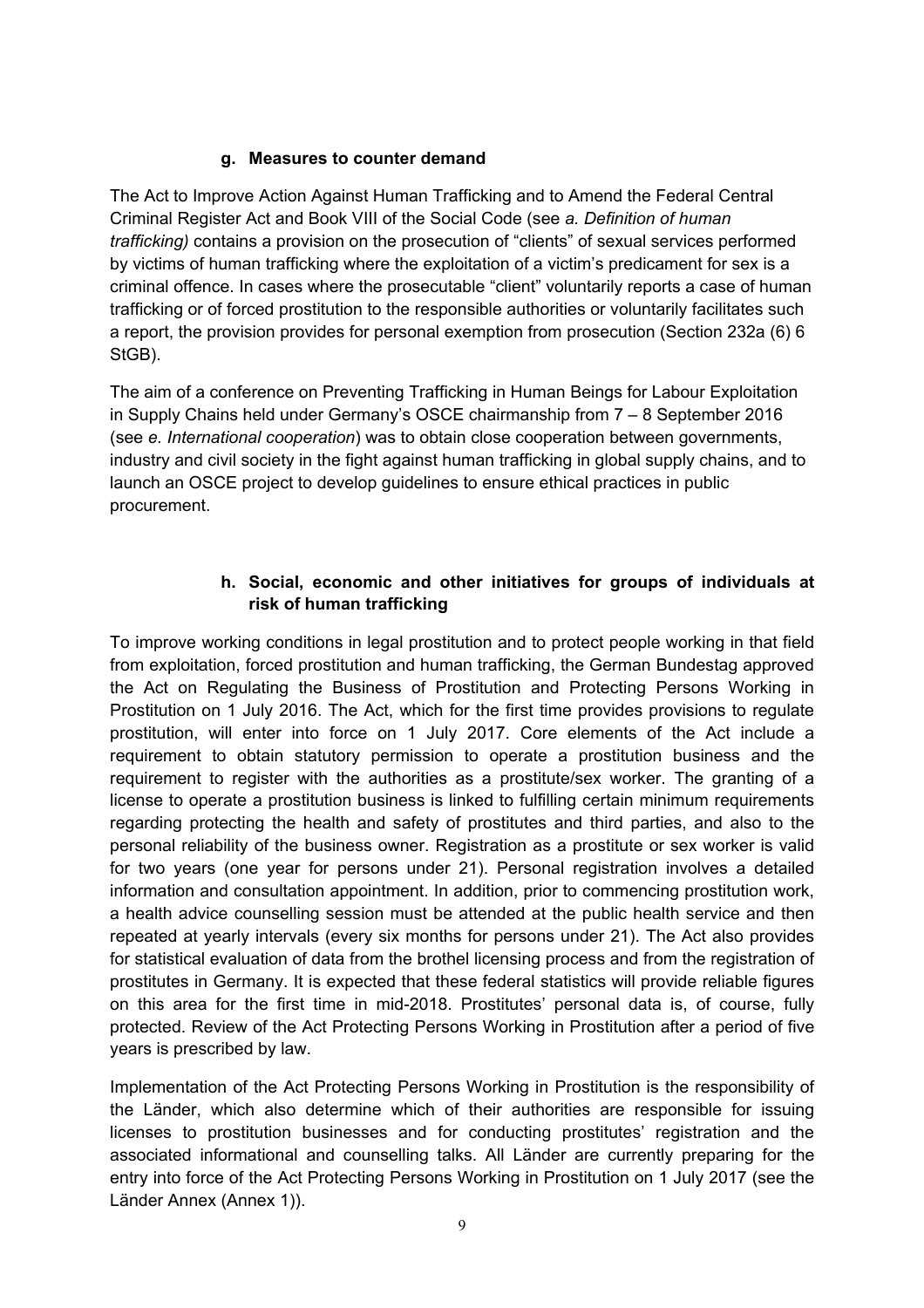A further group of individuals who are especially at risk of falling victim to human trafficking are refugees in flight. Since the great influx of refugees into Germany in 2015, the Federal Government has worked even closer with the Länder and the municipal administrations to intensify efforts to protect and assist refugees who have arrived in Germany and, in cases where they will remain in Germany for the foreseeable future, aid their integration into the labour market and German society.

On 12 April 2017 the Federal Cabinet passed a draft law to enhance the protection and empowerment of minors that is currently deliberated in the parliamentarian process. Included in the draft law is a new provision for the German Asylum Act (AsylG) on the protection of children, adolescents and women in refugee accommodation centres. Responsible organisations for refugee accommodation centres shall be obliged to develop and implement internal plans for the protection of children, adolescents and women from violence. To protect minors and women in refugee accommodation centres, the Länder shall be obliged to take adequate measures especially to ensure the implementation of the aforementioned provision.

The BMFSFJ has introduced a range of measures to assist the Länder and municipal administrations in protecting and integrating refugee women and (their) children. These measures have been consolidated into a strategy with a gender equality focus. The strategy, which is being developed as part of an ongoing process, contains measures in four focal areas:

1. Protection against violence, including human trafficking, and assistance for women and children and other vulnerable groups in reception centres and shared accommodations.

2. Informing refugee women, children and other vulnerable groups regarding their rights and access to available support.

3. Protection and help for pregnant women refugees.

4. Support for refugee women to assist their integration and help them secure an independent livelihood.

Some of the measures designed to protect women and children from becoming victims of human trafficking and to provide help and assistance to (potential) victims of human trafficking are outlined below.

In cooperation with UNICEF, the BMFSFJ has worked with additional partners on an initiative to protect women and children in refugee accommodations. Since 2016, some 25 accommodations throughout Germany have received support through the establishment of additional anti-violence coordinators. The programme will be extended this year to take in a further 75 accommodations, bringing the total number of refugee accommodations with resident anti-violence coordinators to 100 nationwide. The coordinators support the accommodations in developing and implementing their anti-violence plans. The work they perform complies with the minimum standards for the protection of children, adolescents and women in refugee accommodation centres (Mindeststandards zum Schutz von Kindern, Jugendlichen und Frauen in Flüchtlingsunterkünften), which was published as part of the initiative in July 2016 (http://www.bmfsfj.de/BMFSFJ/gleichstellung,did=226884.html). The standards will be updated in June 2017.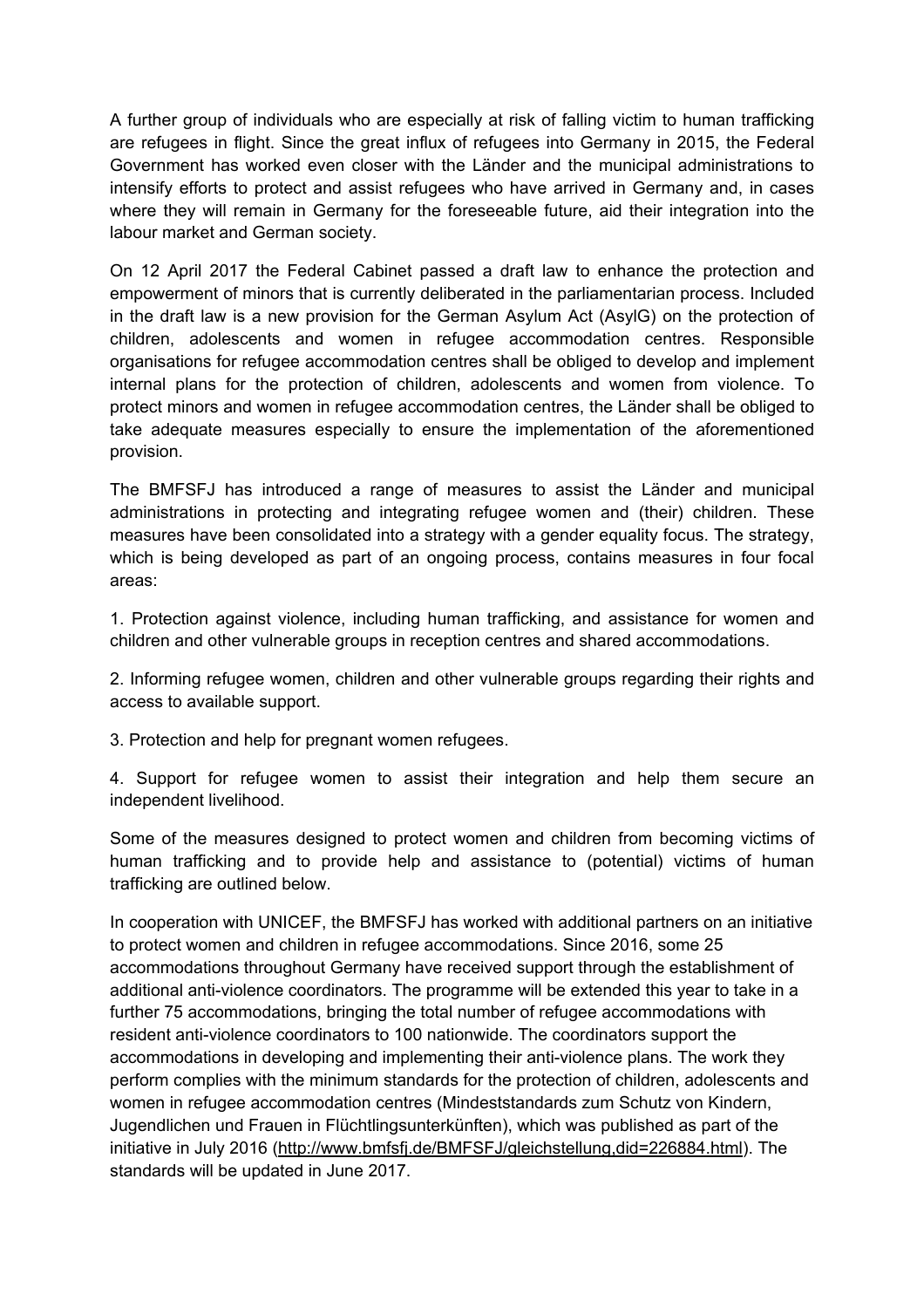Also, the Federal Government together with the KfW Development Bank has introduced a special programme offering interest-free loans to aid the financing of constructional protective measures in refugee accommodations. Some €200 million are available for measures of this kind and can be applied for by city and municipal administrations up to 31 December 2017.

A further focus area involves educational and awareness-building measures to inform women and girls in refugee accommodations about their rights and about gaining access to available counselling and protection services in Germany. Much of this work is performed by the national Violence against women support Hotline (Hilfetelefon Gewalt gegen Frauen) (see section *f. Measures to raise awareness*), along with the nationwide offices of the Association of Women's Shelters (Frauenhauskoordinierung (FHK)), Federal Association of Women's Counselling Centres and Helplines in Germany (Bundesverband Frauenberatungsstellen und Frauennotrufe, BFF) and KOK. The BMFSFJ has also published a multilingual flyer containing information on the nationwide help and counselling services for women and for members of the LSBTIQ community.

## **i. Border control measures to prevent human trafficking and measures to enable legal migration**

GRETA recommended that the Federal Government intensify efforts to prevent human trafficking among privately hired domestic staff in diplomatic households and to encourage this target group to attend the annual informational events.

To the informational events organised by the Federal Foreign Office all domestic employees receive a personal invitation. At the events, in coordination and cooperation with the FBS Ban Ying participants are informed about their rights and obligations, and domestic staff are given the opportunity to exchange their views and experiences with others. Ban Ying also conducts information evenings in the Philippine community at lengthier intervals.

On the occasion of the, at minimum, annually required personal interview conducted when private domestic staff visit the Federal Foreign Office to collect their official identity cards, they are questioned about their specific working and living arrangements, and can openly address any problems they face.

Ban Ying also regularly updates the information brochure for domestic staff. The brochure, which is now available online and in several language versions, is disseminated via the German embassies (http://www.ban-

ying.de/sites/default/files/BANYING\_Broschuere%20DS\_ENG.pdf). In the course of its counselling work, Ban Ying has determined that awareness to the brochure's existence has grown.

## **j. Identifying victims of human trafficking**

In most cases suspected victims of human trafficking come to light through police controls. Using targeted follow-up measures, additional witnesses are identified and human traffickers are detected with the aim of conducting investigations based on sound and secure evidence. Victims of human trafficking also seek direct contact with the specialist counselling centres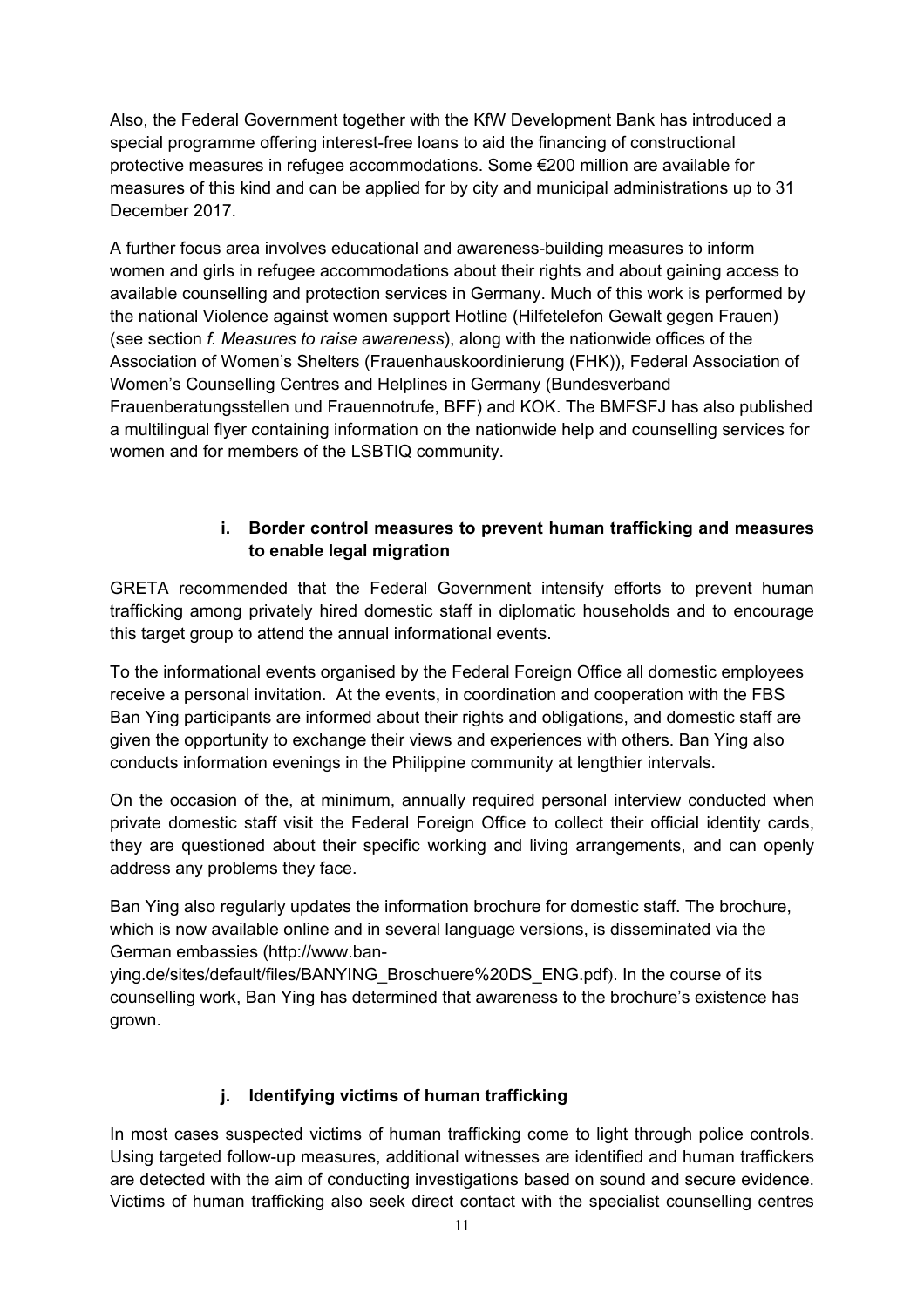run by non-governmental organisations. In the Länder, the police and the counselling centres usually cooperate closely with one another, at minimum in cases involving human trafficking for the purposes of sexual exploitation. And as a matter of rule, the police also cooperate closely with the responsible authorities in cases of human trafficking and sexual offences involving children. Cooperation with other stakeholders in connection with the new forms of exploitation is currently being assessed and/or initiated in a number of German Länder. Depending on the focus and taking account of available resources, the Länder police forces and other authorities at Länder level also take pro-active measures to identify potential victims of human trafficking. Specific characteristics and indicators for use in identifying victims of human trafficking are developed by the Länder and provided to the Länder police forces together with appropriate training (see also *b. Integrated approach and coordination* and the Länder Annex (Annex 1)).

To provide up-to-date information and assistance to aid the investigation and identification of human trafficking victims, the BKA operates an information portal on the subject of human trafficking (Closed User Group Menschenhandel) which is accessible for all case managers in the federal and Länder police forces. The platform's content comprises information concerning current trends, guidelines, news and investigative tools in the area of human trafficking. Any member of the police force whose work focuses on human trafficking can access the site.

When developing its training manual (see *c. Vocational and further education and training for relevant professions*), KOK updates its indicator list for the various forms of exploitation used in human trafficking and for human trafficking in connection with migration and flight. The indicators are not made public, but are used in the training of various targets groups. In May of this year, KOK in cooperation with the BKA will hold a workshop for employees of the law enforcement authorities and also of the specialist organisations who provide counselling for victims of human trafficking to inform them about the new forms of exploitation and to improve cooperation.

The Act Protecting Persons Working in Prostitution (see *h. Social, economic and other initiatives to support groups of individuals at risk of human trafficking*) contains provisions which, among other things, are designed to simplify identification of victims of human trafficking. These include the counselling sessions to be held with prostitutes and the obligation of the authorities to take suitable protection measures where they become aware of cases of human trafficking or of prostitutes being exploited. Operators of prostitution businesses are also placed under obligation to look out for signs of human trafficking and forced prostitution – if they allow such activity despite discernible indications that such individuals are working as prostitutes in their establishment, they risk losing their license. The provisions on operators' obligations regarding monitoring, notification and documentation, and also the improved monitoring options for the responsible authorities, will provide for significantly greater transparency in the prostitution sector, aid the identification of human trafficking victims and prevent trafficking in human beings for the purposes of prostitution.

The federal ministry-level consultation process outlined under *b. Integrated approach and coordination* on the protection of children and youths against sexual violence and exploitation is designed to improve identification and reporting of victims of child trafficking to the responsible authorities, with special consideration being given to the circumstances and needs of young victims, and with all relevant stakeholders being involved.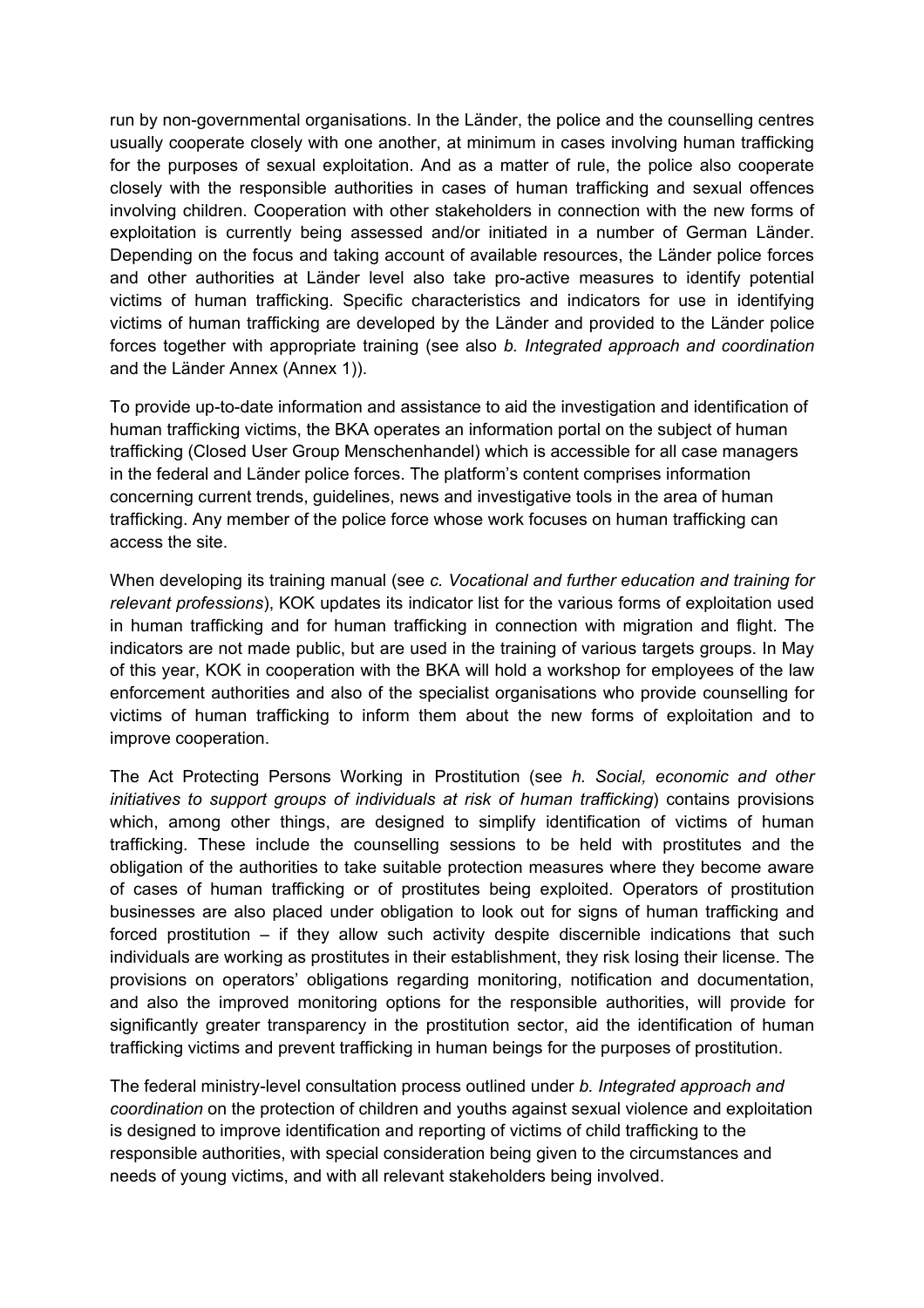As part of its work, the Financial Monitoring Unit to Combat Illicit Employment (FKS) aids the identification of human trafficking victims, particularly in respect of labour exploitation. To improve cooperation with the authorities responsible for combating human trafficking and pending the entry into force of the Act to Improve Action against Human Trafficking, exchange between the Directorate-General Customs and the BKA is being stepped up. As part of this effort, guidelines for dealing with reports concerning human trafficking offences will be revised. This also includes the provision of general indicators for human trafficking for the purposes of labour exploitation.

The BKA works closely with the Federal Office for Migration and Refugees (BAMF) in efforts to combat human trafficking. Over the years, the two authorities have established a cooperation partnership built on trust. If, when processing an asylum application, it is suspected that the applicant could be a victim of human trafficking, special decision-making experts from BAMF are called in. These experts have been specially trained to identify victims of human trafficking and handle the case accordingly. The BMAF informs the BKA regarding potential cases of suspected human trafficking. This enables the initiation of investigative procedures and the provision of adequate protection for the victim. Some Länder have introduced measured to sensitise staff in refugee hostels to the subject of human trafficking (see the Länder Annex (Annex 1)).

KOK has a project which focuses on human trafficking connected with migration and flight. One of the measures involved in this overarching project was the provision of regional-level support for various projects conducted by specialised counselling centres for victims of human trafficking (FBS). The FBS have implemented diverse projects to aid identification of human trafficking victims among asylum seekers. KOK reported on these projects inter alia in a dossier which was published at the end of 2016.

To promote a pro-active approach, the BKA coordinates participation of the Länder police in Joint-Action Days on Human Trafficking which are held as part of the EMPACT project on trafficking in human beings. The Action Days are designed to aid identification of victims of human trafficking, are held throughout Europe within the same period of time and usually focus on a range of different themes.

#### **k. Victim support**

In Germany, and as cited in the GRETA Report, counselling and support for victims of human trafficking is largely provided by the specialised counselling centres (NGOs) which are funded by the Länder. To an increasing extent, the counselling centres also provide advice to victims of human trafficking for the purposes of labour exploitation. Their counselling services are available to all victims of human trafficking regardless of their willingness to serve as a witness. Victims' material needs are, however, linked to their residency status (see *I. Recovery and reflection period* and *m. Residency status*). Some Länder have introduced measures to expand their counselling services to include victims of human trafficking for the purposes of labour exploitation and victims of the new forms of exploitation, and/or to provide accommodation for male victims of human trafficking (see the current Länder-specific measures in the Länder Annex (Annex 1)).

When implementing the Act Protecting Persons Working in Prostitution, the Länder create counselling structures for prostitutes which are also designed to identify, counsel and support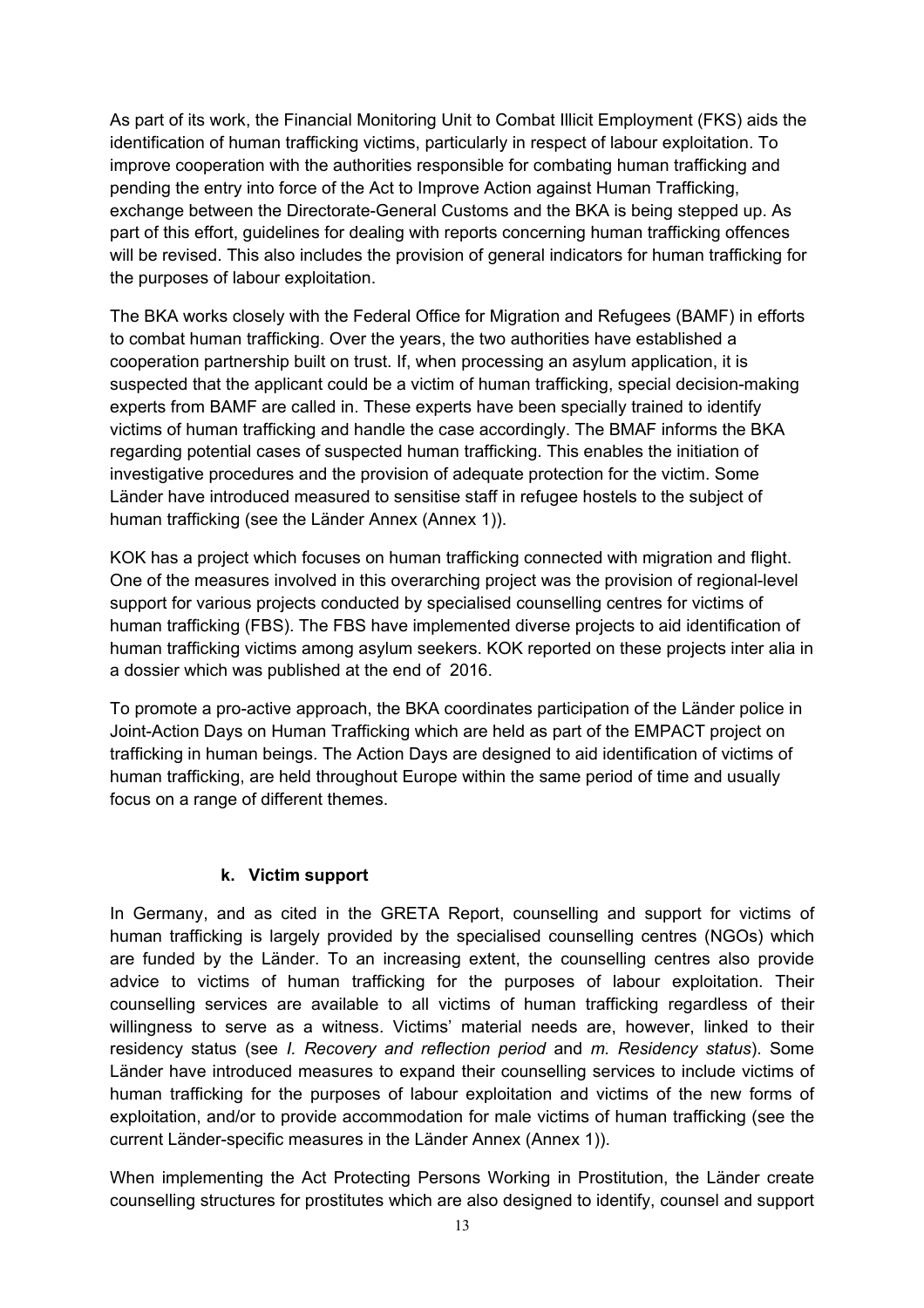(potential) victims of human trafficking (see *h. Social, economic and other initiatives for groups of individuals at risk of human trafficking* and *j. Identifying victims of human trafficking*).

In the case of human trafficking of children and/or adolescents, according to Section 42 (1) first sentence, item 2 of the German Social Code Book Eight (SGB VIII), where the welfare of a child or adolescent is at acute risk, the child welfare services (Jugendamt) are both entitled and legally required to take the child or adolescent into care if the legal guardian does not raise an objection or a families court decision cannot be obtained in due time. In addition, the child welfare services are, in accordance with Section 42a (1) first sentence of SGB VIII entitled and legally required to take a child or adolescent of foreign origin into care immediately their unaccompanied entry into Germany has been determined. This includes the requirement to take the child or adolescent into care if, subject to Section 42 (1) first sentence, item 3, there is no person with parental authority or legal guardian status resident in Germany. Should doubts arise as to the child or adolescent being a minor, they must also be taken into (where applicable preliminary) care until such time as the child welfare services determine that the individual concerned is not a minor. The obligation of the child welfare services is also confirmed in case law. As a measure to improve protection for victims of human trafficking in minors, the BMFSFJ promotes both the development and implementation of training for specialists whose work involves interaction with potential victims of trafficking in minors. These include counselling offices for victims of sexual abuse and human trafficking, youth welfare institutions, child welfare services, children's homes, public prosecution and the judiciary, and also specialist personnel at the Federal Office for Migration and Refugees (BAMF), legal guardians and interpreters.

The provisions of Germany's Criminal Procedure Code (Strafprozessordnung) concerning protection for victims were expanded with the Third Act to Reform the Protection of Victims' Rights (Opferrechtsreformgesetz) of 21 December 2015 and apply for all victims, including victims of human trafficking, according to the respective requirements. The provisions are not linked to a victim's willingness to testify in court and cover, for example, victim support through the provision of a lawyer and psychosocial accompaniment during criminal proceedings. If the requirements listed under Section 397a (1) of the Criminal Procedure Code are met, the victim is entitled to have a lawyer appointed at cost to the state irrespective of their own income status. In such cases, the victim may also receive psychosocial accompaniment during criminal proceedings. The persons cited in Section 397a (1) Items 4 and 5 of the Criminal Procedure Code (StPO), meaning children and adolescents, and comparable persons in need of protection who are victims of serious offences involving violence and sex, have a legal entitlement to such accompaniment (Section 406g (3) first sentence StPO). Other victims of serious violence and sexual offences (persons cited in Section 397a (1) Items 1 to 3 StPO) must also receive free psychosocial accompaniment during criminal proceedings if the court deems it necessary in a given case (Section 406g (1) second sentence StPO).

General help and support for victims is provided independently by the Länder in line with Germany's federal structure (see the Länder Annex (Annex 1)).

The Länder also have the option of providing victims of human trafficking who act as witnesses in criminal proceedings reasonable and effective protection against possible revenge or intimidation by giving them access to witness protection programmes. Such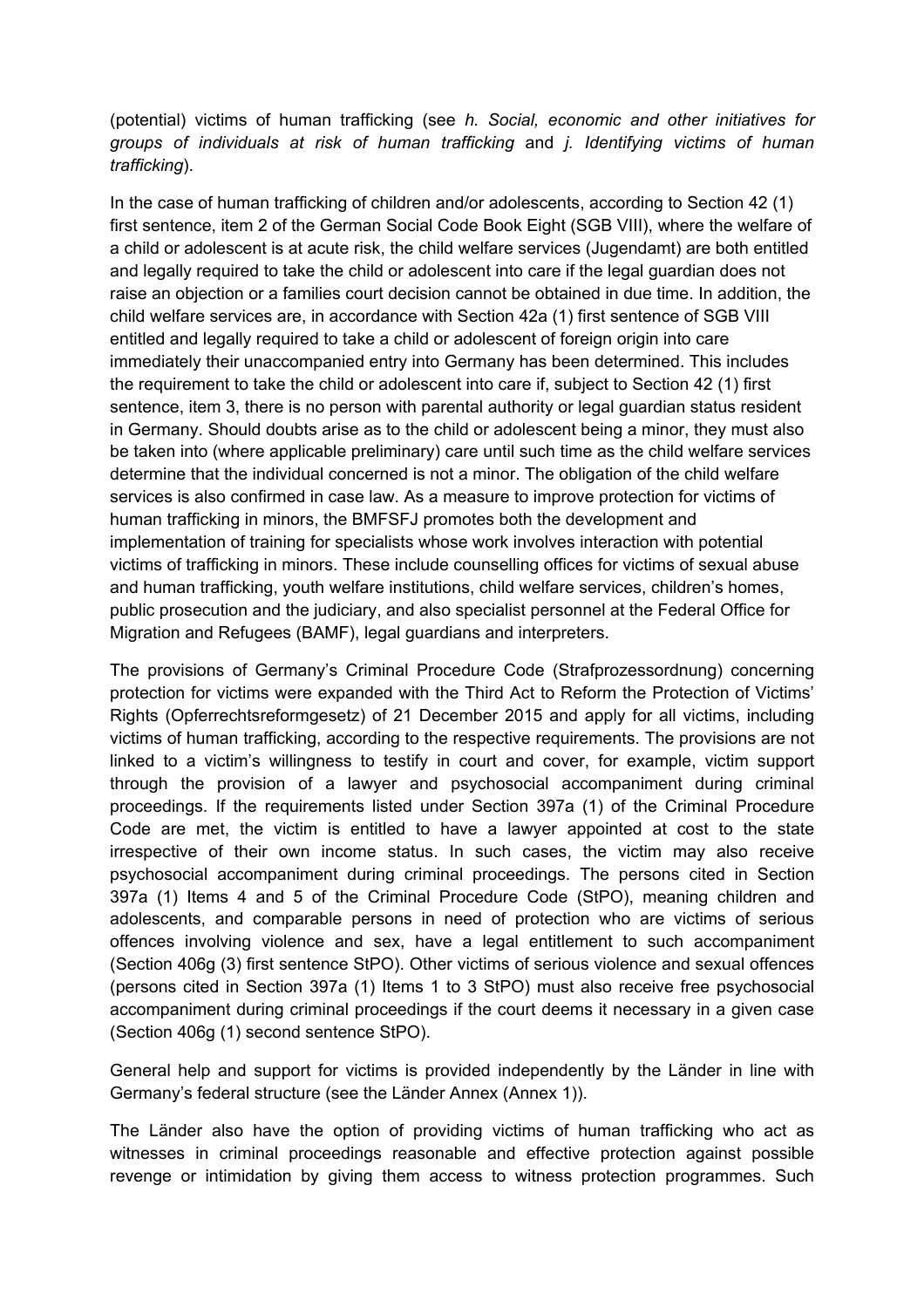access is, however, subject to the victim's willingness to testify in court. The Länder also have the option to provide operative protection for victims via their regional police.

## l. **Recovery and reflection period**

Where there are concrete indications that a foreigner who is obliged to leave the country has become a victim of human trafficking, forced prostitution or forced labour, the individual concerned is afforded a period of recovery and reflection of at least three (3) months (Section 59 (7) of the German Residence Act (AufenthG). The departure deadline is to be calculated such that it allows the foreigner time to decide on whether to testify as a witness. The provision of a recovery and reflection period is thus in no way reliant on a prior declaration of willingness to testify. During this time, victims of human trafficking receive benefits under the provisions of the Asylum Seekers Benefits Act (AsylBLG). The specialist counselling offices offer counselling and support for victims during the recovery and reflection period.

The vast majority of victims of human trafficking who are identified in Germany are EU citizens. An instruction issued by the Federal Employment Agency on 10 August 2016 concerning Section 7 SGB II clarifies that EU citizens who have become victims of human trafficking are also entitled to benefits under SGB II in the first three months of their residence in the Federal Territory, including if they are neither employed nor self-employed in the Federal Territory.

The Länder have taken measures to ensure the provision of the recovery and reflection period (see the Länder Annex (Annex 1)).

## **m. Residence permit**

In its Section 24 (4a), the Act on the Residence, Employment and Integration of Foreigners in the Federal Territory of the Federal Republic of Germany (AufenthG) contains a special humanitarian provision on the issuance of a residence permit to, among others, a victim of human trafficking. With the Act on Redefining Residence Rights and Termination of Residency (Gesetz zu Neubestimmung des Bleiberechts und der Aufenthaltsbeendigung), additional provisions improving residence rights for victims of human trafficking entered into force on 1 August 2015. A permit must (previously can) be granted if the individual in question shows a willingness to testify as a witness in the criminal proceedings concerning the offence committed against them (see Section 25 (4)a first and second sentences of AufenthG). In addition, with the newly-introduced Section 25 (4)a sentence three AufenthG, after conclusion of the proceedings against the perpetrators, victims of human trafficking are given opportunities to remain in Germany if the foreign individual's continued presence in Germany is required for humanitarian or personal reasons, or for matters of public interest. With regard to extending the duration of the residence permit, it is no longer reliant on whether the continued presence of the foreign individual is required for the criminal proceedings to commence. Also, under Section 25 (4)a first sentence AufenthG, the residence permit is only issued and extended for a period of one year (previously 6 months: see Section 26 (1) fifth sentence AufenthG); for two years respectively under Section 25 (4)a third sentence.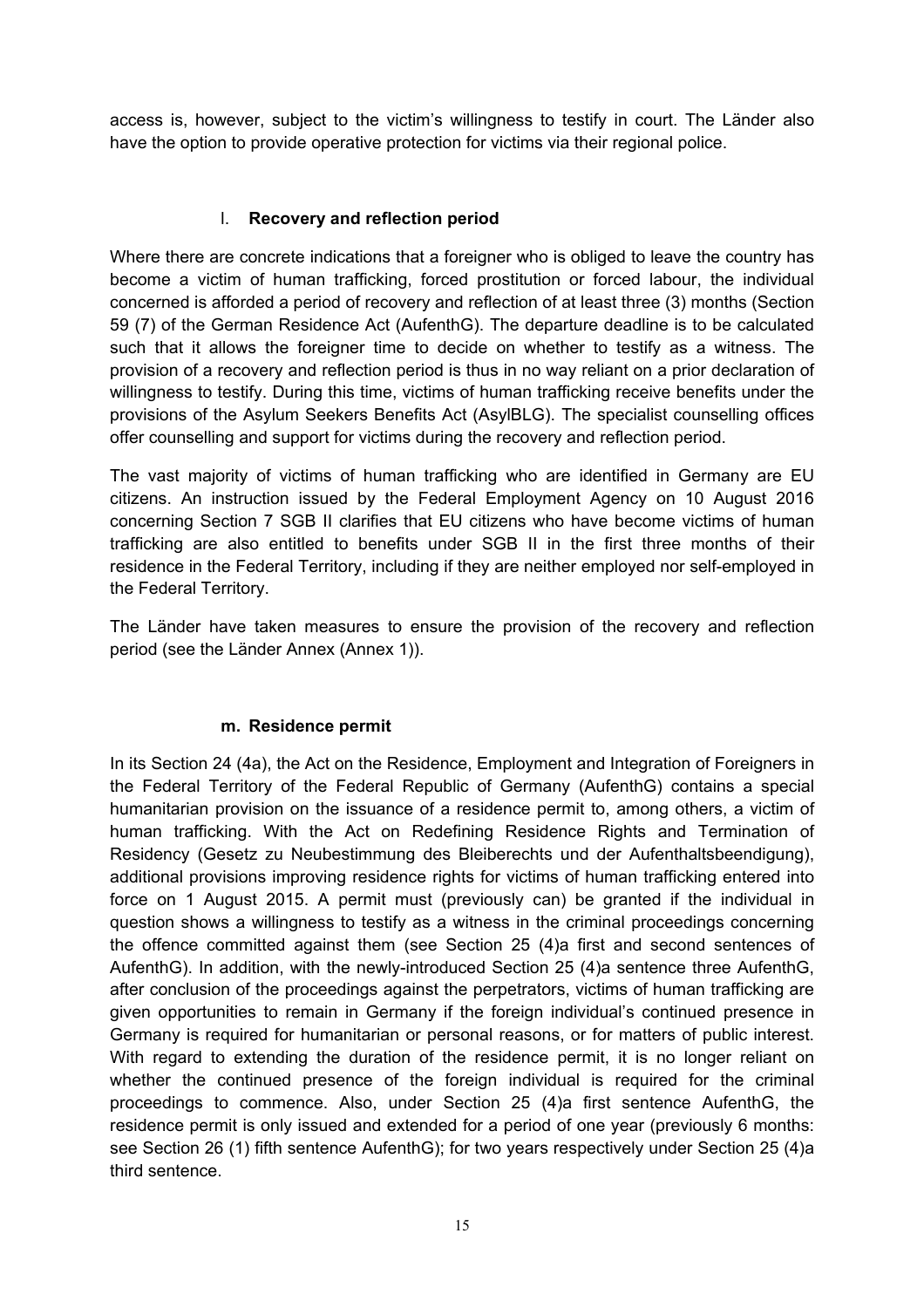In addition, victims of human trafficking may also receive a residence permit pursuant to other regulations regardless of whether they participate in a criminal proceeding. For underage victims of human trafficking, a residence permit may be considered, for example, under Section 23a and Section 25 (4) and (5). For the duration of a potential health impairment, where appropriate proof is provided under Section 60a AufenthG, residency termination measures may be temporarily postponed. In such cases, the individual does not receive a residence permit and is instead granted tolerated status.

Through the Act Amending the Asylum Act and the Social Court Act (Gesetz zur Änderung des Asylbewerberleistungsgesetzes und des Sozialgerichtsgesetzes), which entered into force on 1 March 2015, the legal situation of owners of a residence permit is further improved under Section 25 (4a) AufenthG in that they (the permit owners) are removed from the scope of application of the Asylum Act. In the case of continued need for assistance, they are covered instead by the scope of application of German Social Code Book II (SGB II) and Book III (SGB XII).

Victims of human trafficking may also be issued a residence permit under other provisions irrespective of whether they participate in criminal proceedings. For the duration of a potential health impairment, where proof is provided, residency termination measures may be temporarily postponed under Section 60a AufenthG. However, in such cases the individual concerned does not receive a residence permit and is instead awarded tolerated status.

In the case of under-aged victims of human trafficking, a residence permit may be considered for example under Sections 23a, 25 (4) or 25 (4). The Federal Government will conduct further analysis regarding the effectiveness of these provisions in practice.

The immigration authorities may also issue work permits to foreign individuals who were issued a residence permit for humanitarian reasons – such as under Sections 23a, 25 (4), (4a), (4b) or (5) AufenthG. Approval by the Federal Employment Agency, which would be involved in performing a priority check, is not required (Section 31 of the Employment Ordinance (Beschäftigungsverordnung)).

The Federal Government will continue to assess the impact of existing regulations in practice.

## **n. Compensation and legal protection**

In the course of their work, the specialised counselling centres repeatedly advise on the possibility of and the right to compensation.

The reform of criminal prosecution law concerning recovery of assets (entry into force 1 July 2017) improves victim protection. In the future, the state will confiscate the profits from criminal acts which result in personal damages (e.g. human trafficking or exploitative prostitution). Victims will then receive compensation from the assets recovered from the perpetrator by means of a relatively simple process. The victims of criminal acts must, therefore, no longer exercise their rights in making a claim against the perpetrator, as has been the case up to now. Rather, they need only register their claim. The new compensation process under criminal prosecution law is thus both more simple and cost-effective for victims. Where multiple victims are involved, they all receive the same compensation (up to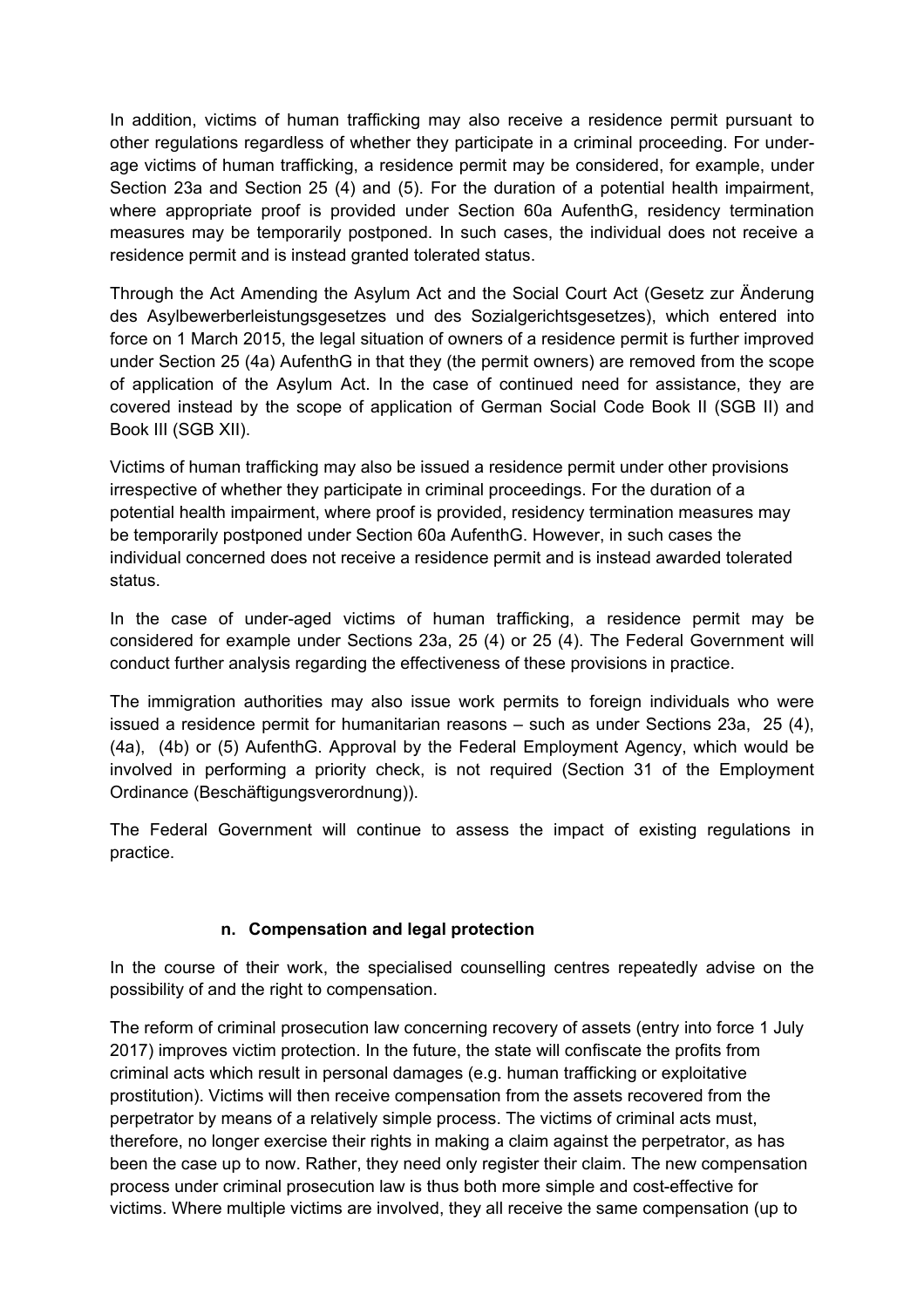now, it has been a matter of first come, first served). The law provides that victims be informed about their options regarding compensation.

Under Section 406j No. 3 StPO, victims are informed about possible entitlement under the Crime Victims Compensation Act (OEG). The obligation to inform victims is regularly carried out by the police and/or the judicial authorities. For this purpose, a standardised information sheet for victims of crime is available online in 22 languages. The information sheet also refers to the Crime Victims Compensation Act. The BMAS website also provides information concerning victims' compensation, including in English. The standardised application form, which is applicable Germany-wide, can be downloaded from the site.

The Länder authorities responsible for implementing the Crime Victims Compensation Act provide advice for all victims of crime who are also victims of human trafficking (see the Länder Annex (Annex 1)). A corresponding entitlement to advice and information on existing rights and obligations is laid down in Sections 14 and 15 of the German Social Code Book I (SGB I).

Compensation for victims is not dependent on their willingness to testify as a witness. Access to compensation under the OEG is available irrespective of the victim's age and is thus also available to minors. Differentiation regarding nationality and the type and duration of stay is to be largely repealed in the course of the planned reform of the social compensation law. The right is also to be changed so that in future, victims of physical violence can receive victim compensation.

The authorities responsible for processing victim compensation assist the victim in obtaining compensation under the OEG. Also, in the course of the reform of social compensation law foreseen in the current Coalition Agreement, assistance in the form of case management is to be introduced. This involves activating and coordinating assistance for eligible individuals in the application and compensation process to ensure that social compensation benefits and benefits granted by other social benefit providers are provided in a timely and coordinated manner.

The OEG contains no application deadlines. Benefits involving victim compensation can thus not only be applied for after a sufficient recovery and reflection period, but also at a much later date.

## o. **Repatriation and return of victims**

Assistance for victims in returning to their country of origin is part of the services provided by the specialised counselling centres for victims of human trafficking. These organisations also maintain contact with other non-governmental organisations in the countries of origin. See also the measures cited in the Länder Annex (Annex 1).

Since 2008, KOK has provided its member organisations with access to a database listing the contact details of and background information on the counselling centres and other NGOs from various EU and non-EU countries, which they can use to establish contact when assisting victims with their repatriation and return. The database is maintained by KOK.

With some EU countries, such as Romania, there are now well-established, trust-based forms of cooperation with the local police. In some cases, this results in victims of human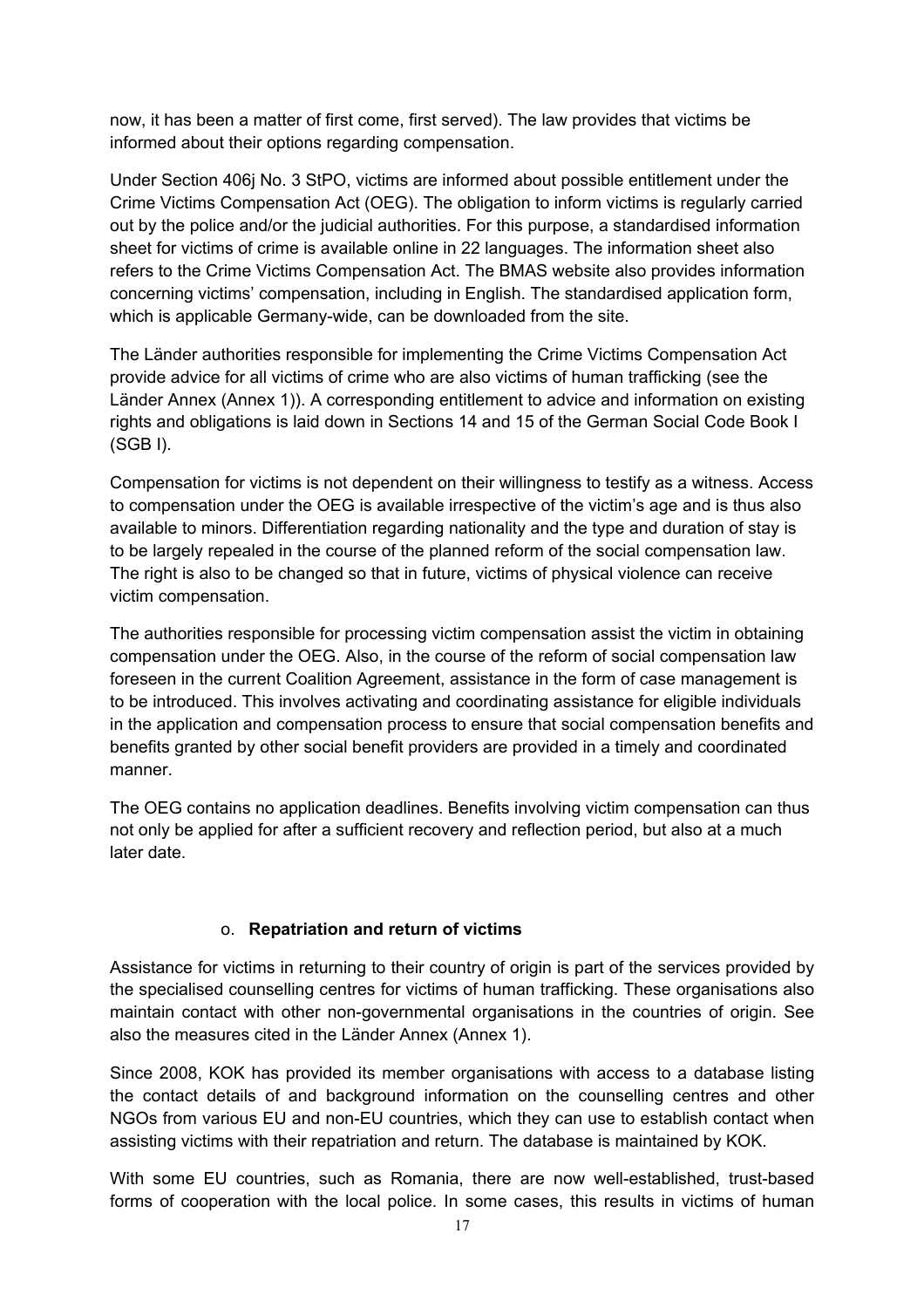trafficking receiving support at Romanian police stations. Victims then return to Germany to testify as witnesses in German courts.

Where victims are children or adolescents, the responsible child welfare services must be informed as a matter of rule before any repatriation takes place. The child welfare services then assess whether the welfare of the child or youth concerned is endangered by their planned returned to their country of origin. See the GRETA Report for further details.

## **p. Substantive criminal law**

In the Act to Improve Action Against Human Trafficking which entered into force on 15 October 2016, labour exploitation can be punished in accordance with supplementary penal provisions and also under Section 232b of the German Criminal Code (StGB) (Forced Labour) and Section 233 StGB (Labour Exploitation).

In accordance with Section 232b (1) StGB, a prison sentence of between 6 months and 10 years can be handed down to an individual who exploits another person's personal or financial predicament or their helplessness arising from their presence in a foreign country, or who forces another person under the age of 21 to take up or continue exploitative employment or to enter into slavery, bonded labour, debt slavery or similar relationships or to take up begging activities in which they are exploited. If such coercion occurs by means of violence, threat of serious injury or deceit, the prison sentence can range from 12 months to ten years (Section 232b (3) StGB).

Under Section 233 (1) StGB, a prison sentence of up to three years or a fine can be handed down to an individual who exploits another person on account of their personal or financial predicament or their helplessness arising from their presence in a foreign country, or who exploits another person aged under 21 by means of employment listed under Section 232 (1) second sentence StGB. Labour exploitation is deemed to exist when the employment arises from a ruthless quest for profit which results in working conditions which blatantly contravene those normally afforded to employees who perform the same or similar work.

The Act to Improve Action Against Human Trafficking, which entered into force on 15 October 2016, also contains a provision on the prosecution of "clients" of sexual services performed by victims of human trafficking where the exploitation of a victim's predicament for sex is a criminal offence. In cases where the prosecutable "client" voluntarily reports a case of human trafficking or of forced prostitution to the responsible authorities or voluntarily facilitates such a report, the provision provides for personal exemption from prosecution.

With regard to the GRETA recommendations on substantive criminal law, please see also *a. Definition of human trafficking*.

## **q. Refraining from prosecution of victims of human trafficking**

Germany does not believe that prosecution of offences which victims of human trafficking commit either due to fact that or as a result of the fact that they were victims of human trafficking should be immediately abolished as called for by GRETA.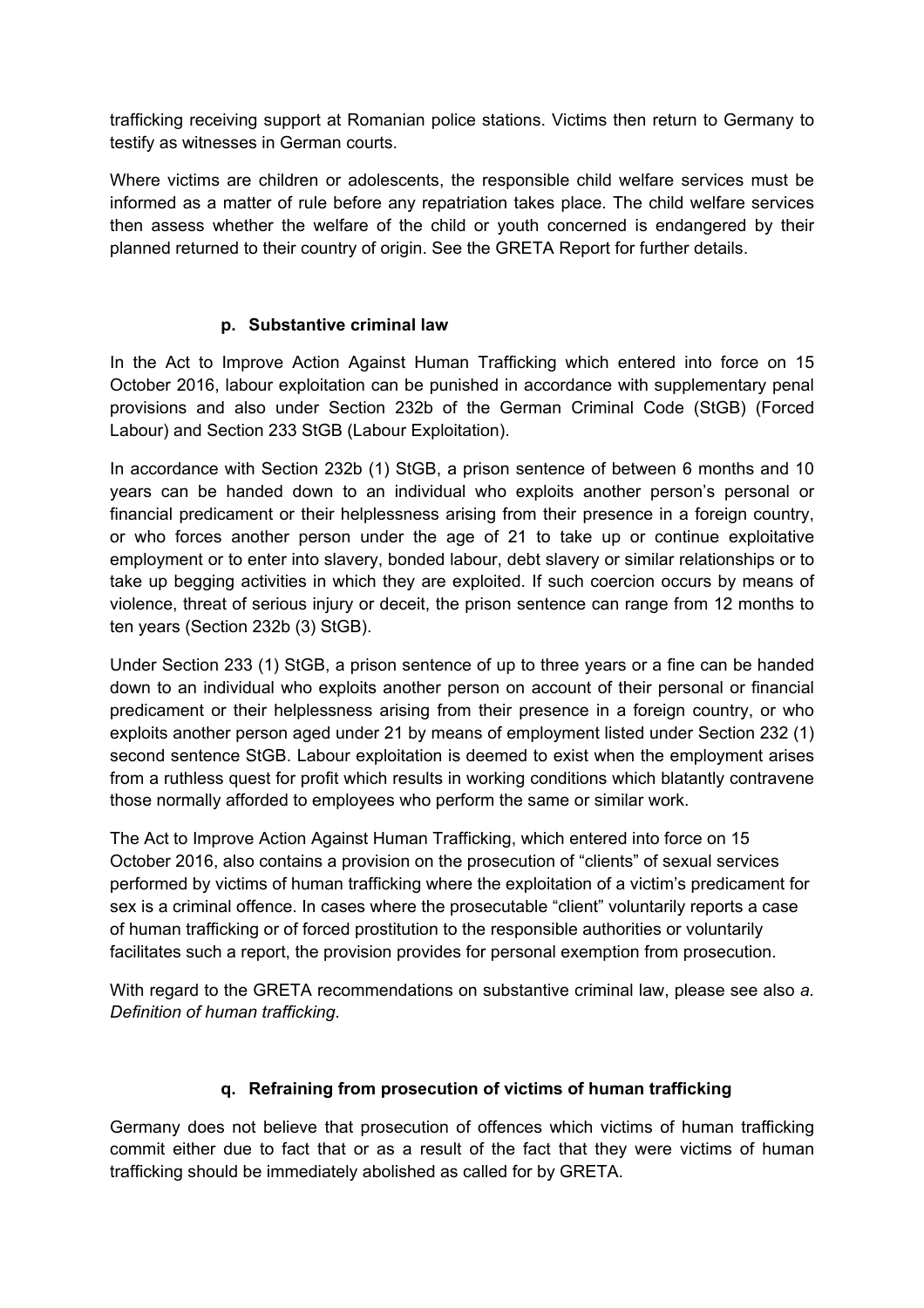Under Article 26 each party shall, in accordance with the basic principles of its legal system, provide for the possibility of not imposing penalties on victims for their involvement in unlawful activities, to the extent that they have been compelled to do so.

Rather, the member states under Article 8 of the Directive and in line with the principles of their national laws must take the measures necessary to ensure that the responsible national authorities have the authority to refrain from prosecuting or investigating victims of human trafficking for their participation in criminal acts and for criminal offences cited under Article 2 which due to their predicament they were either exposed to or forced to commit.

These requirements are met by German law.

A forced act can go unpunished under the provisions governing duress (Section 35 StGB).

Also, in cases not involving duress, a forced act of this nature may also go unprosecuted or be spared a court order on account of insignificant guilt (see Sections 153 and 153a StPO). The forced circumstances of victims is taken into account by Section 154c StPO, particularly sentence two: If the victim of coercion or extortion or explicitly human trafficking (Sections 240, 253, 232 StGB) files charges in respect thereof and if as a result a misdemeanour committed by the victim comes to light, the public prosecution office may dispense with prosecution of the misdemeanour unless expiation is imperative because of the seriousness of the offence.

For victims of human trafficking who were under 18 years of age at the time of the offence they are accused of committing, and for older persons who had not yet reached the age of 21 at the time of the offence, in Germany the special provisions of Juvenile Criminal Law (JGG) apply (Sections 1 and 105 JGG). For young people, the Juvenile Court Act (Jugendgerichtsgesetz) offers additional possibilities to terminate the proceedings by means of so-called diversion (Sections 45 and 47 JGG). Even if the general provisions, such as Section 35 StGB, and the general provisions on dispensing with prosecution do not apply, Juvenile Criminal Law must take account of a constellation in which the offence of which the individual is accused is not related to a developmental failing, but to the young accused's particular predicament arising from human trafficking. Special juvenile public prosecutors and juvenile judges, who by law must be specially trained in juvenile court law (Section 37 JGG), are responsible for juvenile court proceedings (Sections 33 ff JGG). In investigating and assessing the personal life and developmental situation of the accused, the process is assisted by the so-called Juvenile Legal Support Agency (Jugendgerichtshilfe) (Sections 38 and 43 JGG).

The legal possibilities to refrain from prosecuting victims of human trafficking are widely used by the Länder (see also the Länder Annex (Annex 1)).

#### **r. Investigation, prosecution and procedural law**

Recovering profits and financial assets is performed wherever possible by the Länder in accordance with prevailing law as part of their human trafficking investigations (see the Länder Annex (Annex 1)).

The Act to Reform Asset Recovery in Criminal Law (Gesetz zur Reform der strafrechtlichen Vermögensabschöpfung) enters into force on 1 July 2017. It also applies for action to combat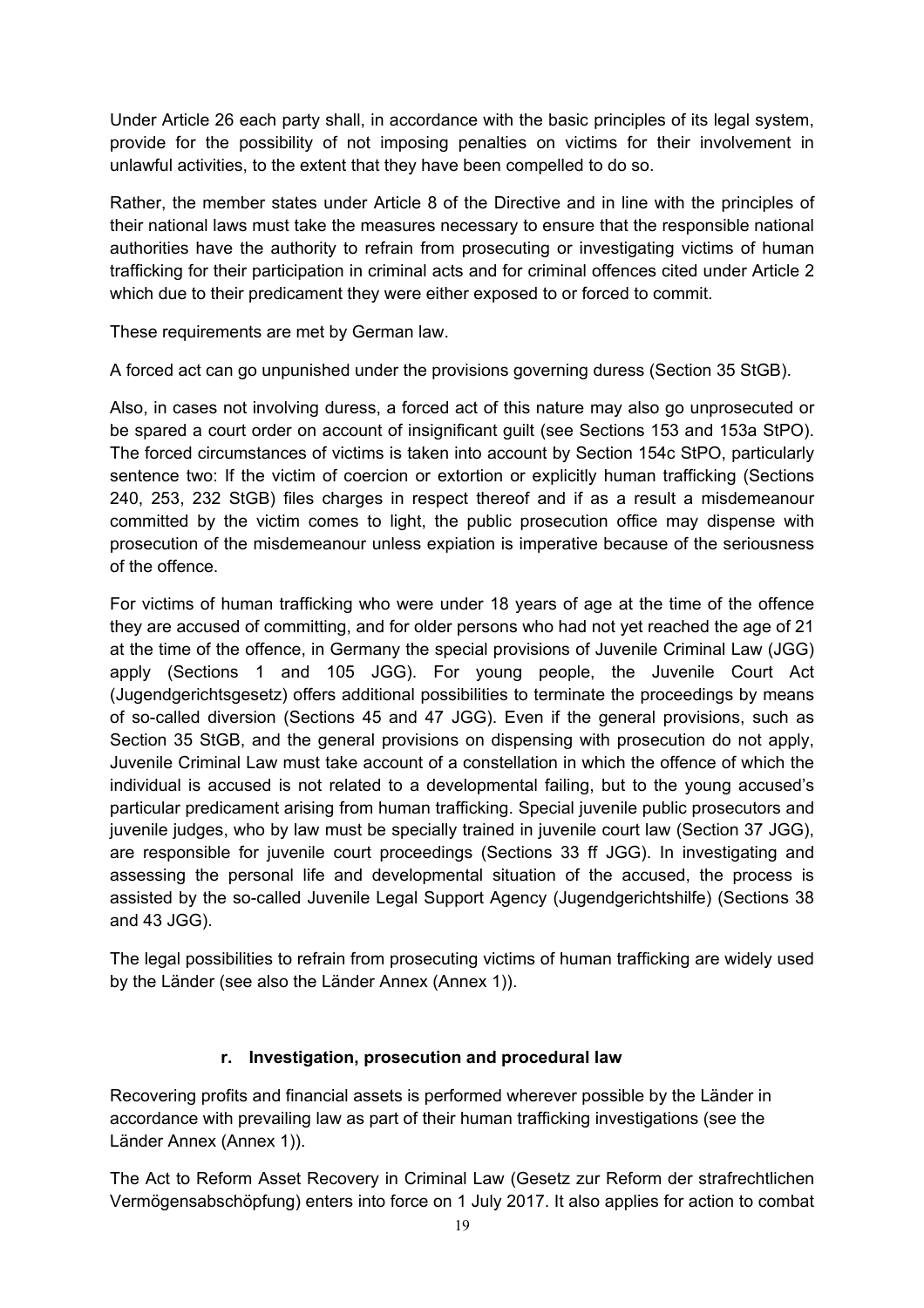human trafficking, exploitative prostitution and pimping. In future, confiscation of the profits from such acts (to the benefit of victims) will be mandatory. It is also possible that where such offences are concerned, the confiscation will be extended to take in profits arising from offences. In addition, the Act contains a new asset recovery instrument for use in cases of organised crime and terrorism. This provides for assets arising from criminal acts to be confiscated without the need for proof of an actual offence. This instrument is comparable with "non-conviction-based confiscation" in Anglo-American law. It can also be used in criminal proceedings involving pimping and commercial and gang-run human trafficking.

Confiscation of profits gained from criminal acts is usually ordered by the judge passing the sentence. Confiscation may also occur independently and is mainly considered in cases where the perpetrators are at large. It can, however, also be considered with other constellations such as lapsed offences. Confiscation of the profits from criminal acts can also be ordered against a third party if they have gained from the offence. If the proceeds from a criminal act are no longer available for confiscation, the perpetrator, parties to the crime or third-party beneficiaries is/are ordered to pay a fine in an amount matching the value of the original proceeds. The order can then be used to confiscate their other assets. To prevent an offender being able to hide the proceeds of a criminal act before the announcement of a (final) court judgement ordering their confiscation, the public prosecution office can take preliminary custody of suspects' assets during the investigation process. If there is a strong suspicion of an offence having been committed, the public prosecutor's discretion is limited in that they "shall" only take preliminary measures to secure assets.

In connection with the requirement for further improvement in the specialisation and training of judges and public prosecutors, the question of forming a voluntary specialist court panel must be decided by the respective court presidium.

With regard to specialisation of public prosecutors, the respective head of public prosecution must establish the respective sections or units (see the Länder Annex (Annex 1) for more on this and other measures taken by the Länder).

On 1 July 2017, the Act on Regulating the Business of Prostitution and Protecting Persons Working in Prostitution of 21 October 2016 (ProstSchG) will enter into force (see also *h. Social, economic and other initiatives concerning groups of individuals at risk of human trafficking*). In particular, the new provisions on approval and monitoring of prostitution businesses can contribute to improved prevention and prosecution of human trafficking. The approval of a license to operate a prostitution business is dependent on the reliability of the operator, which is assessed using specific criteria. Reasons to reject an application for a license to operate a prostitution business include indications of human trafficking and the exploitation of prostitutes and sex workers.

#### **s. Protecting victims and witnesses**

With the Third Act to Reform the Protection of Victims' Rights of 21 December 2015, that entered into force on 1 January 2017 with the relevant new provisions in the StPO, important steps were taken to improve the level of protection provided for victims. Many of the changes made have a direct impact on the situation for victims of human trafficking (see also *k. Victim support*).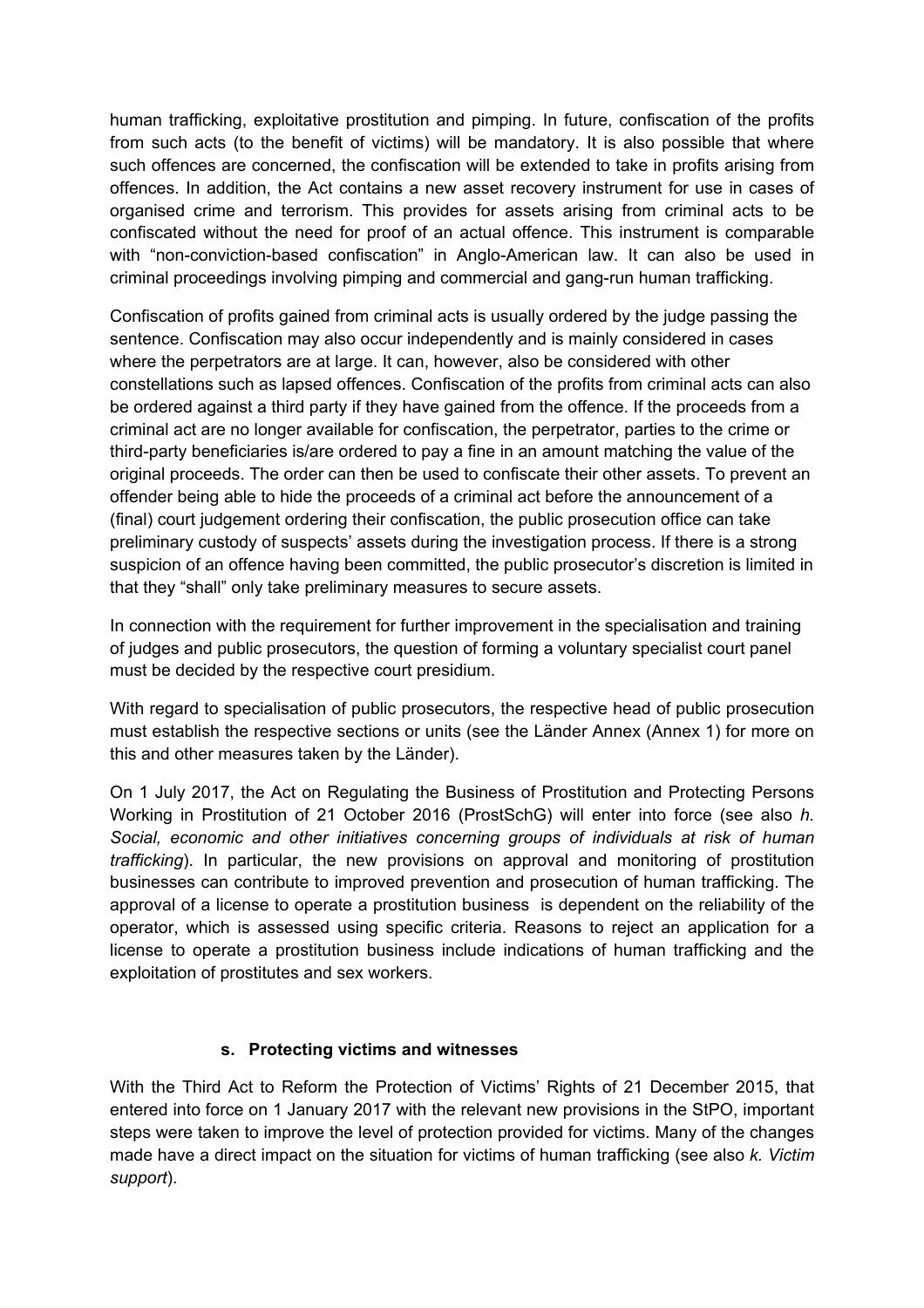With the legal embedding of the provision of psychosocial process accompaniment under the Third Act to Reform the Protection of Victims' Rights, great steps have been taken to increase the level of protection afforded to children and adolescents. The Third Act provides a legal entitlement to free professional assistance for these particularly vulnerable victims in all phases of the criminal proceedings. For other victims of serious violence and sexual offences, the court should decide on a case-by-case basis whether psychosocial process accompaniment is to be provided.

Psychosocial process accompaniment is an especially intensive form of non-legal support which is provided during and following the main court hearing. It involves professional assistance, provision of information and support during criminal proceedings. Process accompaniment can be provided in a targeted way, for example in the form of therapeutic or psychological assistance, or legal counsel.

For the victim, receiving support from a trained professional is of great help in reducing their burden, for example in dealing with their fear of having to confront the perpetrator when testifying in court and in overcoming their feelings of insecurity due to lack of experience with criminal proceedings. Experience shows that if a victim's fears can be allayed and if they can be strengthened mentally, their testimony is more reliable and thus of more value. This benefits the judiciary in turn.

The group of individuals who are entitled to psychosocial process accompaniment is identical to that which is entitled to the provision of a legal counsel at state expense irrespective of their actual income and assets (known as a victim lawyer, Section 397a (1) StPO). This means that each and every victim for whom process accompaniment is orders is also entitled to a victim's counsel.

KOK commissioned guidance listing these current legal changes and their specific impact for victims of human trafficking, and providing instructions for counsellors. The guidance was published in September 2016.

The decision as to which victim protection measures are to be taken in a given case lies with the responsible authorities in the Länder. These often work closely with the specialised counselling centres (see the Länder Annex (Annex 1)).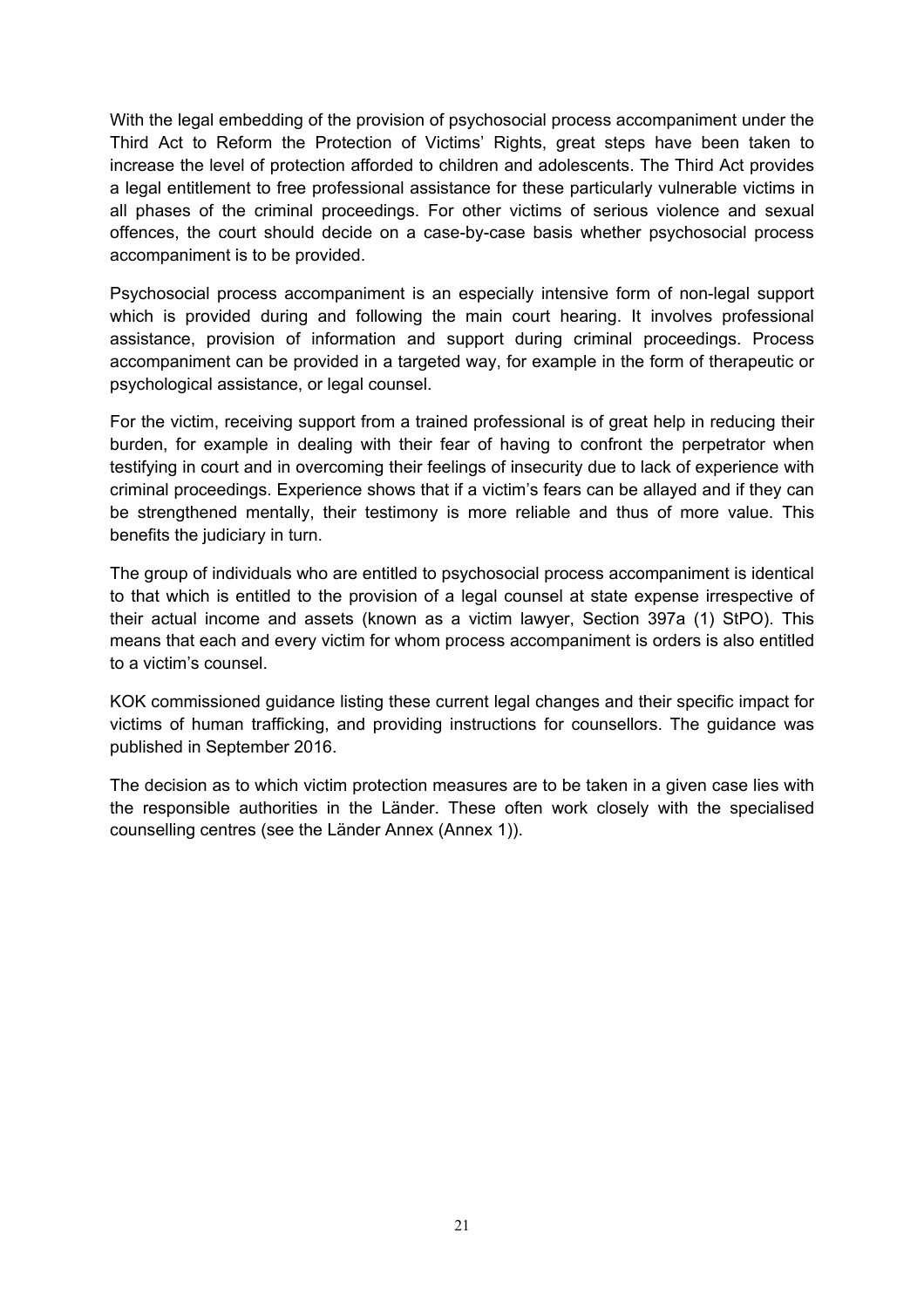#### **Annex 1 – Länder Annex**

## Selected measures taken by the Länder in response to Recommendation CP(2015)2 on implementing the Council of Europe Convention on **Action Against Trafficking in Human Beings in Germany**

| No. | Recommendation                       | Länder                                                                                                                                                                                                                                                                                                                                                                                                                                                                                                                                                                                                                                                                                                                                                                                                                                                                                                                                                                                                                                                                                                                                                                                                                                                                                                                                                                                                                                                                                                                                                                                                                                                                                                                                                                                                                                                                                                                                                                                       |
|-----|--------------------------------------|----------------------------------------------------------------------------------------------------------------------------------------------------------------------------------------------------------------------------------------------------------------------------------------------------------------------------------------------------------------------------------------------------------------------------------------------------------------------------------------------------------------------------------------------------------------------------------------------------------------------------------------------------------------------------------------------------------------------------------------------------------------------------------------------------------------------------------------------------------------------------------------------------------------------------------------------------------------------------------------------------------------------------------------------------------------------------------------------------------------------------------------------------------------------------------------------------------------------------------------------------------------------------------------------------------------------------------------------------------------------------------------------------------------------------------------------------------------------------------------------------------------------------------------------------------------------------------------------------------------------------------------------------------------------------------------------------------------------------------------------------------------------------------------------------------------------------------------------------------------------------------------------------------------------------------------------------------------------------------------------|
| a.  | Definition of "human trafficking"    | Recommendations fall within the responsibilities of the Federal Government.                                                                                                                                                                                                                                                                                                                                                                                                                                                                                                                                                                                                                                                                                                                                                                                                                                                                                                                                                                                                                                                                                                                                                                                                                                                                                                                                                                                                                                                                                                                                                                                                                                                                                                                                                                                                                                                                                                                  |
| b.  | Integrated approach and coordination | Baden-Württemberg:<br>Resumed work on the round table on human trafficking to work with all departments and<br>institutions to achieve improvements in prevention and intervention. Preparatory work is currently<br>underway at the Baden-Württemberg Ministry for Economic Affairs, Labour and Housing<br>(BMWL).<br>Bavaria:<br>Ongoing work to establish a round table at municipal level with the involvement of all<br>$\bullet$<br>stakeholders.<br>Involvement of child welfare services, schools and other children-related institutions in round<br>table talks on raising awareness with regard to identifying victims of human trafficking and<br>trafficking of children.<br>At the Bavarian Criminal Police Office (LKA), the central unit for human trafficking investigations<br>was set up and regular specialist seminars were held with case managers and representatives of<br>the judiciary and NGOs. Cooperation agreement signed between the police, the judiciary, the<br>local authorities (KVB) and the specialised counselling centres in Bavaria by the Bavarian<br>Ministry of the Interior, Building and Transport (BStMI).<br>Establishment of the customs liaison unit at the Bavarian Criminal Police Office, including with<br>international and interdisciplinary networks to combat human trafficking for the purposes of<br>labour exploitation in inland waterway shipping. Sensitising the Financial Monitoring Unit to<br>Combat Illicit Employment (FKS).<br>Involvement of the Federal Employment Agency in overseas recruitment of employees, such as<br>au pairs.<br>Berlin:<br>Given the recent reform of criminal offences concerning human trafficking, the responsibilities<br>$\bullet$<br>within the Berlin Criminal Police are currently being clarified and the necessary further<br>development of existing measures to combat human trafficking are under review with the<br>involvement of new Berlin-based actors where appropriate. |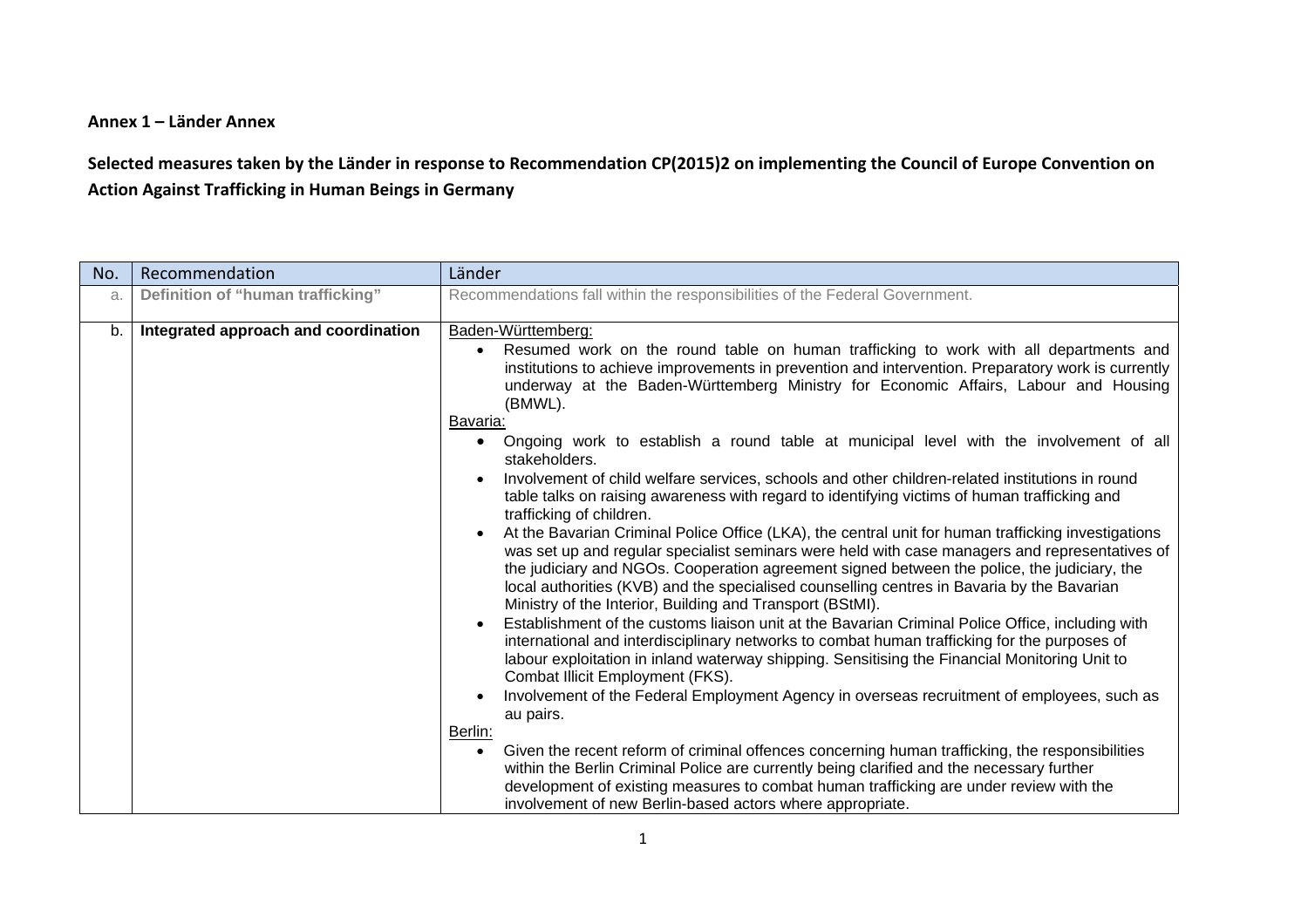|  | Police and public prosecutors have proposed to the responsible administrations that victim<br>protection for minors be improved. Initial talks are being held and these will culminate in<br>structural improvements.<br>The Berlin Criminal Police Office (LKA) Special Commission for Human Trafficking for the<br>Purposes of Sexual Exploitation of Minors maintains regular contact with organisations such as<br>Hilfe für Jungs e.V. and Subway, both of which offer counselling for boys and men.<br>As part of the Alliance Against Human Trafficking for the Purposes of Labour Exploitation<br>("unsichtbar" - invisible), training was provided for FKS Berlin. In addition, regular talks are held<br>between the LKA and the FKS. Initial talks regarding tighter networking between the LKA and<br>the German Trade Union Confederation (DGB); further talks are planned with the aim of entering<br>into cooperation similar to that concerning human trafficking for the purposes of sexual<br>exploitation.                           |
|--|---------------------------------------------------------------------------------------------------------------------------------------------------------------------------------------------------------------------------------------------------------------------------------------------------------------------------------------------------------------------------------------------------------------------------------------------------------------------------------------------------------------------------------------------------------------------------------------------------------------------------------------------------------------------------------------------------------------------------------------------------------------------------------------------------------------------------------------------------------------------------------------------------------------------------------------------------------------------------------------------------------------------------------------------------------|
|  | Bremen:<br>Cooperation with the responsible authorities in connection with the "Clearingstelle Rotlichtmilieu"<br>$\bullet$<br>(clearing house red light district). Bremen and Bremerhaven also conduct round table talks on<br>human trafficking for the purposes of sexual exploitation at the counselling centre for victims of<br>human trafficking and forced prostitution (BBMeZ). The talks are attended by the participating<br>authorities as well as NGOs. Meetings are also held by a working group on the needs of victims<br>of sexual exploitation.<br>A coordinated catalogue of measures on human trafficking for the purposes of sexual<br>exploitation.                                                                                                                                                                                                                                                                                                                                                                               |
|  | Hamburg:<br>Round table talks on combating human trafficking for the purposes of labour exploitation and<br>$\bullet$<br>sexual exploitation are held twice a year and led by the Hamburg Ministry for Labour, Social<br>Affairs, Families and Integration. Ensures binding communication and cooperation structures<br>between all actors involved in the phenomenon of violence in the form of human trafficking<br>(specialised counselling centres, union advisory offices, the Hamburg Criminal Police (LKA), the<br>immigration authorities, public prosecution, job centres, the Financial Monitoring Unit to Combat<br>Illicit Employment (FKS), operative victim protection provided by the LKA, etc.).<br>Cooperation agreements between the Koordinierungsstelle gegen Frauenhandel e.V.<br>(Coordination Centre Against Trafficking in Women/KOOFRA) and the LKA. Information and<br>exchange meetings between KOOFRA and immigration and family advice centres.<br>Additional cooperation agreements between KOOFRA and the "Servicestelle |
|  | Arbeitnehmerfreizügigkeit für mobile europäische Arbeitnehmerinnen und Arbeitnehmer" set up<br>by Arbeit und Leben, which largely provides information for employees from Eastern Europe on<br>issues concerning social and labour law.<br>Trafficking in children: Cooperation where there are reports of trafficking of children who are<br>unaccompanied minors and who are taken into care by Hamburg's emergency child welfare                                                                                                                                                                                                                                                                                                                                                                                                                                                                                                                                                                                                                     |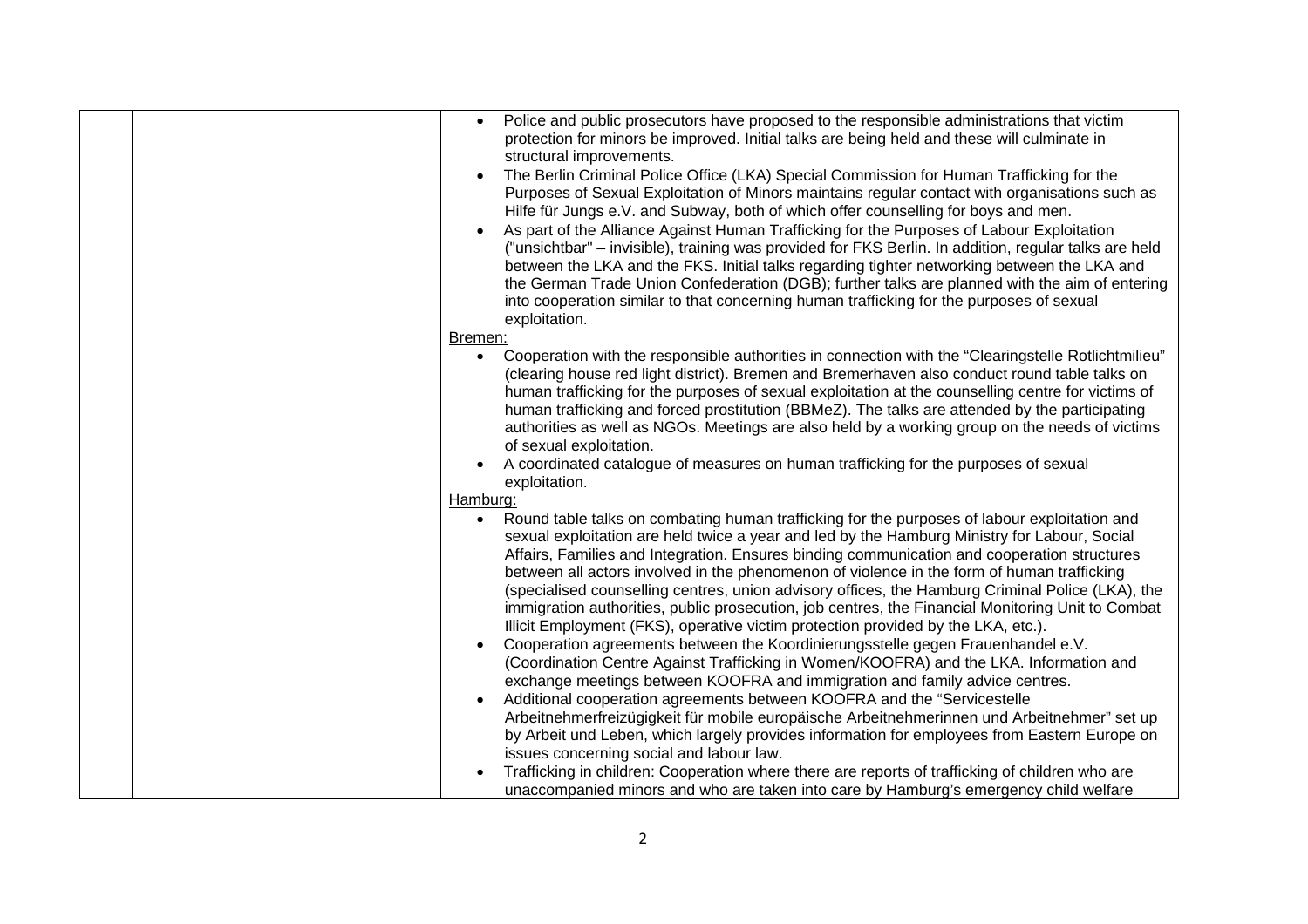| Hesse:<br>Round table talks on human trafficking.<br>$\bullet$                                                                                                                                                                                                                                                                                                                                                                                                                                                                                                                                                                                                                                                                                                                                                                                                                                                                                                                                                                                     |  |
|----------------------------------------------------------------------------------------------------------------------------------------------------------------------------------------------------------------------------------------------------------------------------------------------------------------------------------------------------------------------------------------------------------------------------------------------------------------------------------------------------------------------------------------------------------------------------------------------------------------------------------------------------------------------------------------------------------------------------------------------------------------------------------------------------------------------------------------------------------------------------------------------------------------------------------------------------------------------------------------------------------------------------------------------------|--|
|                                                                                                                                                                                                                                                                                                                                                                                                                                                                                                                                                                                                                                                                                                                                                                                                                                                                                                                                                                                                                                                    |  |
|                                                                                                                                                                                                                                                                                                                                                                                                                                                                                                                                                                                                                                                                                                                                                                                                                                                                                                                                                                                                                                                    |  |
| Lower Saxony:                                                                                                                                                                                                                                                                                                                                                                                                                                                                                                                                                                                                                                                                                                                                                                                                                                                                                                                                                                                                                                      |  |
| Cross-departmental and interdisciplinary cooperation with NGO involvement based on a<br>$\bullet$<br>cooperation ordinance on combating human trafficking for the purposes of sexual exploitation.<br>Round table talks at municipal level at which various authorities and counselling organisations<br>$\bullet$<br>discuss current problems concerning human trafficking.<br>Concerning human trafficking for the purposes of labour exploitation and the new means of<br>exploitation offences, generate additional ordinances (target group-focused with special<br>cooperation partners) and link them to the necessary training measures.<br>Strategy to combat human trafficking currently being reviewed due to changes in punishable<br>offences concerning human trafficking. In the case of labour exploitation for the purpose of<br>labour exploitation and other forms of exploitation, existing cooperation activities must be<br>expanded and new cooperation activities initiated as has been done for human trafficking for the |  |
| purpose of sexual exploitation.                                                                                                                                                                                                                                                                                                                                                                                                                                                                                                                                                                                                                                                                                                                                                                                                                                                                                                                                                                                                                    |  |
| Schleswig-Holstein:                                                                                                                                                                                                                                                                                                                                                                                                                                                                                                                                                                                                                                                                                                                                                                                                                                                                                                                                                                                                                                |  |
| The Schleswig-Holstein Prevention Council Working Group on Human Trafficking is to continue<br>its interdisciplinary work.                                                                                                                                                                                                                                                                                                                                                                                                                                                                                                                                                                                                                                                                                                                                                                                                                                                                                                                         |  |
| Expert exchange between the LKA Schleswig-Holstein Central Unit to Combat Human<br>Trafficking with the Contra counselling centre (NGO).                                                                                                                                                                                                                                                                                                                                                                                                                                                                                                                                                                                                                                                                                                                                                                                                                                                                                                           |  |
| Administrative-level Cooperation ASMiB (Assessment Centre Trafficking, Migration, Illicit<br>Employment): At the ASMiB the Schleswig-Holstein Criminal Police Office and Schleswig-<br>Holstein customs authorities work together to identify victims of and initiate investigations into<br>activities involving human trafficking.                                                                                                                                                                                                                                                                                                                                                                                                                                                                                                                                                                                                                                                                                                               |  |
| Vocational and further education and<br>Baden-Württemberg:<br>C.                                                                                                                                                                                                                                                                                                                                                                                                                                                                                                                                                                                                                                                                                                                                                                                                                                                                                                                                                                                   |  |
| training of relevant professional<br>At the training centres of the Baden-Württemberg Criminal Police Office, offence-specific<br>courses are held on organised crime and trafficking crime, as well as target group-focused<br>groups<br>seminars on professional attitudes towards and treatment of victims.                                                                                                                                                                                                                                                                                                                                                                                                                                                                                                                                                                                                                                                                                                                                     |  |
| Bavaria:                                                                                                                                                                                                                                                                                                                                                                                                                                                                                                                                                                                                                                                                                                                                                                                                                                                                                                                                                                                                                                           |  |
| Dealing with criminal offences involving human trafficking is part of the further training<br>$\bullet$<br>programme for members of the Bavarian Criminal Police.                                                                                                                                                                                                                                                                                                                                                                                                                                                                                                                                                                                                                                                                                                                                                                                                                                                                                  |  |
| In university study programmes for entry into the police section of the civil service, human<br>trafficking is also part of the training.                                                                                                                                                                                                                                                                                                                                                                                                                                                                                                                                                                                                                                                                                                                                                                                                                                                                                                          |  |
| Berlin:                                                                                                                                                                                                                                                                                                                                                                                                                                                                                                                                                                                                                                                                                                                                                                                                                                                                                                                                                                                                                                            |  |
| Twice a year, a three-day further training seminar is held by the Berlin Criminal Police Academy<br>$\bullet$<br>for all members of the police force whose work involves human trafficking (sexual<br>exploitation/labour exploitation), with talks given by interdisciplinary lecturers. Against the                                                                                                                                                                                                                                                                                                                                                                                                                                                                                                                                                                                                                                                                                                                                              |  |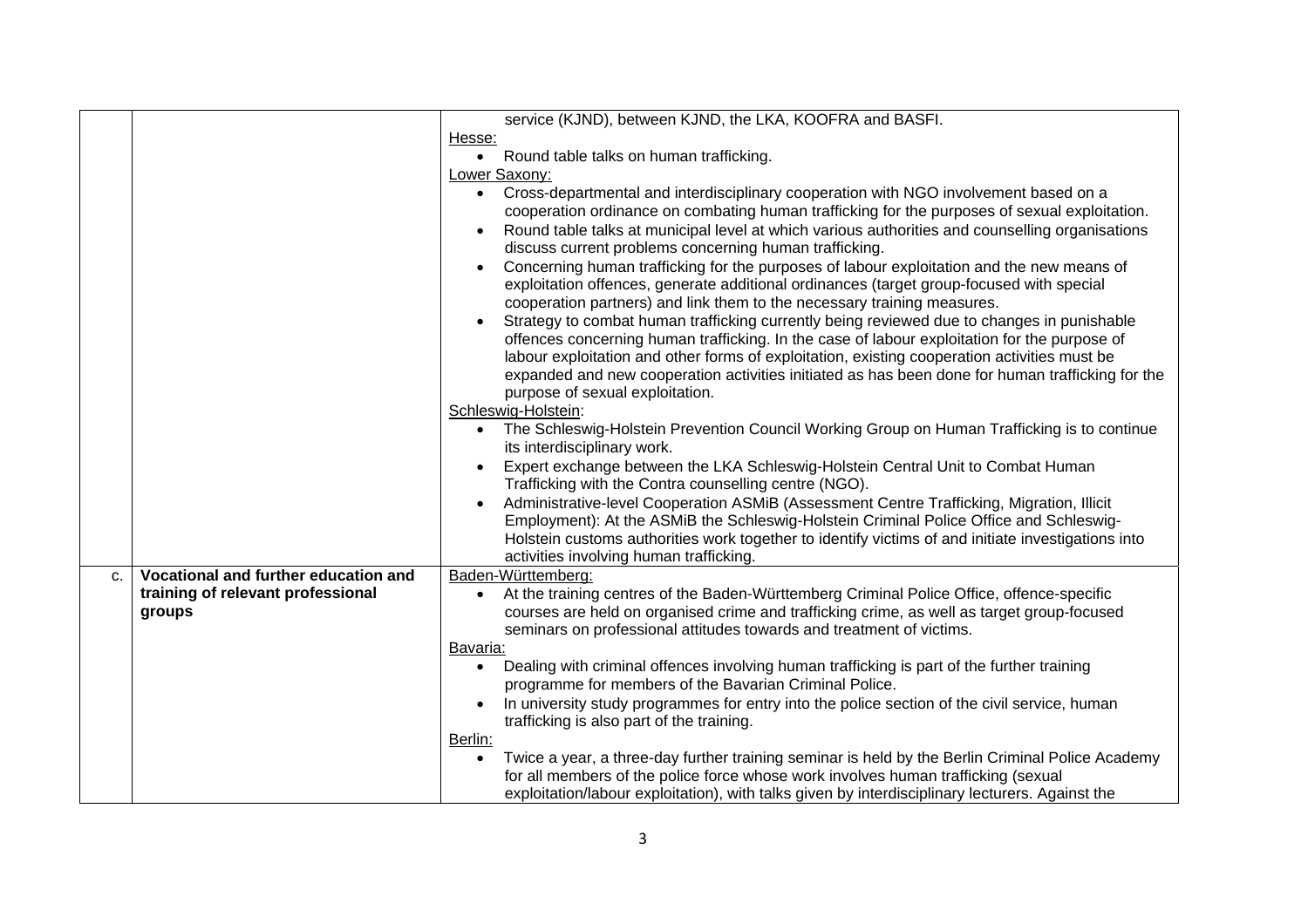|  | backdrop of the growing numbers of migrant refugees, the target group for this seminar was                                                                                                                |
|--|-----------------------------------------------------------------------------------------------------------------------------------------------------------------------------------------------------------|
|  | expanded to take in the BAMF.                                                                                                                                                                             |
|  | In July 2015, Berlin's Public Prosecution Service organised the first nationwide specialist                                                                                                               |
|  | seminar for investigators.                                                                                                                                                                                |
|  | The BEB counselling centre for seconded employees, employees entitled to freedom of                                                                                                                       |
|  | movement and persons with vague employment status, operated by Arbeit und Leben e.V., has                                                                                                                 |
|  | provided training not just for refugees, but also for employed and voluntary facilitators (social                                                                                                         |
|  | workers, counselling centre staff) and job placement agency staff. The focus of this training was                                                                                                         |
|  | to present indicators for the occurrence of human trafficking for the purpose of labour                                                                                                                   |
|  |                                                                                                                                                                                                           |
|  | exploitation and extreme labour exploitation, to illustrate potential forced circumstances and to                                                                                                         |
|  | explain the rights afforded to victims. A total of 23 courses were held between April and                                                                                                                 |
|  | December 2016, with a total of 233 individuals receiving training.                                                                                                                                        |
|  | Approval of the Master Plan Integration and Safety in May 2016, which among other things                                                                                                                  |
|  | tackles the issue of anti-violence protection in refugee hostels. One component of an anti-                                                                                                               |
|  | violence plan to improve protection involves training for refugee hostel staff conducted by the                                                                                                           |
|  | Berlin Initative Against Violence Towards Women (BIG) in cooperation with other specialised                                                                                                               |
|  | counselling centres. In addition to domestic and sexual violence, human trafficking is an integral                                                                                                        |
|  | part of such further training events.                                                                                                                                                                     |
|  | Bremen:                                                                                                                                                                                                   |
|  | Further training programmes on human trafficking prosecution processes provided for police<br>$\bullet$                                                                                                   |
|  | authorities via the Bremen School of Public Administration.                                                                                                                                               |
|  | Hamburg:                                                                                                                                                                                                  |
|  | At the Hamburg Police Academy, the programme of studies includes a module for student police                                                                                                              |
|  | on unusual fields of crime. The module contains a training event on organised crime.                                                                                                                      |
|  | Criminological content includes forms of and reasons for organised crime (people smuggling,                                                                                                               |
|  |                                                                                                                                                                                                           |
|  | human trafficking, pimping, corruption and crimes involving narcotic drugs).                                                                                                                              |
|  | Upon request, KOOFRA e.V. trains facilitators and other professional groups on the forms of                                                                                                               |
|  | human trafficking and the support programmes available to victims (sexual exploitation and                                                                                                                |
|  | labour exploitation). It also developed informational material in 35 languages for (potential)                                                                                                            |
|  | victims of human trafficking for the purposes of sexual exploitation and labour exploitation.                                                                                                             |
|  | KOOFRA also plans, in cooperation with BASFI, to provide training for specialist employees and                                                                                                            |
|  | voluntary workers in refugee hostels in Hamburg.                                                                                                                                                          |
|  | Mecklenburg-West Pomerania                                                                                                                                                                                |
|  | The counselling centre for victims of human trafficking and forced marriage (ZORA) operated by                                                                                                            |
|  | the Mecklenburg West-Pomeranian Ministry for Social Affairs conducts further training courses                                                                                                             |
|  |                                                                                                                                                                                                           |
|  |                                                                                                                                                                                                           |
|  |                                                                                                                                                                                                           |
|  | for relevant professional groups. ZORA also organises isolated informational events.<br><b>Lower Saxony</b><br>• Several times a year, the Lower Saxony Police Academy holds training courses on offences |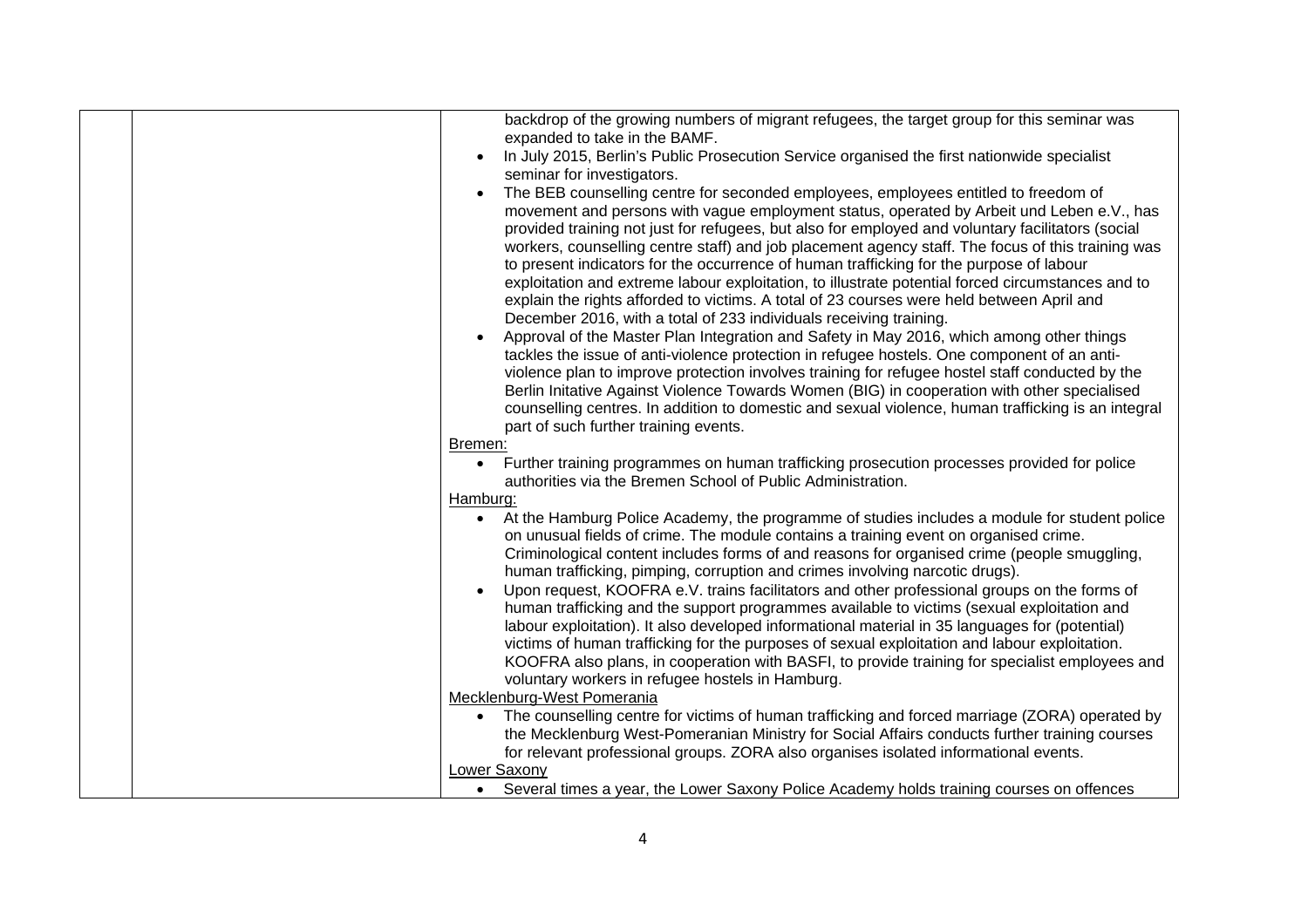|    |                                    | involving human trafficking.<br>Once a year, the Lower Saxony Criminal Police Office (LKA) organises two-day case training for<br>administrative staff (case managers) on the subject of human trafficking. A guide is also<br>available on combating human trafficking for staff who work on crimes in this field.<br>Regular seminars offered by the Lower Saxony Central Unit for Organised Crime and Corruption<br>(ZOK) at the Chief Public Prosecutor's office in Celle, with topical content and enabling<br>exchange between public prosecutors and participants from police units whose work focuses on<br>organised crime, and the Lower Saxony prison service, finance administration and customs<br>authorities.<br>Schleswig Holstein:<br>Regular attendance by judges and public prosecutors at seminars focusing on aspects of victim<br>protection/human trafficking, among other topics. In addition to recurring practice-related further<br>training events, joint specialist events on the subject of victim protection conducted by the Chief<br>Public Prosecutor's office, the Schleswig-Holstein Ministry of Justice, Culture and European<br>Affairs, and the President of the Schleswig-Holstein Higher Regional Court.<br>The subject of human trafficking is also a recurring component of the annual joint conference of<br>the Schleswig-Holstein criminal police and public prosecutors as part of cross-procedural<br>cooperation between the two bodies in investigating and prosecuting cases of organised crime.<br>Staff of the Schleswig-Holstein Office of Foreign Affairs (LfA) are sensitised to the intercultural<br>issues, the needs of violence prevention and gender and age-specific protection against<br>violence, and attend training courses on these various subjects. The designated counselling<br>associations work with qualified, permanently employed personnel who are specially trained in<br>areas such a violence prevention, conflict management, dealing with gender-specific incidents<br>and are thus especially aware of how to deal with victims of human trafficking. |
|----|------------------------------------|-------------------------------------------------------------------------------------------------------------------------------------------------------------------------------------------------------------------------------------------------------------------------------------------------------------------------------------------------------------------------------------------------------------------------------------------------------------------------------------------------------------------------------------------------------------------------------------------------------------------------------------------------------------------------------------------------------------------------------------------------------------------------------------------------------------------------------------------------------------------------------------------------------------------------------------------------------------------------------------------------------------------------------------------------------------------------------------------------------------------------------------------------------------------------------------------------------------------------------------------------------------------------------------------------------------------------------------------------------------------------------------------------------------------------------------------------------------------------------------------------------------------------------------------------------------------------------------------------------------------------------------------------------------------------------------------------------------------------------------------------------------------------------------------------------------------------------------------------------------------------------------------------------------------------------------------------------------------------------------------------------------------------------------------------------------------------------------------------------------------------------------------|
| d. | Data collection and research       | Baden Württemberg:<br>The joint investigation group on people smugglers (GES) operated by the Baden Württemberg<br>Criminal Police (LKA BW) and the Federal Criminal Police (BKA) is the specialist unit<br>responsible for human trafficking offences involving organised crime. The similarly located joint<br>information and analysis unit (GIA) assesses all offence-specific information obtained in<br>Germany and from other countries where such information has a link with Baden Württemberg.<br>Lower Saxony:<br>Lower Saxony status report on human trafficking.<br>$\bullet$                                                                                                                                                                                                                                                                                                                                                                                                                                                                                                                                                                                                                                                                                                                                                                                                                                                                                                                                                                                                                                                                                                                                                                                                                                                                                                                                                                                                                                                                                                                                                |
| e. | <b>International cooperation</b>   | Berlin:<br>Close cooperation between the public prosecution office in Berlin and the responsible authorities<br>$\bullet$<br>in Bulgaria and Romania. Formation of a joint investigation group with Bulgaria on 11 April 2016.                                                                                                                                                                                                                                                                                                                                                                                                                                                                                                                                                                                                                                                                                                                                                                                                                                                                                                                                                                                                                                                                                                                                                                                                                                                                                                                                                                                                                                                                                                                                                                                                                                                                                                                                                                                                                                                                                                            |
| f. | <b>Measures to raise awareness</b> | Baden Württemberg:                                                                                                                                                                                                                                                                                                                                                                                                                                                                                                                                                                                                                                                                                                                                                                                                                                                                                                                                                                                                                                                                                                                                                                                                                                                                                                                                                                                                                                                                                                                                                                                                                                                                                                                                                                                                                                                                                                                                                                                                                                                                                                                        |
|    |                                    | Full update of the guide on cooperation between authorities and counselling centres in Baden<br>$\bullet$<br>Württemberg to improve protection of victims and prosecute cases of human trafficking for the                                                                                                                                                                                                                                                                                                                                                                                                                                                                                                                                                                                                                                                                                                                                                                                                                                                                                                                                                                                                                                                                                                                                                                                                                                                                                                                                                                                                                                                                                                                                                                                                                                                                                                                                                                                                                                                                                                                                |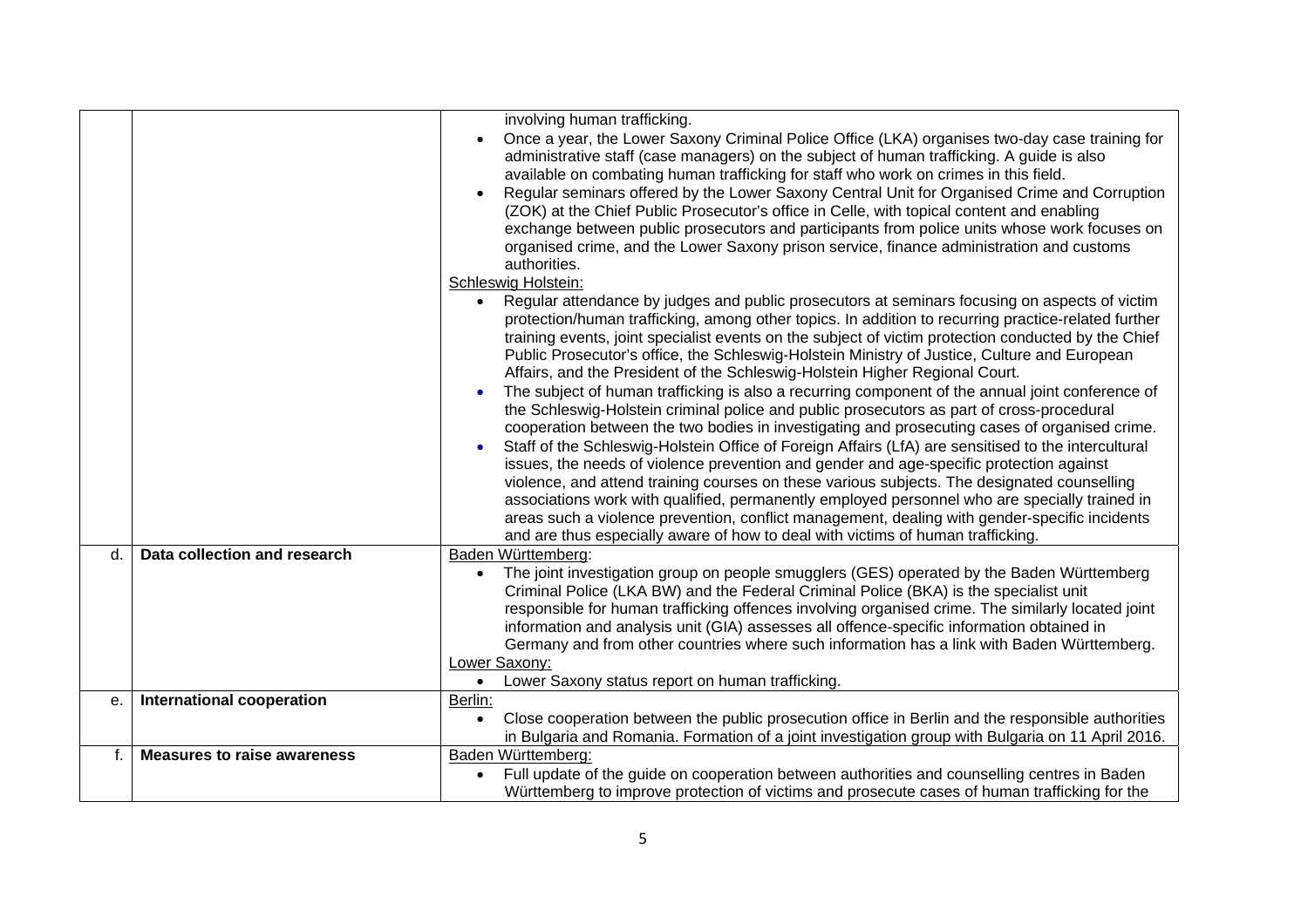|    |                                  | purpose of sexual exploitation (Leitfaden für die Kooperation zwischen Behörden und<br>Fachberatungsstellen in Baden-Württemberg zur Verbesserung des Schutzes von Opfern und<br>der Strafverfolgung in Fällen von Menschenhandel zum Zwecke der sexuellen Ausbeutung).<br>Brochure on victim protection published by the Land Baden Württemberg is available to all police<br>officers.<br>Berlin:<br>The Berlin Criminal Police (LKA) in cooperation with KOK organised a publicly-accessible<br>exhibition in the foyer of the Police Presidium in November 2015 (generating great media<br>response). For May 2017, a further publicly-accessible exhibition on human trafficking is planned<br>at the same location in cooperation with the Broken Hearts Foundation.<br>Bremen:<br>Targeted campaigns as part of Bremen's round table talks on human trafficking.<br>Educational material in various languages to inform women prostitutes of their rights.<br>Hamburg:<br>In ongoing activities involving the strategy to combat violence against women and girls, human<br>$\bullet$<br>trafficking and violence in long-term care, measures to heighten awareness are taken into<br>account.<br>Lower Saxony:<br>The Land Bremen website for victims of human trafficking and specialist staff offers easily<br>accessible information on human trafficking for the purposes of sexual exploitation and for labour<br>exploitation: http://www.opferschutz-niedersachsen.de. The website was created by the central<br>unit for victim protection (FOS) at the Crime Prevention Council of Lower Saxony (an arm of the<br>Ministry of Justice) and has been available in four languages (German, English, Russian and<br>Arabic) since February 2017.<br>Informational activities concerning the new human trafficking offences which entered into force in<br>October 2016 (human trafficking for the purposes of exploitation by means of forced begging,<br>criminal activities and organ removal).<br>Schleswig-Holstein: |
|----|----------------------------------|----------------------------------------------------------------------------------------------------------------------------------------------------------------------------------------------------------------------------------------------------------------------------------------------------------------------------------------------------------------------------------------------------------------------------------------------------------------------------------------------------------------------------------------------------------------------------------------------------------------------------------------------------------------------------------------------------------------------------------------------------------------------------------------------------------------------------------------------------------------------------------------------------------------------------------------------------------------------------------------------------------------------------------------------------------------------------------------------------------------------------------------------------------------------------------------------------------------------------------------------------------------------------------------------------------------------------------------------------------------------------------------------------------------------------------------------------------------------------------------------------------------------------------------------------------------------------------------------------------------------------------------------------------------------------------------------------------------------------------------------------------------------------------------------------------------------------------------------------------------------------------------------------------------------------------------------------------------------------------------------------------------------------------------|
|    |                                  | Comprehensive communications by the LKA central unit on human trafficking concerning the<br>$\bullet$<br>legal changes introduced in 2016.                                                                                                                                                                                                                                                                                                                                                                                                                                                                                                                                                                                                                                                                                                                                                                                                                                                                                                                                                                                                                                                                                                                                                                                                                                                                                                                                                                                                                                                                                                                                                                                                                                                                                                                                                                                                                                                                                             |
| g. | <b>Measures to reduce demand</b> | Berlin:                                                                                                                                                                                                                                                                                                                                                                                                                                                                                                                                                                                                                                                                                                                                                                                                                                                                                                                                                                                                                                                                                                                                                                                                                                                                                                                                                                                                                                                                                                                                                                                                                                                                                                                                                                                                                                                                                                                                                                                                                                |
|    |                                  | Information on the website of the responsible Berlin Senate administration on the subject of<br>human trafficking for the purposes of labour exploitation. The legal provisions on combating this<br>form of forced labour are explained along with the sentences that can be handed down in the<br>case of an offence. One of the aims is to reduce demand for labour which, in some situations, is<br>performed by people who are victims of human trafficking or extreme labour exploitation.<br>In addition, in the course of its counselling and support activities for victims of human trafficking<br>for the purposes of labour exploitation and also victims of extreme labour exploitation, the Arbeit                                                                                                                                                                                                                                                                                                                                                                                                                                                                                                                                                                                                                                                                                                                                                                                                                                                                                                                                                                                                                                                                                                                                                                                                                                                                                                                       |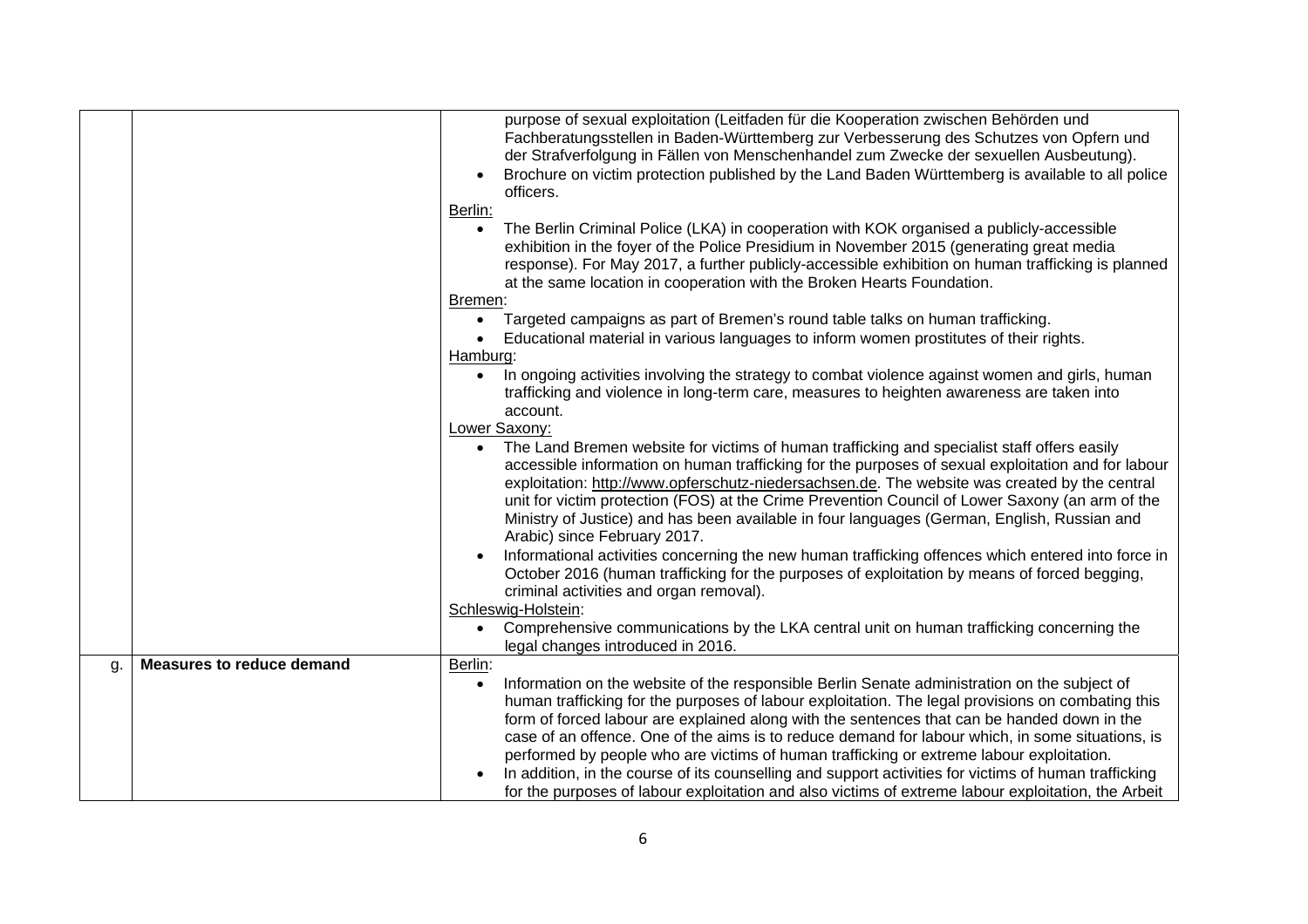|                                                                                                           | und Leben e.V. BEB, which is funded by the responsible Senate administration, approaches<br>contractors and employers to exercise victims' rights. In this connection, cases of human<br>trafficking/labour exploitation may also be made public. These activities can be assumed to have<br>a general preventive effect (albeit not quantifiable) on reducing demand for services involving<br>labour exploitation.<br>Hamburg:<br>The Land Hamburg promotes the "Servicestelle Arbeitnehmerfreizügigkeit für mobile<br>europäische Arbeitnehmerinnen und Arbeitnehmer" set up by Arbeit und Leben. This<br>organisation advises and assists employees from all EU countries, but particularly those from<br>Eastern Europe. It also informs those seeking advice about their statutory employment and<br>social entitlements/rights and on local wage law. The Servicestelle cooperates closely with legal<br>advisors to ensure that advice seekers' rights can be properly enforced in dealings with<br>employers.                                                                                                                                                                                                                                                                                                                                                                                                                                                                                                                                                                                                                                                                                                                                                                                                                                                                                                                                                                                                                                                                                                                                                                                                                        |
|-----------------------------------------------------------------------------------------------------------|-----------------------------------------------------------------------------------------------------------------------------------------------------------------------------------------------------------------------------------------------------------------------------------------------------------------------------------------------------------------------------------------------------------------------------------------------------------------------------------------------------------------------------------------------------------------------------------------------------------------------------------------------------------------------------------------------------------------------------------------------------------------------------------------------------------------------------------------------------------------------------------------------------------------------------------------------------------------------------------------------------------------------------------------------------------------------------------------------------------------------------------------------------------------------------------------------------------------------------------------------------------------------------------------------------------------------------------------------------------------------------------------------------------------------------------------------------------------------------------------------------------------------------------------------------------------------------------------------------------------------------------------------------------------------------------------------------------------------------------------------------------------------------------------------------------------------------------------------------------------------------------------------------------------------------------------------------------------------------------------------------------------------------------------------------------------------------------------------------------------------------------------------------------------------------------------------------------------------------------------------|
| Social, economic and other initiatives<br>h.<br>for groups of individuals at risk of<br>human trafficking | Baden-Württemberg:<br>A guide on cooperation between authorities and specialised counselling centres in Baden-<br>Württemberg to improve victim protection and prosecution in cases of human trafficking for the<br>purposes of sexual exploitation published in 2007 and updated to reflect prevailing law in 2016 is<br>to be reviewed in respect of the new Act Protecting Persons Working in Prostitution (ProstSchG)<br>and aligned to reflect the new structures.<br>With the implementation of the ProstSchG, when registering as a prostitute and attending the<br>associated counselling and information talks, prostitutes receive information regarding health<br>advisory and social counselling centres, and also on how to get help in emergency situations.<br>Victim counselling and other specialised counselling centres may also be involved in the<br>information and counselling talks with the prostitute's consent.<br>Schleswig-Holstein:<br>Wide use is to be made of the legal opportunities to closely involve existing NGOs who are<br>highly experienced in counselling prostitutes as well as a specialist counselling centre for<br>prostitutes which is recognised under Schleswig Holstein law in the new counselling structure for<br>prostitutes which is to be established under the Act Protecting Persons Working in Prostitution<br>(ProstSchG). Close cooperation will be pursued between the authorities responsible for<br>protecting prostitutes and for their registration and the responsible public offices which monitor<br>prostitution businesses (responsible authority is the MWAVT) on the one hand and, on the other,<br>the prostitution protection authority and the specialised counselling centre for prostitutes<br>recognised under Schleswig Holstein law. Training for this purpose is planned.<br>Continuation of the working group on prostitution and exploitation created by the Crime<br>Prevention Council of Lower Saxony. The working group comprises members from the<br>Schleswig Holstein ministries of the interior, social affairs, economic affairs and justice,<br>representatives from the trade and industry inspectorate, the University of Kiel, the criminal |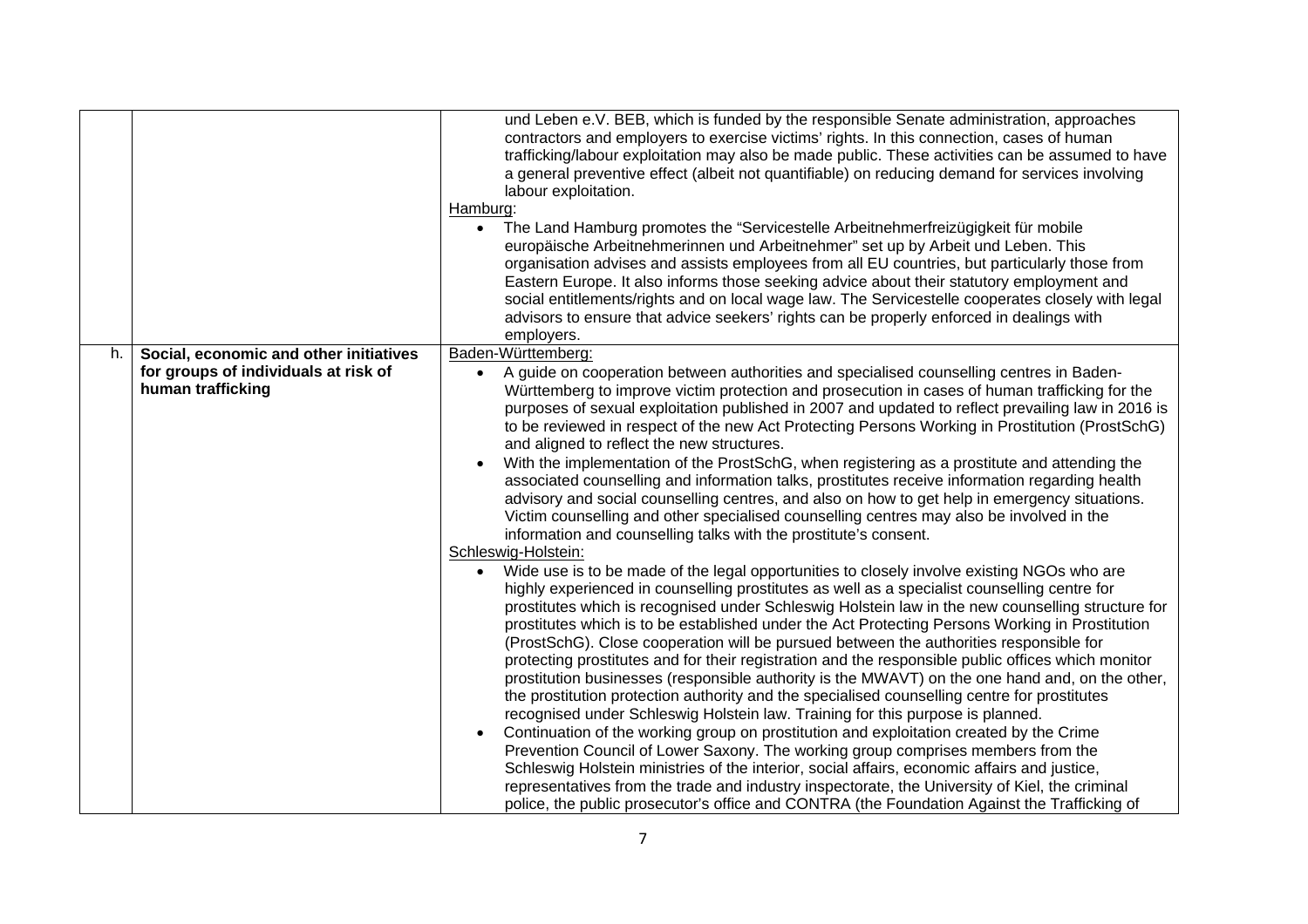|                                                                                                   | Women in Schleswig Holstein). The working group's mandate is to be extended to cover human                                                                                                                                                                                                                                                                                                                                                                                                                                                                                                                                                                                                                                                                                                                                                                                                                                                                                                                                                                                                                                                                                                                                                                                                                                                                                                                                                                                                                                                                                                                                                                                                                                                                                                                                                                                                                                                                                                                                                                                                                                                                                                                                                                                                                                                                                                                                                                                                                                                                                                                                                      |
|---------------------------------------------------------------------------------------------------|-------------------------------------------------------------------------------------------------------------------------------------------------------------------------------------------------------------------------------------------------------------------------------------------------------------------------------------------------------------------------------------------------------------------------------------------------------------------------------------------------------------------------------------------------------------------------------------------------------------------------------------------------------------------------------------------------------------------------------------------------------------------------------------------------------------------------------------------------------------------------------------------------------------------------------------------------------------------------------------------------------------------------------------------------------------------------------------------------------------------------------------------------------------------------------------------------------------------------------------------------------------------------------------------------------------------------------------------------------------------------------------------------------------------------------------------------------------------------------------------------------------------------------------------------------------------------------------------------------------------------------------------------------------------------------------------------------------------------------------------------------------------------------------------------------------------------------------------------------------------------------------------------------------------------------------------------------------------------------------------------------------------------------------------------------------------------------------------------------------------------------------------------------------------------------------------------------------------------------------------------------------------------------------------------------------------------------------------------------------------------------------------------------------------------------------------------------------------------------------------------------------------------------------------------------------------------------------------------------------------------------------------------|
| Border control measures to prevent<br>human trafficking and measures to<br>enable legal migration | trafficking.<br>Recommendations fall with the responsibilities of the Federal Government.                                                                                                                                                                                                                                                                                                                                                                                                                                                                                                                                                                                                                                                                                                                                                                                                                                                                                                                                                                                                                                                                                                                                                                                                                                                                                                                                                                                                                                                                                                                                                                                                                                                                                                                                                                                                                                                                                                                                                                                                                                                                                                                                                                                                                                                                                                                                                                                                                                                                                                                                                       |
| Identifying victims of human trafficking                                                          | Bavaria:<br>Inclusion of the Customs Liaison Office at the Bavarian Criminal Police Office.<br>At police training events, participants receive training on offence-specific characteristics and<br>indicators for use in identifying victims of human trafficking. These indicators are made available<br>to all police officers in Bavaria, including via the human trafficking section of the Bavarian<br>Criminal Police intranet.<br>Close cooperation between child welfare services, youth protection centres and the Bavarian<br>Criminal Police.<br>Berlin:<br>Indicator lists are already available for the phenomena of human trafficking/sexual exploitation<br>$\bullet$<br>and human trafficking/labour exploitation. Work is currently underway to develop the necessary<br>instruments concerning the newly-introduced offences.<br>Thanks to the special commissariat, the Land Berlin already has specialised police officers in<br>place. With the goal of improving the structures involved in dealing with underage victims, talks<br>are being held with the responsible institutions. One of the aims is to create links with district-<br>level child protection coordinators.<br>As part of Berlin's Master Plan on Integration and Security (Masterplan Integration und<br>Sicherheit), a discussion guide is currently being developed for use in identifying especially<br>vulnerable refugees. The guide also contains references to human trafficking. It is planned to<br>introduce use of the guide at the earliest possible juncture in the registration process. The<br>ultimate aim is to develop the guide further so it can be used, for example, in refugee hostels.<br>Bremen:<br>A guide for prostitutes is available in various languages and was developed in cooperation with a<br>number of Bremen-based institutions. A flyer prepared by the Central Unit for Human Trafficking<br>is also available in several languages. Material provided by the Bremen Criminal Police (LKA)<br>and specialised counselling centres (NGOs) is also used.<br>The counselling centre for victims of human trafficking and forced prostitution has made refugee<br>hostels a focal point of its work in 2017.<br>Hamburg:<br>The LKA is conducting intensive investigations in efforts to combat human trafficking for the<br>purposes of sexual exploitation. Regular police work also aids prevention. The aim here is also<br>to give potential victims a more positive picture of the police, build a relationship based on trust<br>and, where appropriate, foster victims' willingness to testify in court. |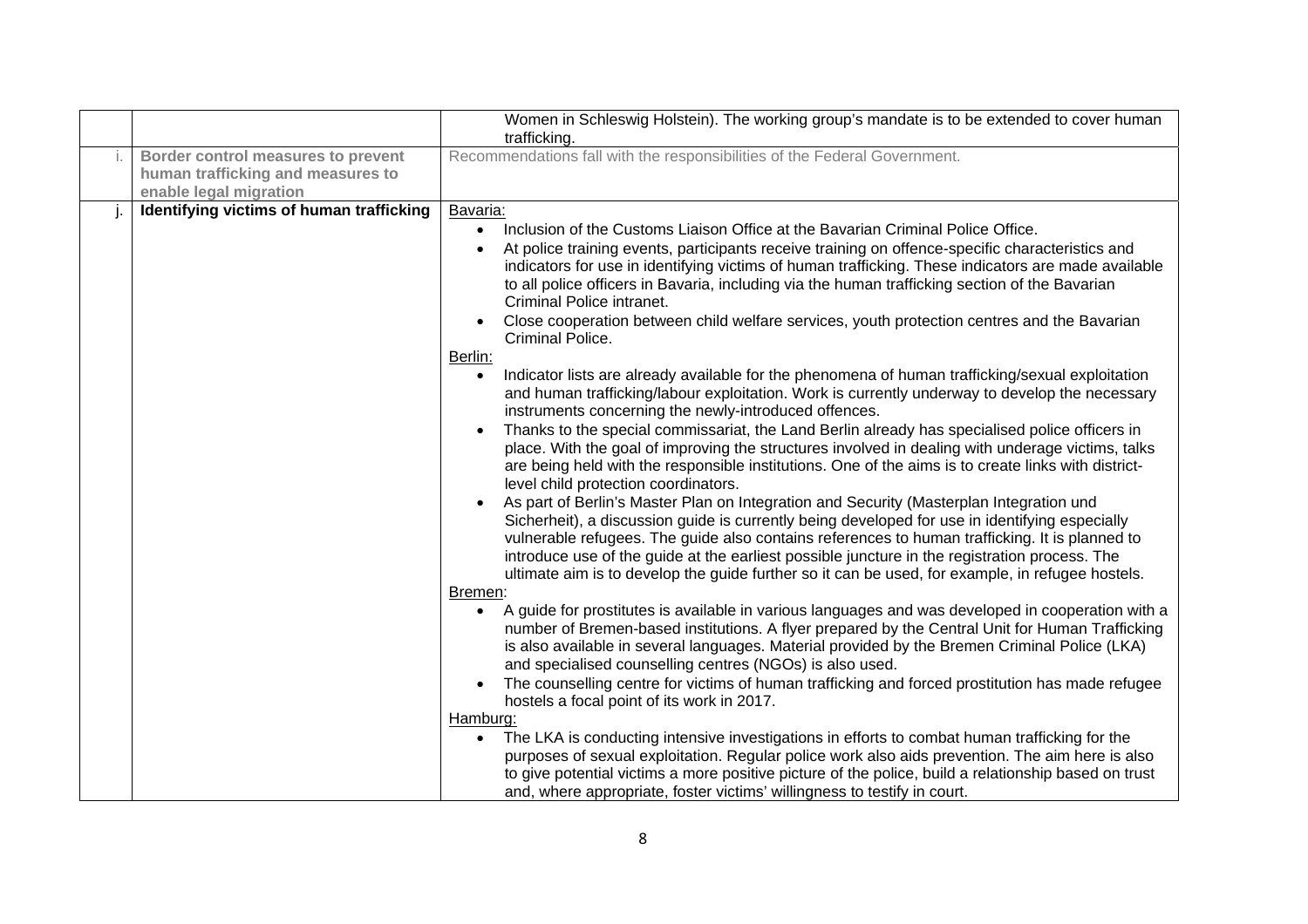| In further developing the strategy to combat violence against women and girls, human trafficking<br>and violence in long-term care (Konzept zur Bekämpfung von Gewalt gegen Frauen und<br>Mädchen, Menschenhandel und Gewalt in der Pflege (Drs. 20/10994)), additional activities and<br>measures are to be developed to aid better identification of victims of trafficking in children.<br>Improved identification of human trafficking victims among asylum seekers will be taken into<br>account.<br>Hesse:<br>As a guide for use in identifying and contacting victims of human trafficking, the Land Hesse<br>public prosecutor's office uses both a working paper on standardisation of vocational and further<br>education and training on human trafficking offences for the purposes of sexual exploitation<br>prepared by the Federal-Länder Working Group on Human Trafficking at the Federal Ministry for<br>Family Affairs, Senior Citizens, Women and Youth (BMFSFJ) and the LKA guide on human<br>trafficking for the purposes of labour exploitation (Achtung Menschenhandel zum Zwecke der<br>Ausbeutung der Arbeitskraft).                                                                                                                                                                                                                                                                                                                                                                                                                                                                                                                                                                                                                                                                                                                                                              |
|-------------------------------------------------------------------------------------------------------------------------------------------------------------------------------------------------------------------------------------------------------------------------------------------------------------------------------------------------------------------------------------------------------------------------------------------------------------------------------------------------------------------------------------------------------------------------------------------------------------------------------------------------------------------------------------------------------------------------------------------------------------------------------------------------------------------------------------------------------------------------------------------------------------------------------------------------------------------------------------------------------------------------------------------------------------------------------------------------------------------------------------------------------------------------------------------------------------------------------------------------------------------------------------------------------------------------------------------------------------------------------------------------------------------------------------------------------------------------------------------------------------------------------------------------------------------------------------------------------------------------------------------------------------------------------------------------------------------------------------------------------------------------------------------------------------------------------------------------------------------------------------------------------------|
| Lower Saxony:<br>The central unit for victim protection (FOS) at the Crime Prevention Council of Lower Saxony<br>initiates awareness-building and further training measures for judiciary employees to enable<br>them to identify victims of human trafficking who are deemed especially vulnerable under Article<br>22 of Directive 2012/29/EC and to take account of their needs.<br>Structures to identify and assist victims are already in place in connection with sexual offences<br>against children (sexual abuse, child pornography). These can be and are used in relation to<br>trafficking in children.<br>Employees of refugee reception centres in Lower Saxony are informed about and sensitised in<br>an appropriate way to the phenomena of human trafficking and ways to help and support victims.<br>Training offerings on identifying victims of human trafficking among individuals in detention and<br>awaiting deportation are not yet in place. The recommendation to include such training in the<br>further education and training programme of the Lower Saxony prison service should be passed<br>on for the purposes of further consideration in the future.<br>Schleswig-Holstein:<br>In police work, recommendations for action are provided on various aspects of human trafficking,<br>for example in the form of informational flyers.<br>Various forms of police outreach work, partly event-driven following investigations and partly<br>non-event-driven in the course of general controls. The latter is of great importance because this<br>is the area in which police are more likely to come into contact with victims of human trafficking,<br>where trust can be established and potential victims of crimes/human trafficking can<br>communicate and pass on information. However, given available resources, this is the exception<br>rather than the rule. |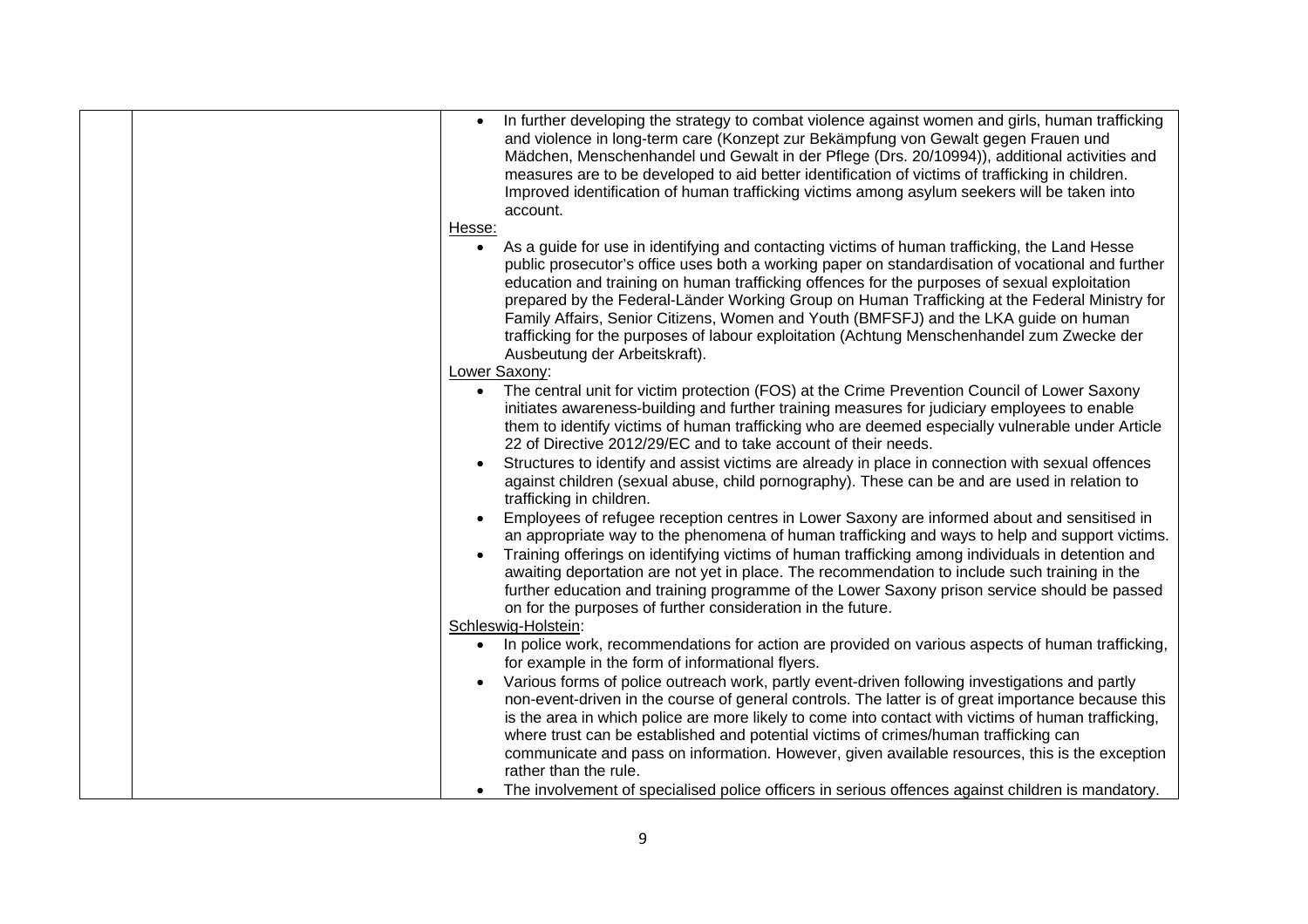|    |                       | Identification of victims of human trafficking among asylum seekers is likely to prove successful<br>thanks to the creation of police stations in asylum accommodations in Schleswig-Holstein (at<br>least in larger-scale, shared accommodations) because they allow an element of trust to be built<br>between residents and police officers.<br>As part of the cooperation activities between the Land Schleswig-Holstein Office of Foreign<br>Affairs (LfA), the police and victim counselling associations, the asylum hostels have access to<br>processes to help them identify victims of human trafficking and refer them on to other<br>responsible bodies. The anti-violence strategy developed by the Land Schleswig-Holstein also<br>contains a comprehensive instrument for identifying and dealing with especially vulnerable<br>individuals in accordance with EU Asylum Procedures Directive 2013/33.                                                                                                                                                                                                                                                                                                                                                                                                                                                                                                                                                                                                                               |
|----|-----------------------|-----------------------------------------------------------------------------------------------------------------------------------------------------------------------------------------------------------------------------------------------------------------------------------------------------------------------------------------------------------------------------------------------------------------------------------------------------------------------------------------------------------------------------------------------------------------------------------------------------------------------------------------------------------------------------------------------------------------------------------------------------------------------------------------------------------------------------------------------------------------------------------------------------------------------------------------------------------------------------------------------------------------------------------------------------------------------------------------------------------------------------------------------------------------------------------------------------------------------------------------------------------------------------------------------------------------------------------------------------------------------------------------------------------------------------------------------------------------------------------------------------------------------------------------------------|
| k. | <b>Victim support</b> | Baden-Württemberg:<br>As part of the nationwide project Faire Mobilität (Fair Mobility), counselling centres with offices in<br>Berlin, Frankfurt, Dortmund, Kiel, Munich, Oldenburg and Stuttgart were established. In Baden-<br>Württemberg a DGB Faire Mobilität office was opened in Stuttgart. Independent of any DGB<br>membership, the Faire Mobilität offices offer initial free employment-related and social welfare<br>counselling for mobile employees in all sectors. The counselling is provided by staff who speak<br>English, German and at least one other Central or East European language. The Land Baden<br>Württemberg expects to fund a further Faire Mobilität office in Mannheim from March 2017.<br>Additionally, the Land Baden-Württemberg funds eleven welcome centres in the region. Apart<br>from providing advice to companies, the centres also offer support to foreign employees and<br>their families in matters concerning residency, labour law, dealing with local authorities, housing,<br>education, child care and job placements for spouses or partners.<br>The Land Baden-Württemberg Ministry of the Interior has published a brochure for police officers<br>on professional approaches to dealing with victims and witnesses (Professioneller Umgang mit<br>Opfer und Zeugen -Informationen für Polizeibeamtinnen und Polizeibeamte), of which all police<br>officers receive a personal copy. A special information brochure has also been published for<br>victims of violent crimes.<br>Bavaria: |
|    |                       | Bavaria has increased the funding made available to the JADWIGA and SOLWODI counselling<br>$\bullet$<br>centres. Cooperation with these centres involves close collaboration with the police.<br>Berlin:<br>With regard to the provision of accommodation for male victims, talks have been held between                                                                                                                                                                                                                                                                                                                                                                                                                                                                                                                                                                                                                                                                                                                                                                                                                                                                                                                                                                                                                                                                                                                                                                                                                                            |
|    |                       | the Berlin Senate administration responsible for labour and the Berlin Office for Refugee Affairs.<br>At the time of writing, it is planned to accommodate male victims of labour exploitation in local<br>receptions centres. In addition, guidance on the care and accommodation of male victims of the<br>criminal offences listed in Section 25 (4)a and (4)b of the German Residency Act (AufenthG) is<br>to be developed, which will contain a list of contact persons who are reachable in case of an<br>emergency (where appropriate, including outside normal office hours and at weekends). The                                                                                                                                                                                                                                                                                                                                                                                                                                                                                                                                                                                                                                                                                                                                                                                                                                                                                                                                           |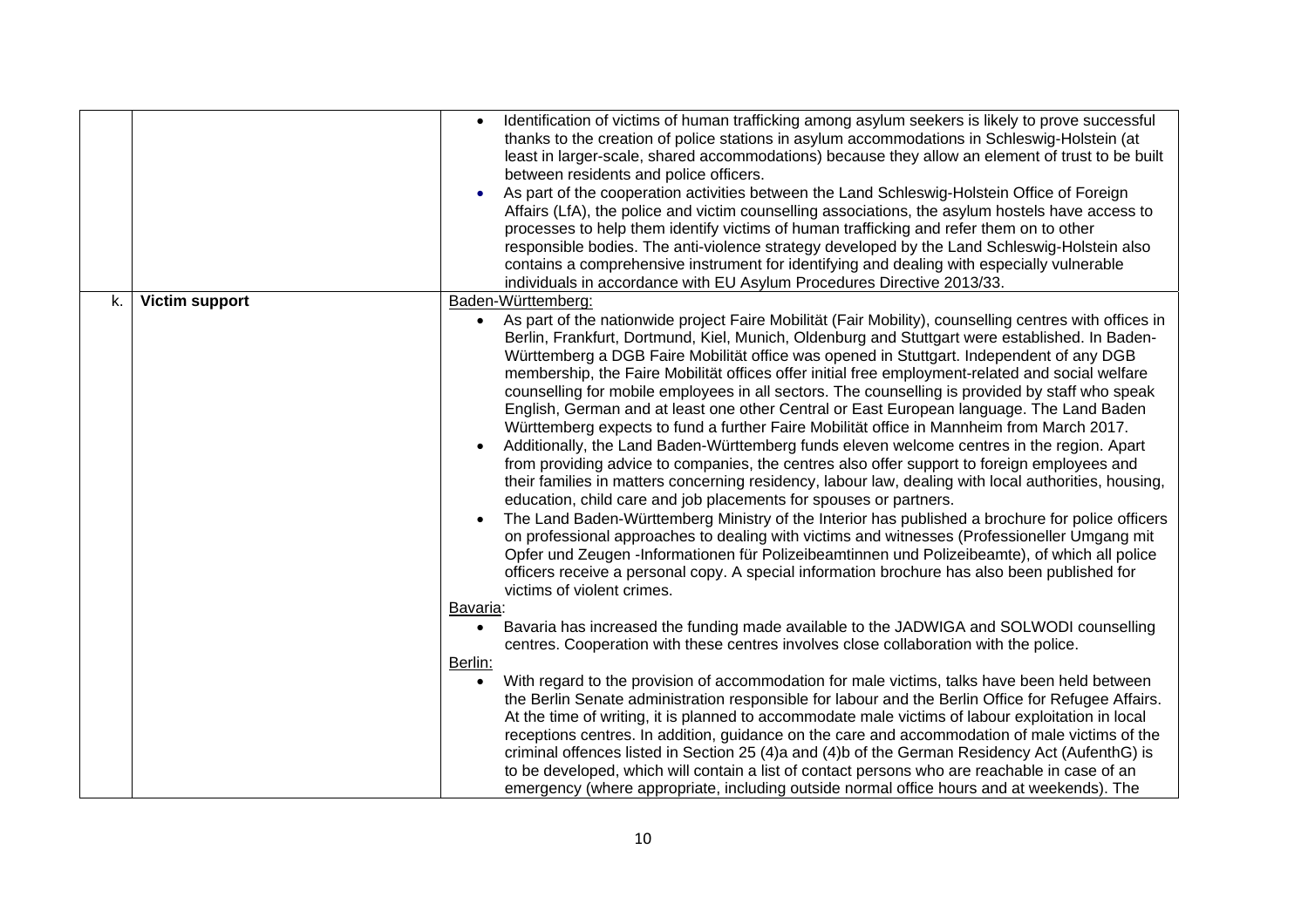| creation of temporary accommodation for victims of labour exploitation is also expressly listed in<br>the current Coalition Agreement of the Land Berlin coalition government.                                                                                                                                                                                                                                                                                                                                                                                                                                                                     |
|----------------------------------------------------------------------------------------------------------------------------------------------------------------------------------------------------------------------------------------------------------------------------------------------------------------------------------------------------------------------------------------------------------------------------------------------------------------------------------------------------------------------------------------------------------------------------------------------------------------------------------------------------|
| There are plans to continue funding for existing counselling services to accommodate current<br>needs and to expand the counselling and support offerings to the extent possible.                                                                                                                                                                                                                                                                                                                                                                                                                                                                  |
| Bremen:                                                                                                                                                                                                                                                                                                                                                                                                                                                                                                                                                                                                                                            |
| Senator for the Economic Affairs, Labour and Ports: since 1 January 2017, counselling centres<br>$\bullet$                                                                                                                                                                                                                                                                                                                                                                                                                                                                                                                                         |
| for mobile employees and victims of labour exploitation (focus on labour law advice and<br>support).                                                                                                                                                                                                                                                                                                                                                                                                                                                                                                                                               |
| Hamburg:                                                                                                                                                                                                                                                                                                                                                                                                                                                                                                                                                                                                                                           |
| KOOFRA advises and supports women victims of human trafficking for the purposes of sexual<br>$\bullet$<br>exploitation and for the purpose of labour exploitation. In exceptional cases, advice is also<br>provided for male victims of human trafficking for the purpose of sexual exploitation and human<br>trafficking for the purpose of labour exploitation.                                                                                                                                                                                                                                                                                  |
| The strategy finalised by KOOFRA in 2015 to support victims of human trafficking for the<br>purposes of labour exploitation is to be implemented and the support services offered are to be<br>made known in the communities and among facilitators in various institutions. Through the<br>existing cooperation agreements between KOOFRA e.V. and the "Servicestelle<br>Arbeitnehmerfreizügigkeit für mobile europäische Arbeitnehmerinnen und Arbeitnehmer" set up<br>by Arbeit und Leben, it is ensured that, where there are indications which suggest the<br>occurrence of human trafficking, the Servicestelle refers victims on to KOOFRA. |
| Hesse:                                                                                                                                                                                                                                                                                                                                                                                                                                                                                                                                                                                                                                             |
| There are plans to establish two additional victim counselling centres.<br>$\bullet$                                                                                                                                                                                                                                                                                                                                                                                                                                                                                                                                                               |
| Lower Saxony:                                                                                                                                                                                                                                                                                                                                                                                                                                                                                                                                                                                                                                      |
| The Land Lower Saxony has counselling centres for mobile employees at four locations. A staff                                                                                                                                                                                                                                                                                                                                                                                                                                                                                                                                                      |
| of two counsellors inform foreign employees about their rights concerning living and working in<br>Germany, where necessary in the native language of the person seeking help. The counsellors<br>establish contact with local authorities, public bodies and other organisations, and provide help<br>for victims of human trafficking for the purposes of labour exploitation. Counselling is provided<br>independent of sector or residency status, and also of whether a written employment contract<br>exists.                                                                                                                                |
| In implementing the Third Act to Reform the Protection of Victims' Rights<br>(Opferrechtsreformgesetz), Lower Saxony has more than 30 specially trained psycho-social                                                                                                                                                                                                                                                                                                                                                                                                                                                                              |
| process assistants on hand. This service is provided in a standardised form and free of charge                                                                                                                                                                                                                                                                                                                                                                                                                                                                                                                                                     |
| by staff from the Lower Saxony Foundation for Victim Assistance and Support (Stiftung                                                                                                                                                                                                                                                                                                                                                                                                                                                                                                                                                              |
| Opferhilfe Niedersachsen) and by independent psychosocial process assistants funded by the                                                                                                                                                                                                                                                                                                                                                                                                                                                                                                                                                         |
| Land Lower Saxony.                                                                                                                                                                                                                                                                                                                                                                                                                                                                                                                                                                                                                                 |
| Schleswig-Holstein:                                                                                                                                                                                                                                                                                                                                                                                                                                                                                                                                                                                                                                |
| With regard to the victim support services (some targeted, some indirect) available to victims of<br>$\bullet$                                                                                                                                                                                                                                                                                                                                                                                                                                                                                                                                     |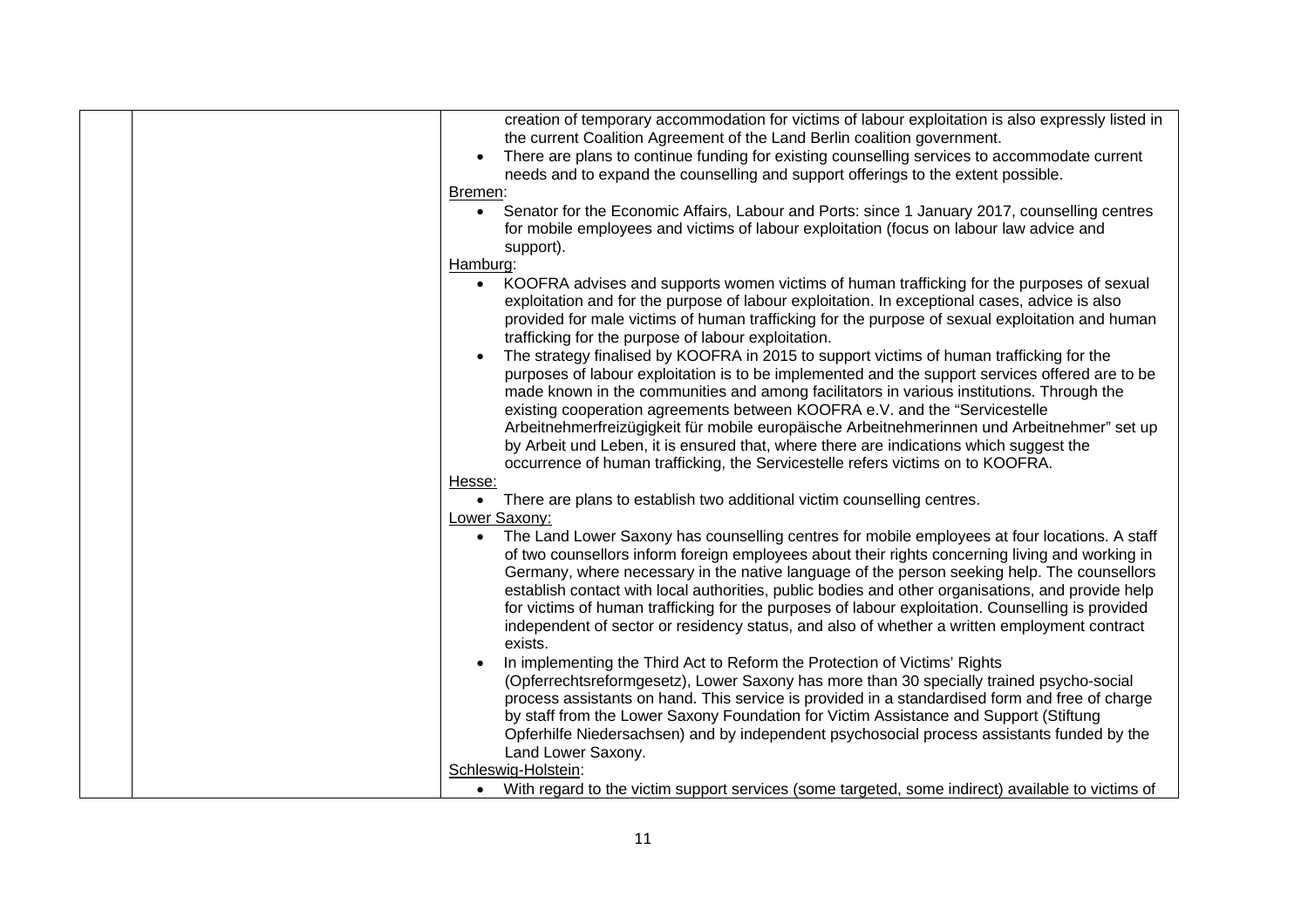|    |                                | human trafficking in Schleswig-Holstein, reference is made to the Fourth Victim Protection<br>Report of the Land Schleswig-Holstein (4. Opferschutzbericht der Landesregierung (LT-DRs.<br>18/5142 dated 7 February 2017)).<br>In 2016 and 2017, funding was increased for Contra (the Foundation Against the Trafficking of<br>Women in Schleswig Holstein), sponsored by the Frauenwerk der Nordkirche.                                                                                                                                                                                                                                                                                                                                                                                                                                                                                                                                                                                                                                                                                                                                                                                                                                                                                                                                                                                                                                                                                                                                                                                                                                                                                                                                                                                                                                                                                                                                                          |
|----|--------------------------------|--------------------------------------------------------------------------------------------------------------------------------------------------------------------------------------------------------------------------------------------------------------------------------------------------------------------------------------------------------------------------------------------------------------------------------------------------------------------------------------------------------------------------------------------------------------------------------------------------------------------------------------------------------------------------------------------------------------------------------------------------------------------------------------------------------------------------------------------------------------------------------------------------------------------------------------------------------------------------------------------------------------------------------------------------------------------------------------------------------------------------------------------------------------------------------------------------------------------------------------------------------------------------------------------------------------------------------------------------------------------------------------------------------------------------------------------------------------------------------------------------------------------------------------------------------------------------------------------------------------------------------------------------------------------------------------------------------------------------------------------------------------------------------------------------------------------------------------------------------------------------------------------------------------------------------------------------------------------|
|    | Recovery and reflection period | Bavaria:<br>The recovery and reflection period has still to be made part of the Bavarian criminal police initial<br>$\bullet$<br>and further education and training programme.<br>Where there is evidence that a foreign individual has become a victim of human trafficking, the<br>Bavarian Immigration Authority in accordance with the prevailing provisions under Section 59 (7)<br>sentence 1 of the German Residence Act (AufenthG) determines a departure date (minimum 3<br>months) to allow a decision to be reached regarding the individual's willingness to testify<br>(reflection period).<br>Berlin:<br>The Berlin administration's practice of including a law enforcement authority is viewed differently<br>$\bullet$<br>by different actors in the Land Berlin. The debate regarding this subject is still ongoing.<br>Bremen:<br>The provision on the recovery and reflection period is known to the investigating officers at the<br>central unit. The provision of a recovery and reflection period is the subject of regular criticism<br>when initiating investigative measures. To prevent cases of abuse, individual cases are<br>subjected to careful consideration and assessment in advance.<br>Hamburg:<br>The provision of a recovery and reflection period has been made available for many years in<br>$\bullet$<br>close cooperation between public prosecutors, Hamburg LKA and KOOFRA.<br>Lower Saxony:<br>The Lower Saxony Cooperation Ordinance provides for victim support irrespective of whether<br>the individuals concerned are willing to testify in court.<br>Schleswig-Holstein:<br>Clear instructions for civil servants who conduct victim identification, whereby they are informed<br>that victims must be offered a period of recovery and reflection in line with the provisions of the<br>Convention.<br>Police officers who deal with victims of human trafficking take account of the specific individual's |
| m. | <b>Residence permit</b>        | needs. The provision of help and assistance is not subject to any particular conditions.<br>Bavaria:                                                                                                                                                                                                                                                                                                                                                                                                                                                                                                                                                                                                                                                                                                                                                                                                                                                                                                                                                                                                                                                                                                                                                                                                                                                                                                                                                                                                                                                                                                                                                                                                                                                                                                                                                                                                                                                               |
|    |                                | In accordance with Section 59 (7) of the German Residency Act (AufenthG), the Immigration<br>Office or one of its agents informs the foreign individual concerned about the prevailing<br>provisions, programmes and measures available to protect victims of human trafficking.<br>Berlin:                                                                                                                                                                                                                                                                                                                                                                                                                                                                                                                                                                                                                                                                                                                                                                                                                                                                                                                                                                                                                                                                                                                                                                                                                                                                                                                                                                                                                                                                                                                                                                                                                                                                        |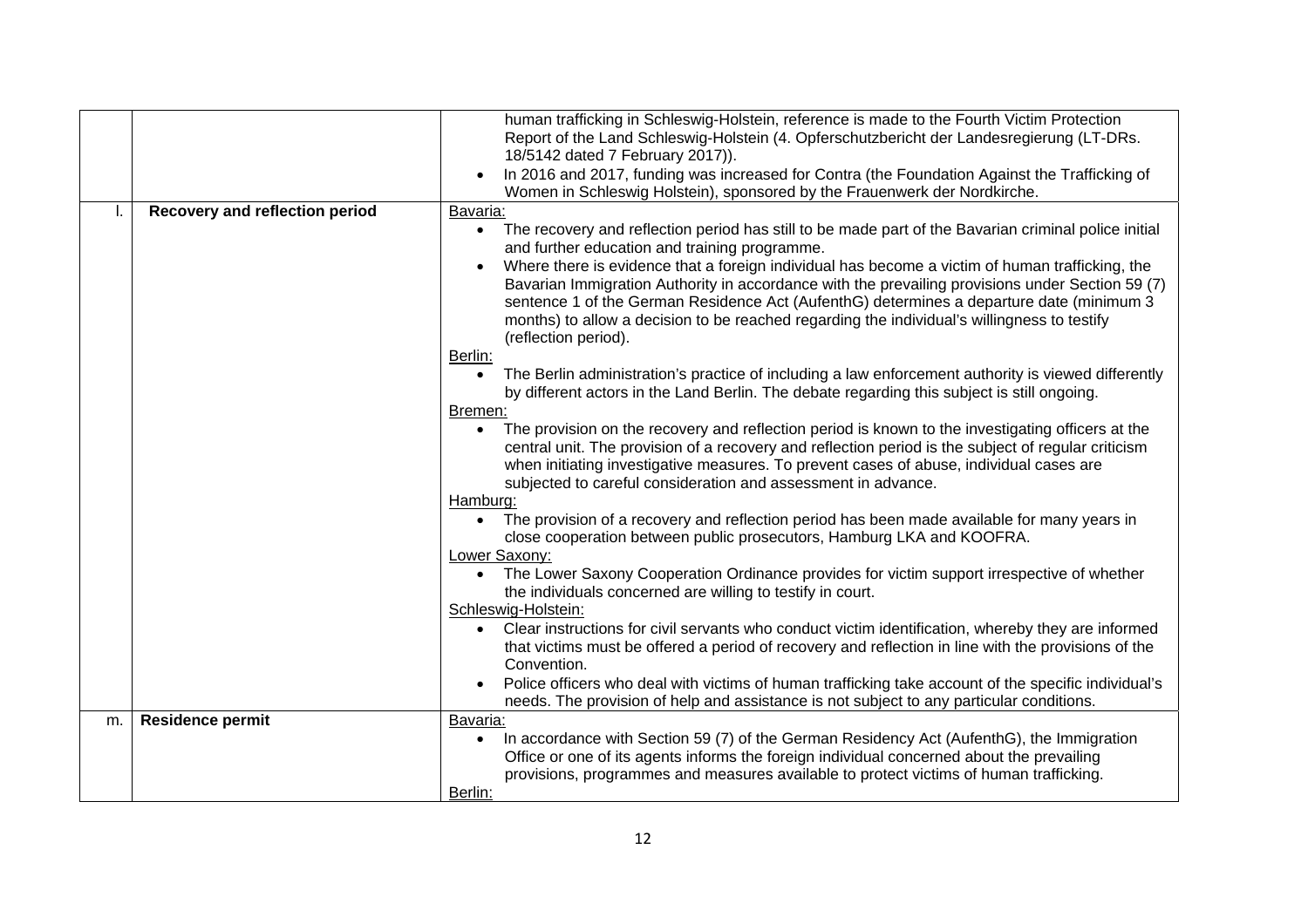| Where there are indications that an individual is a victim of human trafficking, the individual<br>receives a residence permit pursuant to Section 25 (4a) AufenthG. As a rule, once they have<br>testified before the police in Hamburg, they receive support from the Operative Victim Protection<br>Unit (LKA 22), receive detailed information from the unit's staff and are then accompanied to the<br>immigration office.<br>In the case of minors, applying for a residence permit is the responsibility of the legal guardian.                                                                                                                                                                                                                                                                                                                                                                                                                                                                                                                                                                                                                                                                                                                                                                                                                                                                                                                                                                                                                                                                                                                                                                                                                                                                                                                                                                                                                                                                                                                                                                                                         |  |
|------------------------------------------------------------------------------------------------------------------------------------------------------------------------------------------------------------------------------------------------------------------------------------------------------------------------------------------------------------------------------------------------------------------------------------------------------------------------------------------------------------------------------------------------------------------------------------------------------------------------------------------------------------------------------------------------------------------------------------------------------------------------------------------------------------------------------------------------------------------------------------------------------------------------------------------------------------------------------------------------------------------------------------------------------------------------------------------------------------------------------------------------------------------------------------------------------------------------------------------------------------------------------------------------------------------------------------------------------------------------------------------------------------------------------------------------------------------------------------------------------------------------------------------------------------------------------------------------------------------------------------------------------------------------------------------------------------------------------------------------------------------------------------------------------------------------------------------------------------------------------------------------------------------------------------------------------------------------------------------------------------------------------------------------------------------------------------------------------------------------------------------------|--|
| <b>Compensation and legal protection</b><br>Bavaria:<br>n.<br>The information sheet published by the Bavarian Centre for Family and Social Affairs (Zentrum<br>$\bullet$<br>Bayern Familie Soziales) in enforcing the Crime Victims' Compensation Act (OEG) in Bavaria is<br>also published in English.<br>When making a complaint to the police, victims are advised of their rights in connection with<br>criminal proceedings.<br>Berlin:<br>In every investigation, the public prosecutor's office and the criminal police provide information<br>about the rights of victims to legal representation and compensation. Upon request, joint plaintiff<br>representation is also recommended or provided via the specialised counselling centres.<br>Bremen:<br>Victims of human trafficking are informed about their rights by investigating officers at the central<br>unit. A victim protection information sheet is handed out and contact to victim protection<br>organisations established. The counselling centre for victims of human trafficking and forced<br>prostitution is brought in in every case and ensures that the victim receives legal representation.<br>As a rule, the central unit for process-integrated asset recovery is included in the process. If<br>court proceedings result in asset recovery, the victims take priority in the provision of<br>compensation.<br>Hamburg:<br>KOOFRA e.V. informs victims about the opportunity for compensation and assists them in<br>submitting their application and in any appeal process. Contact is established with the<br>responsible welfare office in Hamburg.<br>Lower Saxony:<br>The Lower Saxony Foundation for Victim Assistance and Support (Stiftung Opferhilfe<br>Niedersachsen) helps victims to exercise their rights, including through the provision of support<br>in submitting applications and with information regarding financial assistance and entitlements,<br>such as under the Crime Victims' Compensation Act (OEG).<br>Schleswig-Holstein:<br>All victims of crime, any crime, are informed by the police about their rights in (criminal) |  |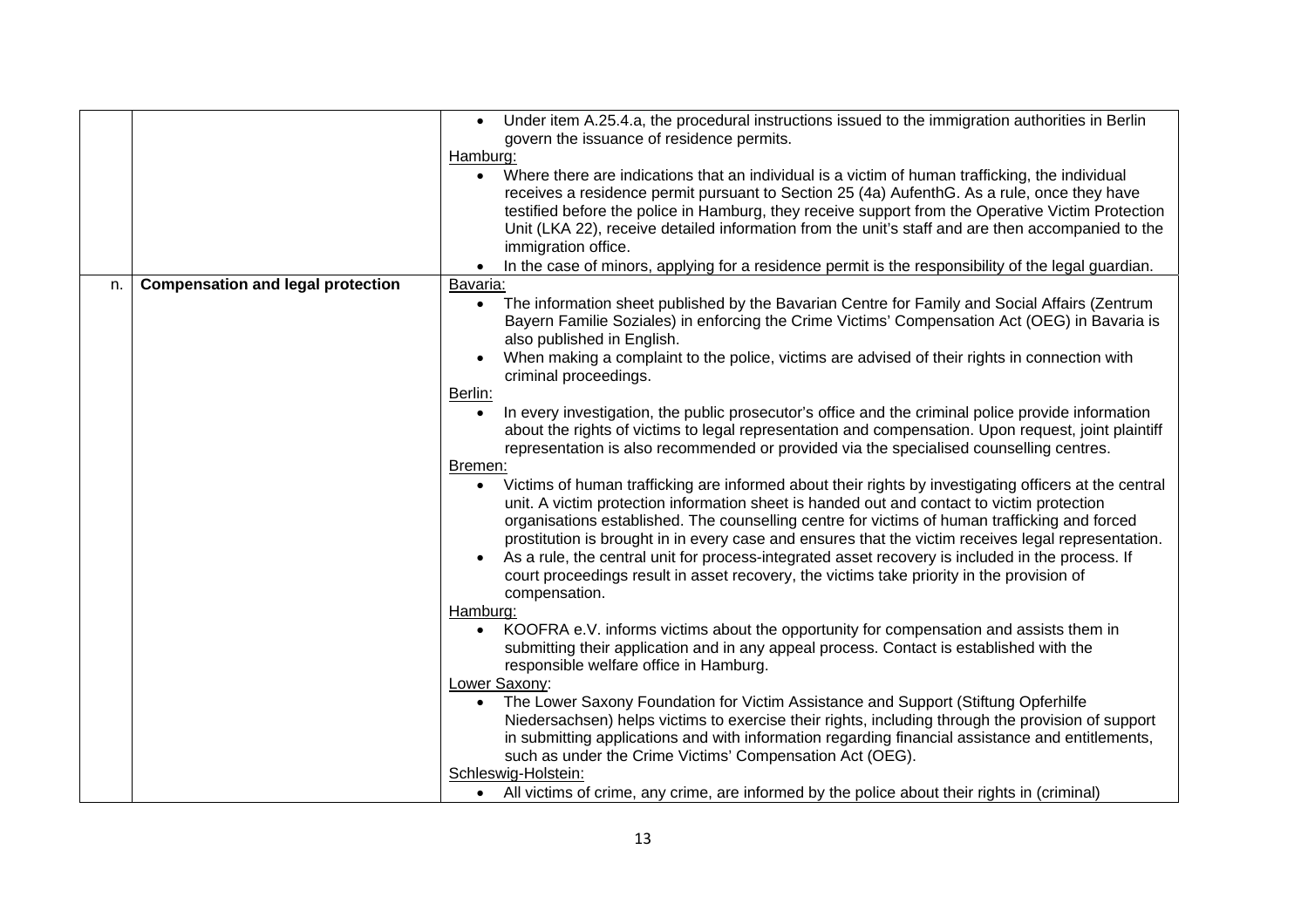|                |                                                                                          | proceedings, usually in relation to the Crime Victims' Compensation Act. In addition, for specific<br>forms of human trafficking, information sheets, flyers and similar materials are available in<br>various languages. These regularly include contact details for the responsible NGO counselling<br>centres. Reference is also made to the Lower Saxony Government's Fourth Victim Support<br>Report (4. Opferschutzbericht der Landesregierung (LT-Drs. 18/5142 vom 7. Februar 2017;<br>Anlage 7)).                                                                                                                                                                                                                                                                                                                                                                                                                                                                                                                                                                                                                                                                                                                                                                                                                                                                                                                                                                                                                                                                                                                                                                                        |
|----------------|------------------------------------------------------------------------------------------|--------------------------------------------------------------------------------------------------------------------------------------------------------------------------------------------------------------------------------------------------------------------------------------------------------------------------------------------------------------------------------------------------------------------------------------------------------------------------------------------------------------------------------------------------------------------------------------------------------------------------------------------------------------------------------------------------------------------------------------------------------------------------------------------------------------------------------------------------------------------------------------------------------------------------------------------------------------------------------------------------------------------------------------------------------------------------------------------------------------------------------------------------------------------------------------------------------------------------------------------------------------------------------------------------------------------------------------------------------------------------------------------------------------------------------------------------------------------------------------------------------------------------------------------------------------------------------------------------------------------------------------------------------------------------------------------------|
| O <sub>1</sub> | <b>Repatriation and return of victims</b><br>Further measures with the following<br>aim: | Bremen:<br>The repatriation and return of victims of human trafficking (involving sexual exploitation/forced<br>$\bullet$<br>labour) is conducted in cooperation between the central unit for human trafficking and the<br>counselling centre for victims of human trafficking and forced prostitution (BBMeZ). While the<br>legal and security aspects are covered by the central unit, specialist counselling is largely<br>provided by the BBMeZ.<br>Where a return to Germany is involved for the purposes of testifying in court, the central unit<br>informs the witness about the subsequent process prior to their return to their country of origin.<br>The process is complex and time-intensive.<br>The BBMeZ counselling centre is also involved where certain countries of origin are concerned.<br>Through a Joint Investigation Team (JIT), the central unit is able to establish contact with<br>Bulgaria. Contact with other countries can be made via the BKA.<br>Hamburg:<br>If a victim of human trafficking wants to return to their home country, a risk assessment is<br>$\bullet$<br>conducted by the responsible authority in the Land Hamburg and contact is made with the victim<br>protection units or similar help organisations in the country of origin.<br>Repatriation of unaccompanied foreign minors who have been taken into care does not normally<br>occur. To date, the responsible authority is unable to cite a single case in which an under-age<br>victim of human trafficking has been returned to their home country.<br>Mecklenburg-West Pomerania:<br>The ZORA counselling centre advises victims of human trafficking regarding repatriation and |
| D.             | <b>Substantive criminal law</b>                                                          | return to their home country. ZORA does not, however, ensure that repatriation takes place.<br>Recommendations fall within the Federal Government's area of responsibility                                                                                                                                                                                                                                                                                                                                                                                                                                                                                                                                                                                                                                                                                                                                                                                                                                                                                                                                                                                                                                                                                                                                                                                                                                                                                                                                                                                                                                                                                                                       |
| q.             | Refraining from prosecution of victims<br>of human trafficking                           | Bavaria:<br>• The police and the public prosecutors cooperate closely to coordinate on related offences.<br>Bremen:<br>The public prosecutor's office and the courts apply prevailing law. If an individual accused of<br>committing a crime is a victim of human trafficking, when ruling the judge considers that aspect<br>to the same extent as all other circumstances involving the case.<br>Hamburg                                                                                                                                                                                                                                                                                                                                                                                                                                                                                                                                                                                                                                                                                                                                                                                                                                                                                                                                                                                                                                                                                                                                                                                                                                                                                       |
|                |                                                                                          | Where proceedings are conducted against victims of human trafficking in the department for<br>$\bullet$<br>organised crime, offences which were committed while a victim of human trafficking or as a                                                                                                                                                                                                                                                                                                                                                                                                                                                                                                                                                                                                                                                                                                                                                                                                                                                                                                                                                                                                                                                                                                                                                                                                                                                                                                                                                                                                                                                                                            |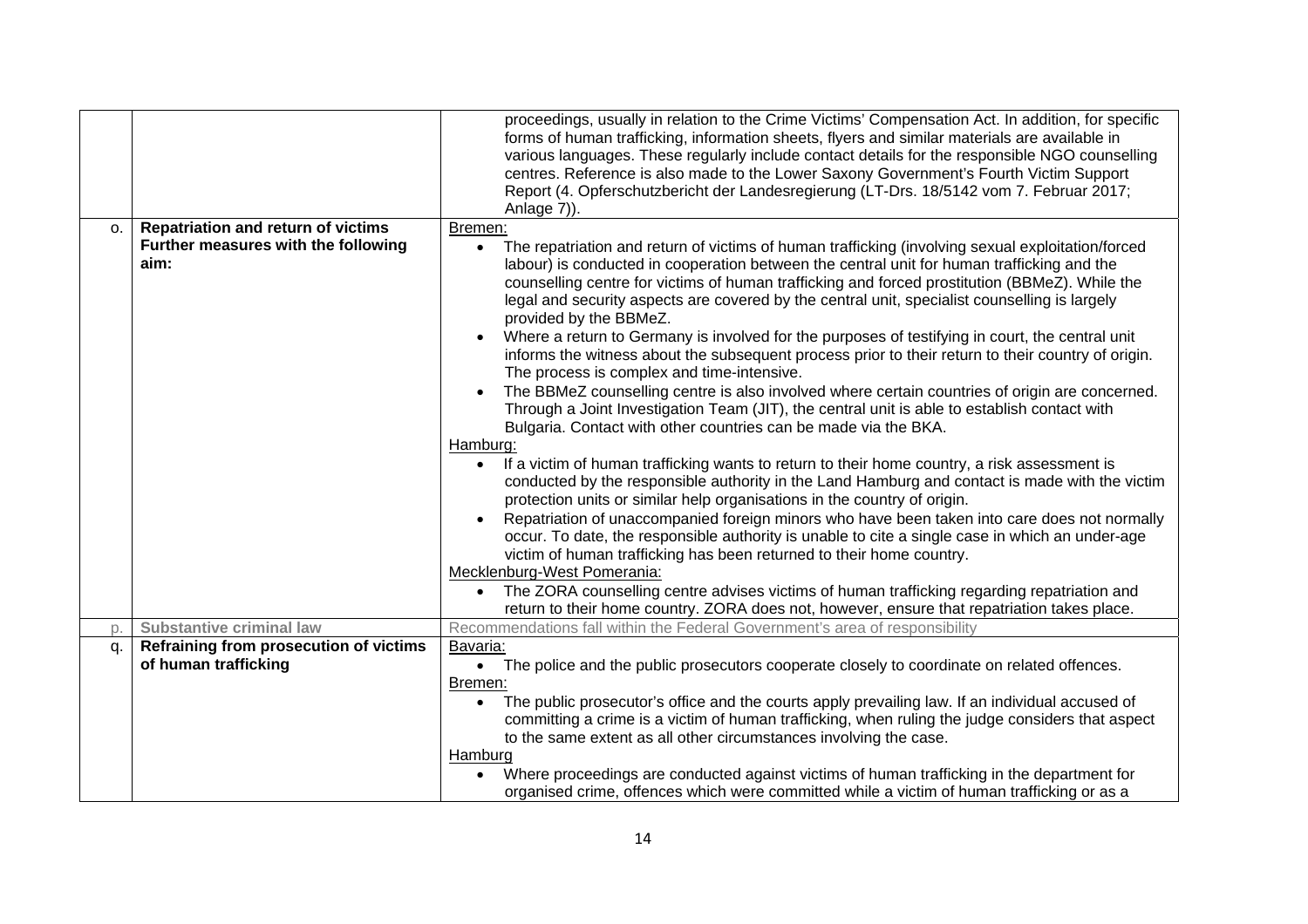|    |                                | consequence, comprehensive use is made of the legal scope for refraining from prosecution                        |
|----|--------------------------------|------------------------------------------------------------------------------------------------------------------|
|    |                                | (primarily Section 153 StPO) in order to end the proceedings.                                                    |
|    |                                | Hesse:                                                                                                           |
|    |                                | The greatest possible use is made of the available scope for refraining from prosecution in cases<br>$\bullet$   |
|    |                                | of human trafficking – especially concerning breeches of the German Residence Act (AufenthG).                    |
|    |                                | Schleswig-Holstein:                                                                                              |
|    |                                | • Public prosecutors and the courts in Schleswig-Holstein rigorously apply applicable law.                       |
| r. | Investigation, prosecution and | Bavaria:                                                                                                         |
|    | procedural law                 | The recovery of assets in cases of human trafficking is repeatedly the focus of specialist<br>$\bullet$          |
|    |                                | seminars and training held by the Bavarian Criminal Police.                                                      |
|    |                                | The Bavarian police regularly conduct random checks in the red light sector to identify victims of               |
|    |                                | human trafficking. They work closely with the FKS, the public prosecution and the courts in                      |
|    |                                | efforts to combat human trafficking.                                                                             |
|    |                                | Berlin:                                                                                                          |
|    |                                | In Berlin, the possibility of asset recovery by the LKA 42 is considered as a matter of course, but<br>$\bullet$ |
|    |                                | usually fails due to the financial circumstances of the accused.                                                 |
|    |                                | Berlin's public prosecution has two public prosecutors who are specialised in matters concerning                 |
|    |                                | human trafficking for the purposes of sexual exploitation.                                                       |
|    |                                | Against the backdrop of the reform of human trafficking offences, internal training events are                   |
|    |                                | held by both the public prosecutor's office and the courts.                                                      |
|    |                                | Bremen:                                                                                                          |
|    |                                | The Land Bremen's public prosecution places great importance on the greatest possible                            |
|    |                                | recovery of illegally acquired assets. In order to consolidate specialist knowledge, the public                  |
|    |                                | prosecution has set up special units with special responsibilities.                                              |
|    |                                | In cases concerning human trafficking, the central unit for process-integrated recovery of assets                |
|    |                                | is involved. Once this has occurred, the unit ensures that all possible steps are taken to recover               |
|    |                                | the assets concerned.                                                                                            |
|    |                                | To identify and investigate human trafficking, the investigating authorities use a wide range of                 |
|    |                                | appropriate measures.                                                                                            |
|    |                                | Hamburg:                                                                                                         |
|    |                                | The LKA unit responsible for confiscation and asset recovery is regularly included in                            |
|    |                                | investigations involving human trafficking suspects. The LKA ensures that the human trafficking                  |
|    |                                | phenomena are investigated effectively and prosecuted. It must, however, be pointed out that                     |
|    |                                | use of telecommunications - and especially the internet - plays an increasingly important role                   |
|    |                                | and the legal options are limited when it comes to tracing telecommunications connection data.                   |
|    |                                | Where there is sufficient evidence to allow successful asset recovery measures or measures to                    |
|    |                                | assist recovery, in addition to investigating the actual offence the LKA initiates a financial                   |
|    |                                | investigation conducted by the public prosecutor. The knowledge gleaned from this financial                      |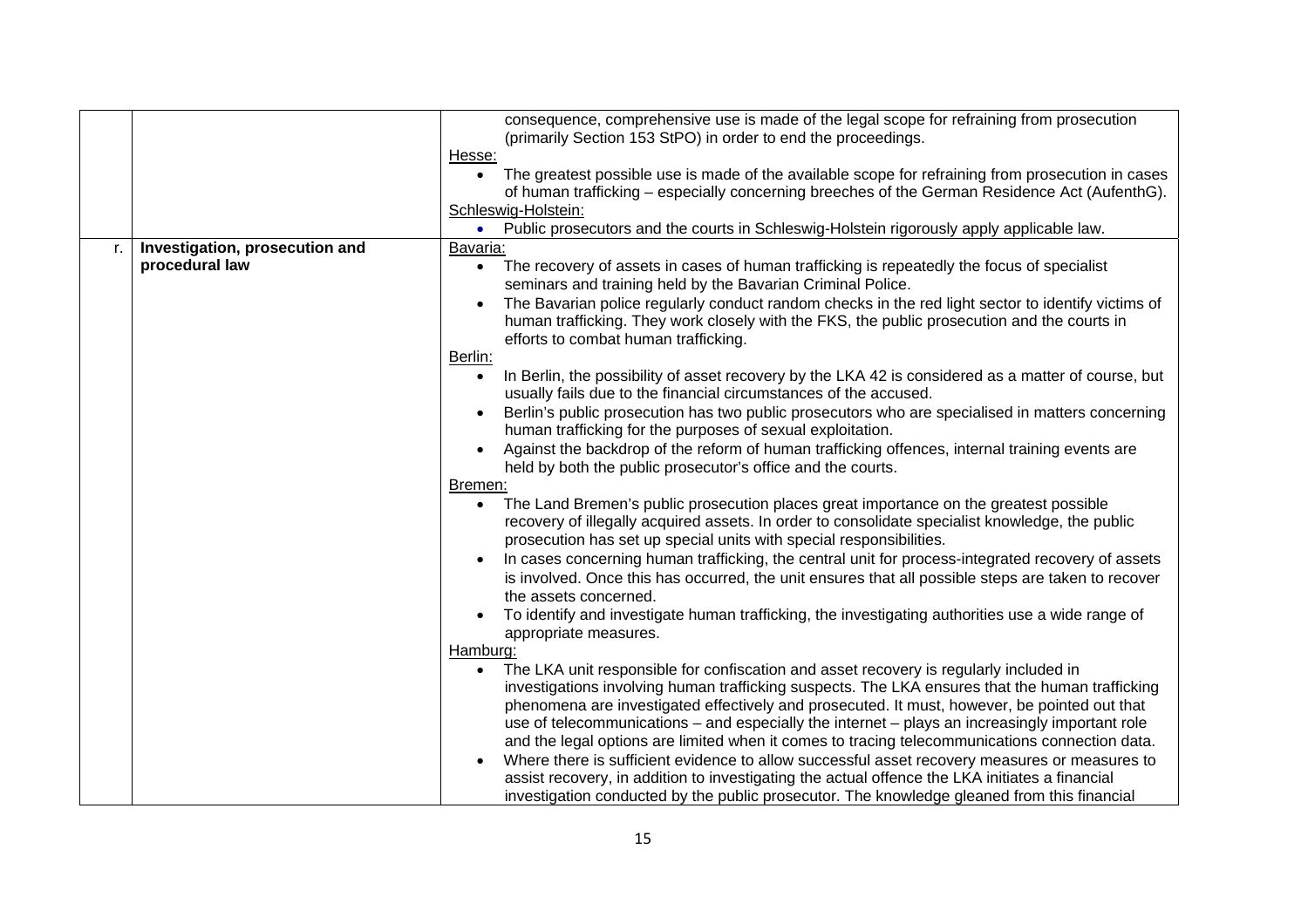|    |                                         | investigation flows into the human trafficking investigation and the two are then linked prior to<br>indictment.                                                                                                                                                    |
|----|-----------------------------------------|---------------------------------------------------------------------------------------------------------------------------------------------------------------------------------------------------------------------------------------------------------------------|
|    |                                         | In some cases, practices adopted in recent years have resulted in successful cooperation with                                                                                                                                                                       |
|    |                                         | the public prosecution authorities in the suspect's country of origin (such as Bulgaria) in initiating                                                                                                                                                              |
|    |                                         | asset recovery measures. In this way, knowledge about suspected takings from<br>prostitution/pimping/human trafficking has proven fruitful for tax investigations conducted in                                                                                      |
|    |                                         | suspects' home countries. In one case, such knowledge resulted in the confiscation of a property<br>in Bulgaria.                                                                                                                                                    |
|    |                                         | The Hamburg public prosecutor's office has six highly-specialised units which are responsible for<br>investigating human trafficking for the purposes of sexual exploitation.                                                                                       |
|    |                                         | Hesse:                                                                                                                                                                                                                                                              |
|    |                                         | Asset recovery measures are generally conducted when the necessary conditions are in place.<br>The Hesse public prosecution has special units or points of contact responsible for asset<br>recovery, and provides the training needed by the respective employees. |
|    |                                         | The length of sentence handed down for offences involving human trafficking vary depending on                                                                                                                                                                       |
|    |                                         | the case concerned and sentences can sometimes be severe. In Fulda, for example, a prison                                                                                                                                                                           |
|    |                                         | sentence of ten years and six months was passed (it is not yet legally binding).<br>Lower Saxony:                                                                                                                                                                   |
|    |                                         | Since 2014, the LKA Lower Saxony has in parallel with the Lower Saxony status report on<br>$\bullet$                                                                                                                                                                |
|    |                                         | human trafficking (Lagebild Menschenhandel) produced a special status/issue report on asset<br>recovery related to human trafficking.                                                                                                                               |
|    |                                         | These recommendations for action and the respective legal provisions are addressed in detail in<br>regular seminars and training courses for case managers and administrative staff whose work                                                                      |
|    |                                         | involves human trafficking investigations and the associated financial investigations.                                                                                                                                                                              |
|    |                                         | Aspects of asset recovery are addressed, among others, in a constantly updated handout on<br>combating human trafficking. The handout also contains suggestions for questioning victim<br>witnesses who are of importance in financial investigations.              |
|    |                                         | Issues concerning asset recovery, which is a focal topic, are addressed through seminars,                                                                                                                                                                           |
|    |                                         | training courses and exchange conducted by the central unit for organised crime and corruption                                                                                                                                                                      |
|    |                                         | (Zentrale Stelle Organisierte Kriminalität und Korruption).                                                                                                                                                                                                         |
| S. | <b>Protecting victims and witnesses</b> | Baden-Württemberg:                                                                                                                                                                                                                                                  |
|    |                                         | In the future, unusual cases of operative victim protection will also be performed by the LKA<br>victim protection unit (Zeugenschutzdienststelle). In the case of issues and threatening situations                                                                |
|    |                                         | which are not classed as unusual, the investigating police department provides protection for the                                                                                                                                                                   |
|    |                                         | human trafficking victim concerned.                                                                                                                                                                                                                                 |
|    |                                         | In May 2016, the Baden-Württemberg Ministry of Social Affairs in cooperation with the Ministry of                                                                                                                                                                   |
|    |                                         | Justice and the Ministry of the Interior revised the 2009 guide on protecting and helping victims<br>of human trafficking which had been coordinated with the specialised counselling centres and                                                                   |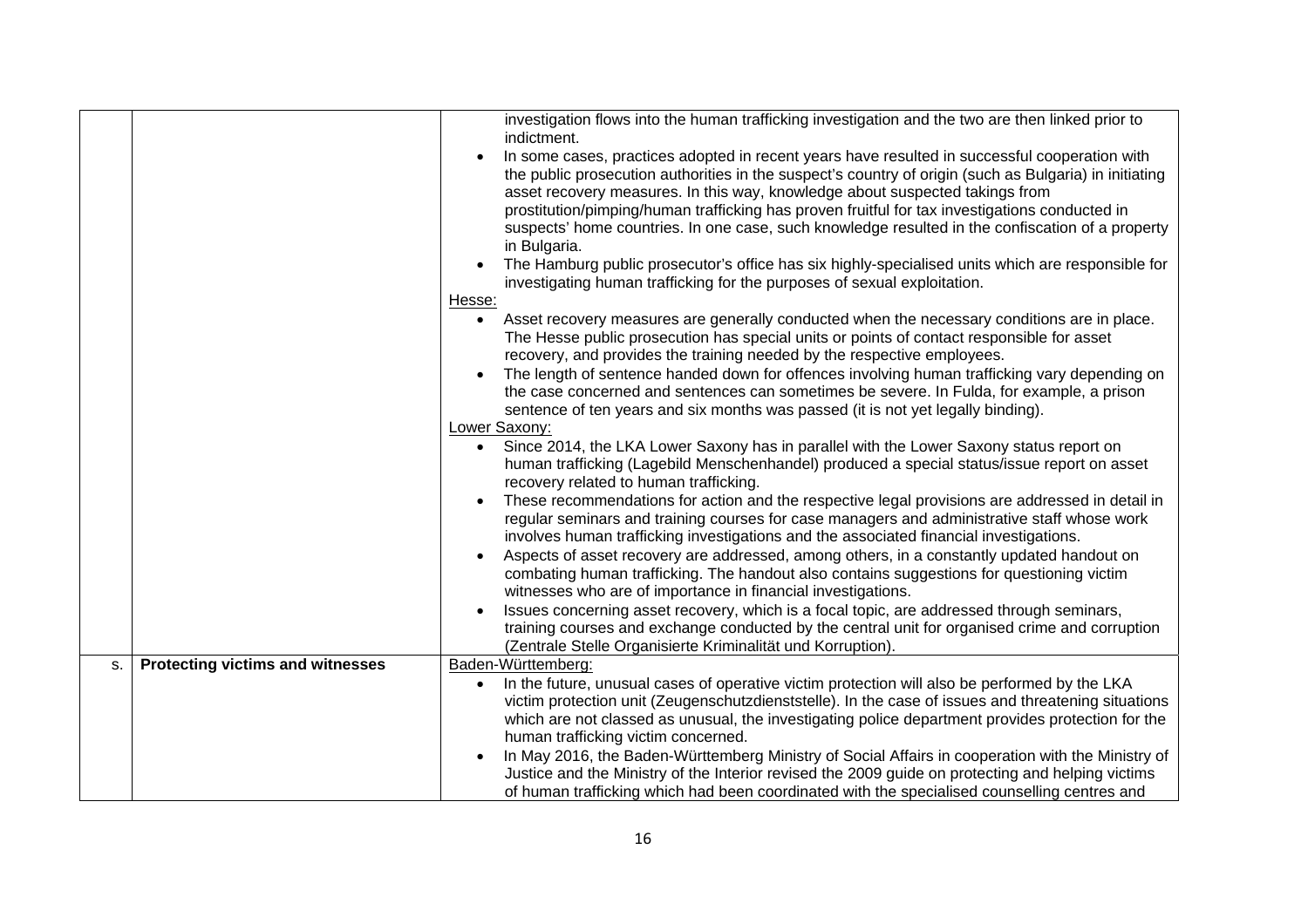| Bavaria:  | the municipal associations, the aim being to improve existing efforts. The measures contained in<br>the guide are largely based, both in a lesser form and in less detail, on the Act to Harmonise<br>Victim Protection (Zeugenschutzharmonisierungsgesetz).                                                                                                                                                                                                                                                                                                                                                                                                                                  |
|-----------|-----------------------------------------------------------------------------------------------------------------------------------------------------------------------------------------------------------------------------------------------------------------------------------------------------------------------------------------------------------------------------------------------------------------------------------------------------------------------------------------------------------------------------------------------------------------------------------------------------------------------------------------------------------------------------------------------|
| $\bullet$ | Close cooperation between the law enforcement authorities and the counselling centres and<br>other NGOs on protecting victims of human trafficking.<br>Comprehensive application of victim protection provisions as provided by criminal procedural<br>law, such as through timely arrest of suspects and video questioning of victims by the<br>investigating magistrate, with an order for separation.                                                                                                                                                                                                                                                                                      |
| Bremen:   |                                                                                                                                                                                                                                                                                                                                                                                                                                                                                                                                                                                                                                                                                               |
| $\bullet$ | The applicable measures to protect victims and witnesses of human trafficking are exploited to<br>the extent possible by the central unit for human trafficking. Such targeted measures are reliant<br>on many different factors.                                                                                                                                                                                                                                                                                                                                                                                                                                                             |
| Hamburg:  |                                                                                                                                                                                                                                                                                                                                                                                                                                                                                                                                                                                                                                                                                               |
| $\bullet$ | Both in the LKA and in the public prosecutor's office, all measures needed and suited to<br>protecting (including from intimidation) victims of human trafficking who are willing to testify are<br>taken and the legally prescribed measures are exploited to the full. During the investigations,<br>victim witnesses are protected from third-party influence and access through the provision of<br>police-initiated safe housing. As a general rule, victims of human trafficking are only released<br>from the police protection programme when no further risk exists that makes a protection<br>programme necessary.                                                                  |
|           | Mecklenburg-West Pomerania:                                                                                                                                                                                                                                                                                                                                                                                                                                                                                                                                                                                                                                                                   |
|           | Since 2011, a cooperation agreement has existed between the ZORA counselling centre, the<br>LKA Mecklenburg-West Pomerania and the public prosecution on protection for victim<br>witnesses. The joint aim of the cooperation agreement is to support and protect victim witnesses<br>in their willingness to testify. The responsibilities of each body are set out along with details<br>describing the purpose of the cooperation activity. Under the agreement, the partners ensure<br>that they are reachable at all times, agree to facilitate mutual exchange of information regarding<br>the underlying threat and associated safety aspects, along with behaviours to mitigate risk. |
|           | Lower Saxony:                                                                                                                                                                                                                                                                                                                                                                                                                                                                                                                                                                                                                                                                                 |
| $\bullet$ | In initial contact with the police, victims are informed of their rights, opportunities and access to<br>help and support, and are given a handout in their native language.<br>In special investigations, comprehensive protection of victims and witnesses is provided by<br>specially trained members of the LKA Lower Saxony victim protection unit. In such cases, early<br>involvement and the associated trust-building measures of victim protection organisations make<br>sense and are provided for when conducting human trafficking investigations. In Lower Saxony,                                                                                                              |
|           | situation-aligned exchange occurs between the special police units for combating human<br>trafficking and the specialised counselling centres.                                                                                                                                                                                                                                                                                                                                                                                                                                                                                                                                                |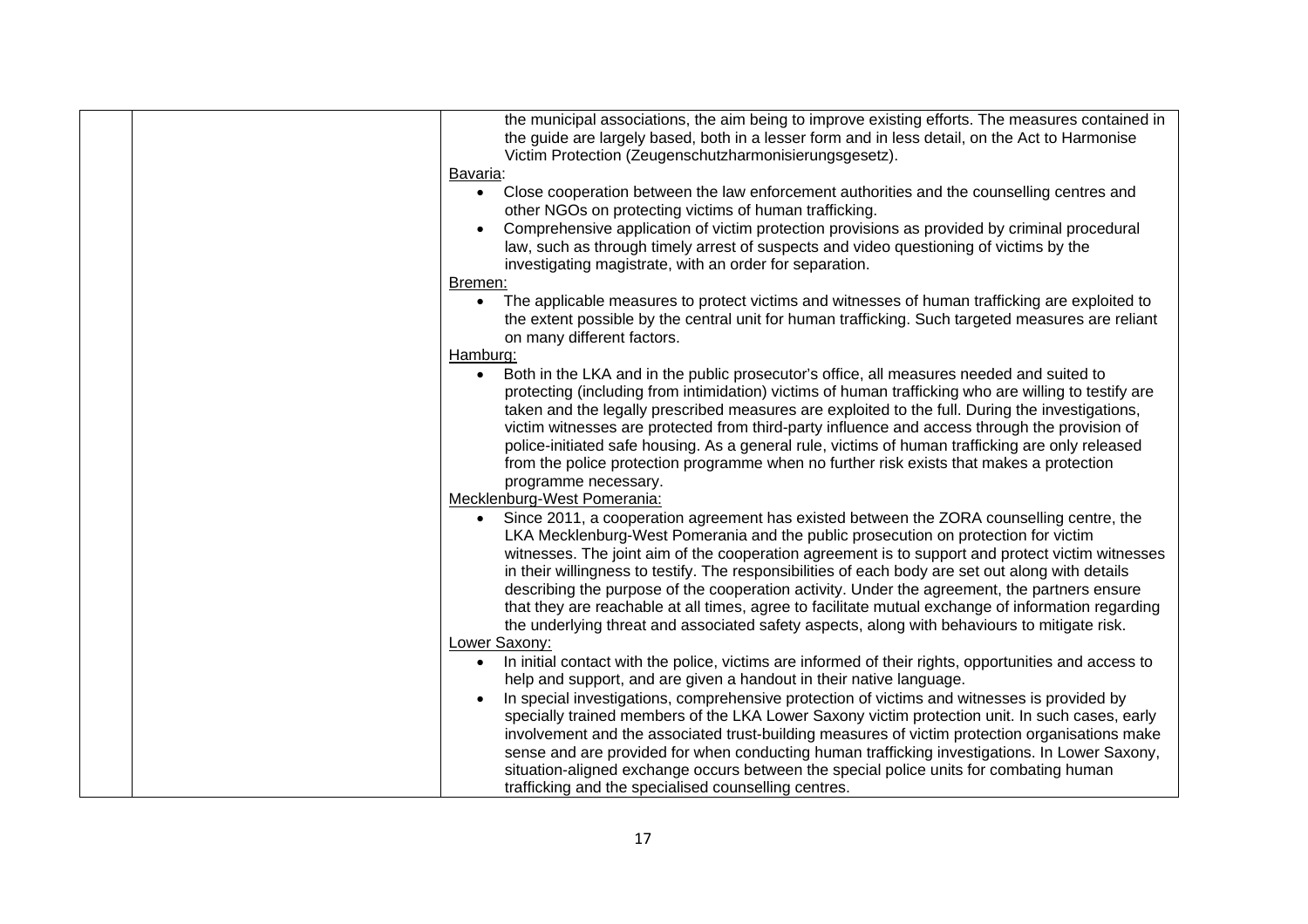## **Annex 2 – List of Abbreviations**

| AA            | Auswärtiges Amt (Federal Foreign Office)                                                                                                                                                         |
|---------------|--------------------------------------------------------------------------------------------------------------------------------------------------------------------------------------------------|
| AG            | Arbeitsgruppe (Working Group)                                                                                                                                                                    |
| AufenthG      | Gesetz über den Aufenthalt, die Erwerbstätigkeit und die Integration von<br>Ausländern im Bundesgebiet (Aufenthaltsgesetz) (German Residence<br>Act)                                             |
| <b>ASMiB</b>  | Auswertestelle Schleusung, Migration, illegale Beschäftigung,<br>Schleswig-Holstein (Schleswig-Holstein Assessment Centre Trafficking,<br>Migration, Illicit Employment)                         |
| AsylG         | Asylgesetz (German Asylum Act)                                                                                                                                                                   |
| <b>BAMF</b>   | Bundesamt für Migration und Flüchtlinge (Federal Office for Migration<br>and Refugees)                                                                                                           |
| <b>BASFI</b>  | Behörde für Arbeit, Soziales, Familie und Integration, Hamburg (Ministry<br>for Labour, Social and Family Affairs and Inclusion Hamburg)                                                         |
| <b>BBMeZ</b>  | Beratung für Betroffene von Menschenhandel und Zwangsprostitution,<br>Bremen (counselling centre for victims of human trafficking and forced<br>prostitution, Bremen)                            |
| <b>BEB</b>    | Beratungsstelle für entsandte Beschäftigte, Berlin (counselling centre for<br>seconded employees, employees entitled to freedom of movement and<br>persons with vague employment status, Berlin) |
| Bff           | Bundesverband Frauenberatungsstellen und Frauennotrufe e. V.<br>(Federal Association of Women's Counselling Centres and Helplines in<br>Germany)                                                 |
| <b>BIG</b>    | Berliner Initiative gegen Gewalt an Frauen e. V. (Berlin Initative Against<br>Violence Towards Women)                                                                                            |
| <b>BKA</b>    | Bundeskriminalamt (Federal Criminal Police Office)                                                                                                                                               |
| <b>BMAS</b>   | Bundesministerium für Arbeit und Soziales (Federal Ministry for Labour<br>and Social Affairs)                                                                                                    |
| BMF           | Bundesministerium der Finanzen (Federal Ministry of Finance)                                                                                                                                     |
| <b>BMFSFJ</b> | Bundesministerium für Familie, Senioren, Frauen und Jugend (Federal<br>Ministry for Family Affairs, Senior Citizens, Women and Youth)                                                            |
| <b>BMI</b>    | Bundesministerium des Inneren (Federal Ministry of the Interior)                                                                                                                                 |
| <b>BMJV</b>   | Bundesministerium der Justiz und für Verbraucherschutz (Federal<br>Ministry of Justice and Consumer Protection)                                                                                  |
| <b>BMZ</b>    | Bundesministerium für wirtschaftliche Zusammenarbeit und Entwicklung<br>(Federal Ministry for Economic Cooperation and Development)                                                              |
| <b>BStMI</b>  | Bayerisches Staatsministerium des Innern, für Bau und Verkehr<br>(Bavarian Ministry of the Interior, Building and Transport)                                                                     |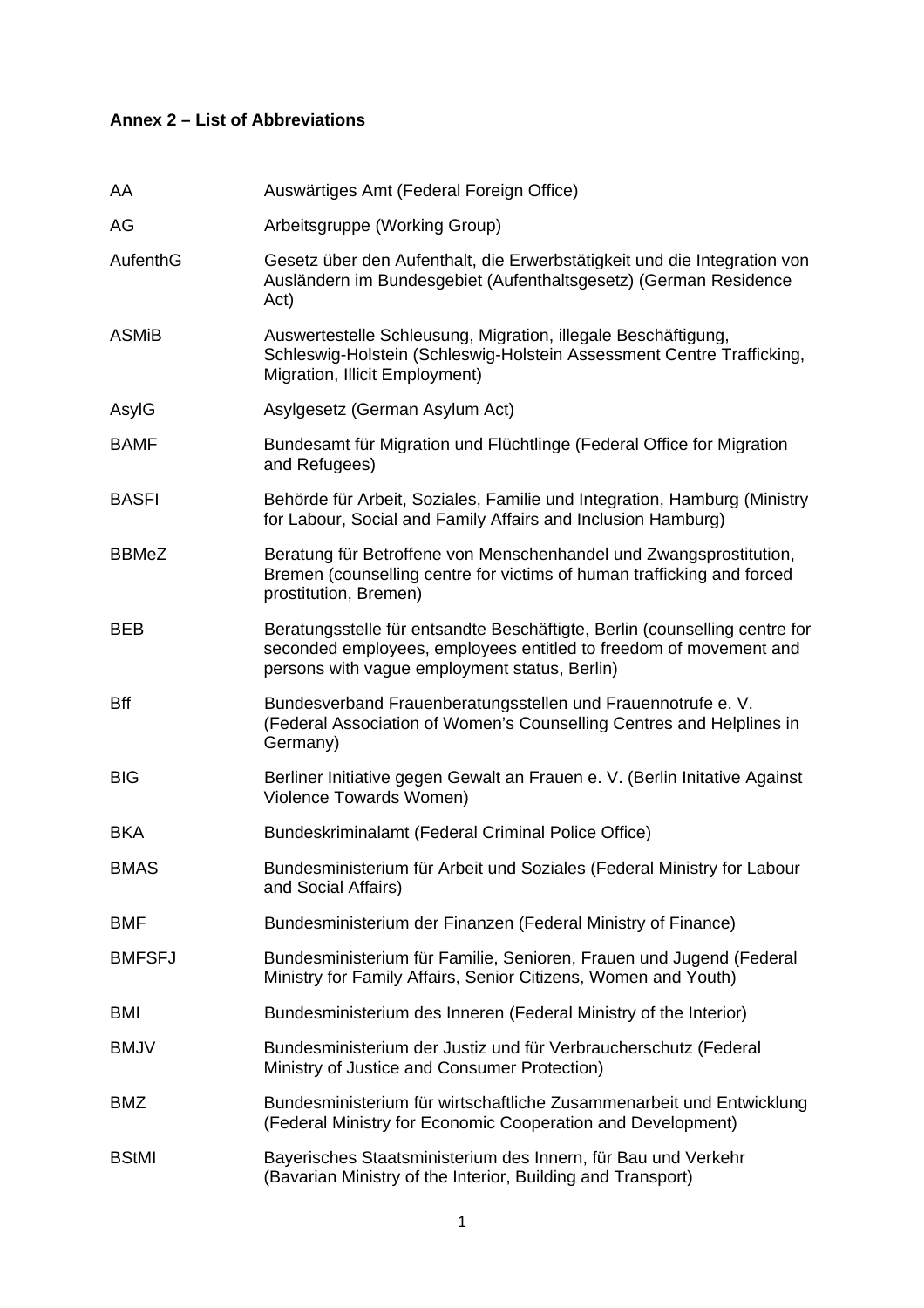| <b>CBSS</b>   | <b>Council of the Baltic Sea States</b>                                                                                                                                                                                     |
|---------------|-----------------------------------------------------------------------------------------------------------------------------------------------------------------------------------------------------------------------------|
| <b>DGB</b>    | Der Deutsche Gewerkschaftsbund (German Trade Union Confederation)                                                                                                                                                           |
| <b>DIMR</b>   | Deutsches Institut für Menschenrechte (German Institute for Human<br>Rights)                                                                                                                                                |
| Drs.          | Drucksache (Bundestag printed paper)                                                                                                                                                                                        |
| <b>ECPAT</b>  | Arbeitsgemeinschaft zum Schutz der Kinder vor sexueller Ausbeutung.<br>(German Chapter of the ECPAT International Network to End Child<br>Prostitution, Child Pornography & Trafficking of Children for Sexual<br>Purposes) |
| <b>EMPACT</b> | European Multidisciplinary Platform Against Criminal Threats                                                                                                                                                                |
| <b>FBS</b>    | Fachberatungsstellen (specialised counselling centres)                                                                                                                                                                      |
| <b>FHK</b>    | Frauenhauskoordinierung e. V. (Association of Women's Shelters)                                                                                                                                                             |
| <b>FKS</b>    | Finanzkontrolle Schwarzarbeit (Financial Monitoring Unit to Combat Illicit<br>Employment)                                                                                                                                   |
| <b>FOS</b>    | Fachstelle Opferschutz Niedersachsen (Central Unit for Victim<br>Protection Lower Saxony)                                                                                                                                   |
| <b>IFS</b>    | Innere Sicherheit Fonds (Internal Security Fund)                                                                                                                                                                            |
| <b>ILO</b>    | International Labour Organisation                                                                                                                                                                                           |
| <b>IMK</b>    | Innenministerkonferenz (Conference of the Länder-Ministers of the<br>Interior)                                                                                                                                              |
| <b>JGG</b>    | Jugendgerichtsgesetz (Juvenile Criminal Law)                                                                                                                                                                                |
| <b>JVA</b>    | Justizvollzugsanstalt (prison or correctional facility)                                                                                                                                                                     |
| <b>KfW</b>    | <b>KfW Development Bank</b>                                                                                                                                                                                                 |
| <b>KJND</b>   | Kinder-und Jugendnotdienst (Emergency Child Welfare Service)                                                                                                                                                                |
| <b>KOK</b>    | Bundesweiter Koordinierungskreis gegen Menschenhandel e. V.<br>(German NGO network and coordination office against trafficking in<br>human beings))                                                                         |
| <b>KOOFRA</b> | Koordinierungsstelle gegen Frauenhandel e. V. (Coordination Centre<br>Against Trafficking in Women)                                                                                                                         |
| <b>KVB</b>    | Kassenärztliche Vereinigung Bayerns (Bavarian Association of SHI<br>Physicians)                                                                                                                                             |
| <b>LKA</b>    | Landeskriminalamt (Land Criminal Police Office)                                                                                                                                                                             |
| <b>LSBTIQ</b> | Lesbisch, Schwul, Bisexuell, Trans, Intersex, Queer (LGBTIQ - Lesbian,<br>Gay, Bisexual, Transgender, Intersex and Queer)                                                                                                   |
| <b>MENA</b>   | Middle East and North Africa                                                                                                                                                                                                |